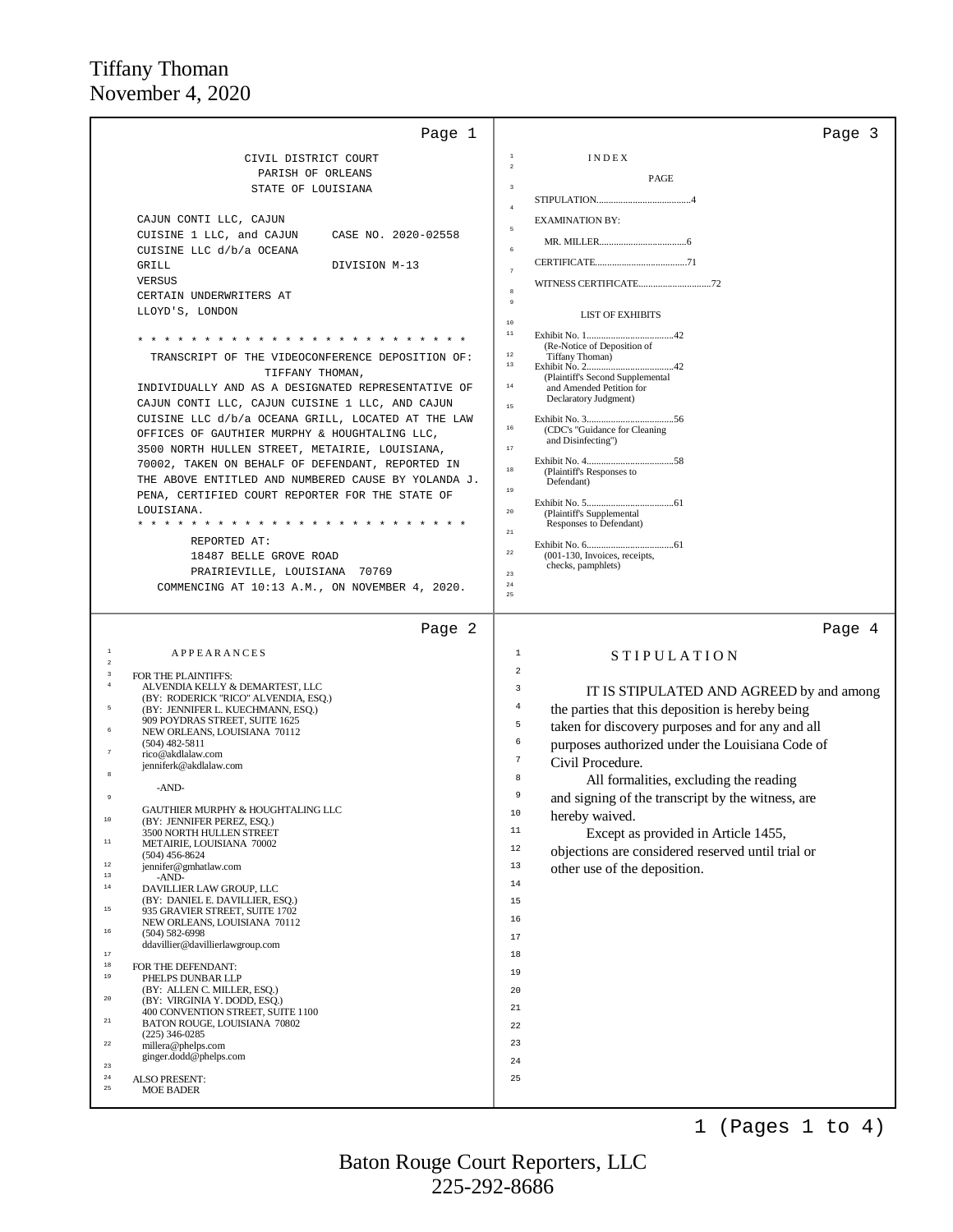|                         | Page 5                                               | Page 7                                                                        |
|-------------------------|------------------------------------------------------|-------------------------------------------------------------------------------|
| $\mathbf{1}$            | THE REPORTER: Good morning. My name                  | $\mathbf 1$<br>questions. I'm going to give you an opportunity to             |
| $\overline{\mathbf{c}}$ | is Yolanda Pena. I am a nationally                   | $\sqrt{2}$<br>answer those questions. I ask that you give verbal              |
| 3                       | certified court reporter with Baton Rouge            | 3<br>responses. Oftentimes in conversation, we'll say                         |
| $\overline{4}$          | Court Reporters.                                     | $\overline{4}$<br>"uh-huh" and "uh-uh," but she needs to take down            |
| 5                       | At this time, I will ask counsel to                  | 5<br>every word, so I just ask that your responses be                         |
| 6                       | identify yourselves and whom you represent           | 6<br>verbal, "yes," "no," or if there's an explanation,                       |
| 7                       | and agree on the record that there is no             | $\tau$<br>the explanation. Is that fair?                                      |
| 8                       | objection to this court reporter                     | 8<br>A. Yes.                                                                  |
| 9                       | administering a binding oath to the witness          | 9<br>Q. Often, I think that my questions are                                  |
| 10                      | via remote videoconference.                          | 10<br>artfully phrased and they're not, and that's okay.                      |
| 11                      | We'll start with the noticing                        | 11<br>If you don't understand something that I ask you,                       |
| 12                      | attorney.                                            | 12<br>feel free to ask me to rephrase it. I'll do my best                     |
| 13                      | MR. MILLER: Allen Miller on behalf of                | 13<br>to do so. However, if you answer my questions, I'm                      |
| 14                      | Underwriters, and there's no objection to            | $14\,$<br>going to assume that you understood my questions.                   |
| 15                      | the Zoom medium that we're using.                    | 15<br>Is that fair?                                                           |
| 16                      | MR. ALVENDIA: Good morning. Rico                     | 16<br>A. Yes.                                                                 |
| 17                      | Alvendia on behalf of plaintiffs, together           | 17<br>Q. Are you on any type of prescription                                  |
| 18                      | with Jennifer Perez and Jennifer Kuechmann.          | 18<br>medication or anything that would affect your                           |
| 19                      | THE REPORTER: Ms. Thoman, I'll swear                 | 19<br>faculties this morning?                                                 |
| 20                      | you in now. Raise your right hand, please.           | 20<br>A. No.                                                                  |
| 21                      | * * *                                                | 21<br>Q. And so is there any reason why you couldn't                          |
| 22                      | TIFFANY THOMAN,                                      | 22<br>answer all of my questions truthfully today?                            |
| 23<br>24                | 10129 Stephen Drive, River Ridge, Louisiana 70123,   | 23<br>A. No.<br>24                                                            |
| 25                      | having been first duly sworn, was examined and       | Q. This isn't a marathon. If you need to take<br>25                           |
|                         | testified as follows:                                | a break for any reason -- I often have to take                                |
|                         | Page 6                                               | Page 8                                                                        |
| $\mathbf{1}$            | <b>EXAMINATION</b>                                   | $\mathbf{1}$<br>restroom breaks -- just let me know, and we'll take           |
| $\overline{\mathbf{c}}$ | BY MR. MILLER:                                       | $\sqrt{2}$<br>a break. If, however, a question is on the table,               |
| 3                       | Q. Good morning, Ms. Thoman.                         | 3<br>I'm just going to ask that we get an answer to the                       |
| 4                       | A. Good morning.                                     | $\,4\,$<br>question prior to us taking a break. Is that okay?                 |
| 5                       | Q. Is that the correct pronunciation of your         | 5<br>A. Yes.                                                                  |
| 6                       | name? Thoman?                                        | 6<br>Q. Why don't you go ahead and state your full                            |
| 7                       | A. Yeah, that works. Thoman.                         | $\boldsymbol{7}$<br>name and address for the record.                          |
| 8                       | Q. Thoman, okay. I just want to make sure I          |                                                                               |
| 9                       |                                                      | 8                                                                             |
|                         | get it right.                                        | A. Tiffany Thoman; 10129 Stephen Drive,<br>9<br>River Ridge, Louisiana 70123. |
| 10                      | My name is Allen Miller. I represent                 | 10<br>Q. I'm going to get a little background                                 |
| 11                      | Underwriters in this matter. You have been           | 11<br>information about you, Ms. Thoman. So could you                         |
| 12                      | presented as a witness in two capacities: one, your  | 12<br>give me your highest level of education?                                |
| 13                      | personal capacity, and then also as a representative | 13<br>A. Bachelor's degree.                                                   |
| 14                      | for the plaintiffs that we'll affectionally call     | 14<br>Q. And from where?                                                      |
| 15                      | Oceana Grill. Is that okay with you?                 | 15<br>A. University of New Orleans.                                           |
| 16                      | A. Yes.                                              | 16<br>Q. And what subject matter did you obtain you                           |
| 17                      | Q. Okay. Have you ever given a deposition            | $17\,$<br>bachelor's degree in?                                               |
| 18                      | before?                                              | 18<br>A. A bachelor's of science in marketing.                                |
| 19                      | A. I have not.                                       | 19<br>Q. And when was that?                                                   |
| 20                      | Q. All right. Well, I'm sure you've had some         | 20<br>A. 2000--- I don't really recall. Maybe 2006                            |
| 21                      | prep sessions with your lawyers, but I'll just give  | 21<br>or '7.                                                                  |
| 22                      | you some of the ground rules that will hopefully     | 22<br>Q. Was it before or after Hurricane Katrina?                            |
| 23<br>24                | make this smoother for us and for the court          | 23<br>A. Oh, I was finishing up around -- at<br>24                            |
| 25                      | reporter.                                            | Hurricane Katrina.<br>25                                                      |
|                         | I am going to ask you a series of                    | Q. Okay. So --                                                                |

2 (Pages 5 to 8)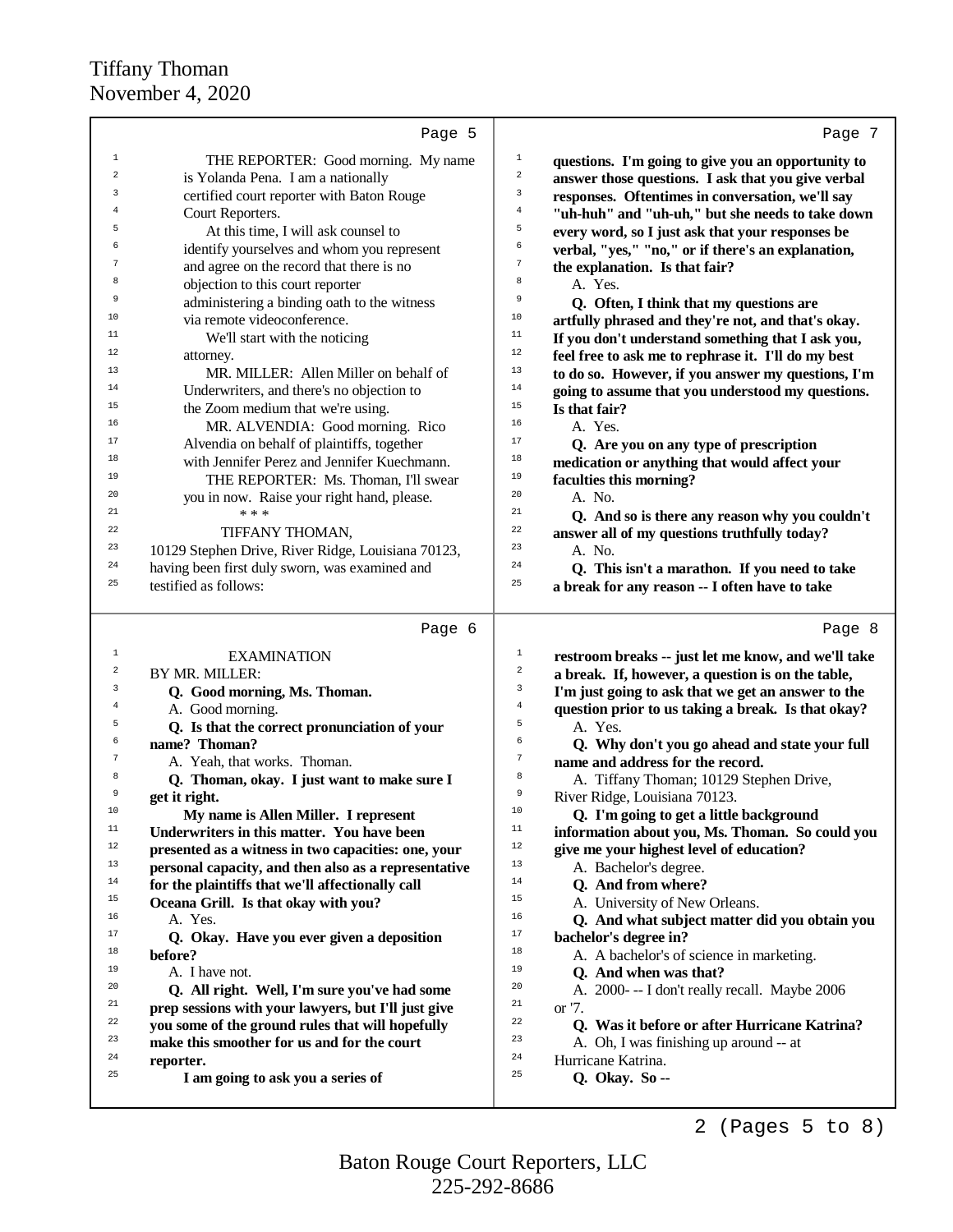|            | Page 9                                                                                     |                | Page 11                                                                                    |
|------------|--------------------------------------------------------------------------------------------|----------------|--------------------------------------------------------------------------------------------|
| 1          | A. When was that? 2000--                                                                   | $\mathbf{1}$   | A. Marketing.                                                                              |
| 2          | $Q. -5.$                                                                                   | 2              | Q. And what did that include?                                                              |
| 3          | A. Yeah. I had just finished my online                                                     | 3              | A. Promoting to hotels in the French Quarter                                               |
| 4          | classes then, so                                                                           | $\bf{4}$       | area, coming up with advertising, working with                                             |
| 5          | Q. Okay. What did you do after receiving your                                              | 5              | different advertising agencies and radio and TV for                                        |
| б          | bachelor's degree?                                                                         | 6              | publications.                                                                              |
| $\sqrt{7}$ | A. I was working at Oceana.                                                                | $\overline{7}$ | Q. And how long were you in that marketing                                                 |
| 8          | Q. And so I assume you were working at Oceana                                              | 8              | role at Oceana?                                                                            |
| 9          | while you were obtaining your bachelor's degree?                                           | 9              | A. For a couple of years. I kind of                                                        |
| 10         | A. Immediately after.                                                                      | 10             | transitioned to just taking on more duties, so the                                         |
| 11         | Q. Okay. So you obtained your bachelor's                                                   | 11             | role never officially ended at a certain point and                                         |
| 12         | degree in or around 2006, and then you went to work                                        | 12             | started a new role.                                                                        |
| 13         | for Oceana?                                                                                | 13             | Q. What additional duties did you take on?                                                 |
| 14         | A. Yes. I started working at Oceana in 2009.                                               | 14             | A. I started doing the office work, daily                                                  |
| 15         | Q. Okay. What did you do between 2005 -- or                                                | 15             | invoices and putting together the paperwork bundles                                        |
| 16         | 2006 and 2009?                                                                             | 16             | and going through the vendor list.                                                         |
| 17         | A. I was a manager at Sprint.                                                              | 17             | Q. Paperwork bundles, what is that?                                                        |
| 18         | Q. When did you start working at Sprint?                                                   | 18             | A. Just the nightly paperwork and putting in                                               |
| 19         | A. Previously, it was Nextel. I started three                                              | 19             | numbers from the sales from the prior day, making                                          |
| 20         | years prior to Katrina.                                                                    | 20             | sure everything added up, that there were no                                               |
| 21         | $Q. So -$                                                                                  | 21             | discrepancies.                                                                             |
| 22         | A. And it was Nextel, and it merged with                                                   | 22             | Q. More of an accounting function?                                                         |
| 23         | Sprint. That's when I became a Sprint employee.                                            | 23             | A. Yeah.                                                                                   |
| 24         | Q. All right. So you worked there in 2002.                                                 | 24             | Q. Other than your daily invoices, the                                                     |
| 25         | What was your initial job title at Sprint?                                                 | 25             | accounting function you just described with your                                           |
|            |                                                                                            |                |                                                                                            |
|            | Page 10                                                                                    |                | Page 12                                                                                    |
| 1          | A. I started --                                                                            | $\mathbf 1$    | paperwork bundles and going through vendor lists,                                          |
| $\sqrt{2}$ | Q. (Indiscernible.)                                                                        | $\,2$          | any other roles you play at Oceana?                                                        |
| 3          | A. - as a wireless consultant.                                                             | 3              | A. From there, I started doing more, like,                                                 |
| 4          | Q. Okay. And how long did you do that?                                                     | $\,4$          | hiring employees and onboarding.                                                           |
| 5          | A. I was -- I think four or five years, until                                              | 5              | Q. More of an HR function?                                                                 |
| б          | I went into management.                                                                    | 6              | A. Yeah.                                                                                   |
| 7          | Q. And you went into management in what year?                                              | $\sqrt{7}$     | Q. Anything else?                                                                          |
| 8          | 2005? '6?                                                                                  | 8              | A. No. Now I'm the office manager.                                                         |
| 9<br>10    | A. I can't really recall.                                                                  | 9<br>10        | Q. And when did you officially obtain the                                                  |
| 11         | Q. You worked at Nextel/Sprint until you went                                              | $11$           | title office manager?                                                                      |
| 12         | to Oceana in 2009?                                                                         | 12             | A. I'd say it has been five years.                                                         |
| 13         | A. Correct.                                                                                | 13             | Q. Okay.                                                                                   |
| 14         | Q. While you were a manager at Sprint, what                                                | 14             | A. Five or six.                                                                            |
| 15         | exactly were your job duties?                                                              | 15             | Q. And how do you distinguish the roles you                                                |
| 16         | A. I was responsible for all the employees on                                              | 16             | just described with the office manager?                                                    |
| 17         | the floor, responsible for the technicians,                                                | 17             | A. Now we have other people in the office who                                              |
| 18         | inventory, cash systems, customer service.                                                 | 18             | handle my prior roles, so I oversee them.                                                  |
| 19         | Q. You left Sprint in 2009 to join Oceana?<br>A. Yeah. Well, I left Sprint in 2009 to look | 19             | Q. Other than managing individuals that<br>perform the functions you did prior to becoming |
| 20         | for a new career with marketing.                                                           | 20             | office manager, are there any additional duties that                                       |
| 21         | Q. Would you say that the focus of your                                                    | 21             | the office manager has that you did not have before?                                       |
| 22         | expertise is more of a -- in the area of marketing?                                        | 22             | A. No, nothing -- I oversee the whole office,                                              |
| 23         | A. Yes, initially.                                                                         | 23             | so if anybody has any issues on anything random, I                                         |
| 24         | Q. What was your initial job title when you                                                | 24             | jump in and try to assist them.                                                            |
| 25         | began working with Oceana?                                                                 | 25             | Q. Okay. Other than your former education at                                               |
|            |                                                                                            |                |                                                                                            |

3 (Pages 9 to 12)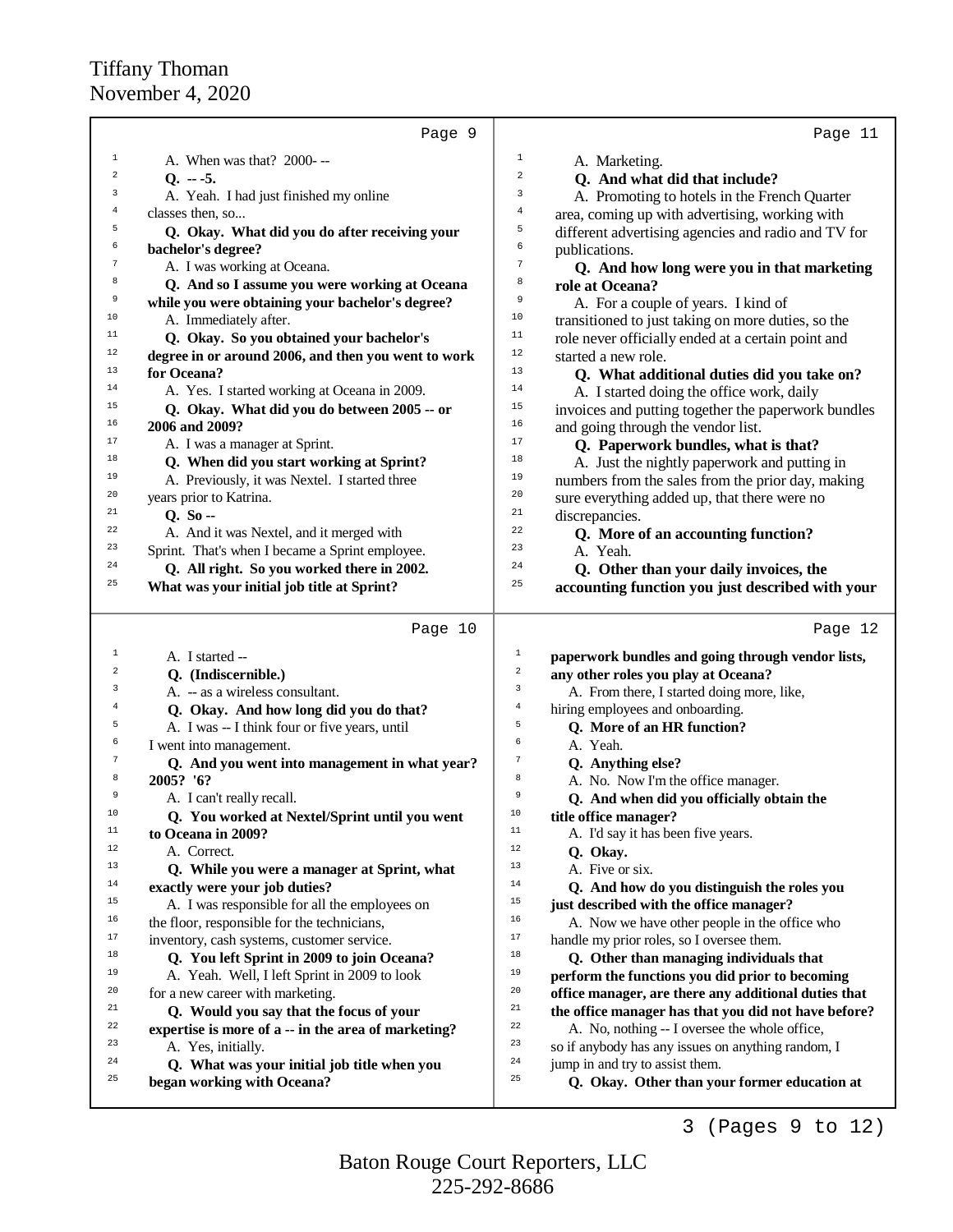|                         | Page 13                                                  |                                                                                                       |  |
|-------------------------|----------------------------------------------------------|-------------------------------------------------------------------------------------------------------|--|
|                         |                                                          | Page 15                                                                                               |  |
| 1                       | UNO, do you have any other certifications or             | $\mathbf 1$<br>areas of inquiry that we have questions about, and                                     |  |
| 2                       | technical licenses?                                      | $\mathbf 2$<br>so what I'm going to do is go through each one and<br>3                                |  |
| 3                       | A. No.                                                   | ask you if you are the person that can speak to<br>$\,4$                                              |  |
| $\bf{4}$                | Q. Do you have any experience in infectious              | those issues. Okay?<br>5                                                                              |  |
| 5                       | disease or public health?                                | The first one involves all allegations or                                                             |  |
| 6                       | A. No.                                                   | 6<br>evidence of property damage to the insured premises                                              |  |
| 7                       | Q. I'm going to pull up on the screen the                | $\sqrt{ }$<br>due to COVID-19 or the contents therein or the air                                      |  |
| 8                       | deposition notice that was provided to -- the 1442       | 8<br>contained therein.                                                                               |  |
| 9                       | notice and the areas of inquiry. If we were in           | 9<br>Are you the person --                                                                            |  |
| 10                      | person, I'd just hand them to you, but welcome to        | 10<br>MR. ALVENDIA: Allen, before you go                                                              |  |
| 11                      | the new normal.                                          | 11<br>through each one of these, let me say this.                                                     |  |
| 12                      | MS. DODD: Allen, can you see the                         | 12<br>I think that Tiffany is prepared to touch                                                       |  |
| 13                      | notice on the screen?                                    | 13<br>on the majority of these topics, but again,                                                     |  |
| 14                      | MR. MILLER: I cannot. Is it --                           | 14<br>you heard she's the office manager. She                                                         |  |
| 15                      | MS. DODD: All right. Give me a                           | 15<br>does have some crossover in these topics,                                                       |  |
| 16                      | minute.                                                  | 16<br>so I don't want to say that she's not                                                           |  |
| 17                      | MR. MILLER: Okay.                                        | 17<br>capable of testifying about all of these.                                                       |  |
| 18                      | Ms. Thoman, can you see the notice on                    | 18<br>However, once again, she's more                                                                 |  |
| 19                      | the screen?                                              | 19<br>appropriate to testify about the office                                                         |  |
| 20                      | THE WITNESS: I cannot.                                   | 20<br>management duties and tasks she identified                                                      |  |
| 21                      | MS. DODD: It says I'm screen sharing.                    | 21<br>earlier.                                                                                        |  |
| 22                      | Can y'all see it now?                                    | 22<br>So I just want to preface that with                                                             |  |
| 23                      | MR. ALVENDIA: We can see it now,                         | 23<br>that. Obviously, Mr. Bader is going to,                                                         |  |
| 24                      | Ginger.                                                  | 24<br>for example, with Question No. 1, have much                                                     |  |
| 25                      | MS. DODD: Thank you. I think I                           | 25<br>more information on that because he is the                                                      |  |
|                         | Page 14                                                  | Page 16                                                                                               |  |
| $\mathbf 1$             | figured it out.                                          | $\mathbf{1}$<br>overall manager/supervisor of the                                                     |  |
| $\overline{\mathbf{c}}$ | MR. MILLER: Okay.                                        |                                                                                                       |  |
|                         |                                                          | $\overline{\mathbf{c}}$                                                                               |  |
| 3                       |                                                          | operations at that location.<br>3                                                                     |  |
| 4                       | BY MR. MILLER:                                           | So having said that, please feel free<br>$\overline{4}$                                               |  |
| 5                       | Q. Before we get to the notice, let me ask you           | to go through it. I'm just trying to help<br>5                                                        |  |
| 6                       | this. What, if anything, did you do to prepare for       | you with some of the --<br>6                                                                          |  |
| $\overline{7}$          | today's deposition?                                      | MR. MILLER: I think I'd like to hear<br>7                                                             |  |
| 8                       | A. We met with our attorneys, and we reviewed            | from the witness what she believes she can<br>8                                                       |  |
| 9                       | all the information for the suit.                        | testify about.<br>9                                                                                   |  |
| 10                      | Q. Outside of the presence of your attorneys,            | MR. ALVENDIA: Okay.<br>$10$                                                                           |  |
| 11                      | did you and Mr. Bader discuss the lawsuit?               | MR. MILLER: All right. Thanks.<br>$11\,$                                                              |  |
| 12                      | A. I have not.                                           | BY MR. MILLER:<br>$12\,$                                                                              |  |
| 13                      | Q. Have you discussed the lawsuit with anyone            | Q. So, Ms. Thoman, No. 1 involves all<br>13                                                           |  |
| 14                      | other than your attorneys?                               | allegations or evidence of property damage to the<br>14                                               |  |
| 15                      | A. No.                                                   | insured premises due to COVID-19 and contents<br>$15\,$                                               |  |
|                         | Q. Have you personally ever been involved in a           | contained therein or the air contained therein.<br>16                                                 |  |
| 16<br>17                | lawsuit prior to this one?                               | Are you the person that can speak to those<br>$17\,$                                                  |  |
|                         | A. No.                                                   | issues, or one of the people?<br>$18\,$                                                               |  |
| 18                      | Q. You've never testified before a court or              | A. Possibly. I guess it depends on what was<br>19                                                     |  |
| 19                      | trial at any time?                                       | being asked of that -- you know, in detail.<br>20                                                     |  |
| 20                      | A. No.                                                   | Q. Okay. I'll ask the detailed questions.<br>21                                                       |  |
| 21                      | Q. All right. So this is, in part, a 1442                | Are you the person that can speak to<br>$^{\rm 22}$                                                   |  |
| 22                      | deposition, which means you will speak on some           | allegations of individuals in the insured premises<br>23                                              |  |
| 23                      | issues on behalf of Oceana. Do you understand that?      | that contracted COVID-19?<br>24                                                                       |  |
| 24<br>25                | A. Yes.<br>Q. Okay. The notice that is on the screen are | A. I could answer a little more of that, yes.<br>25<br>Q. Can you speak to actions taken by Oceana in |  |

4 (Pages 13 to 16)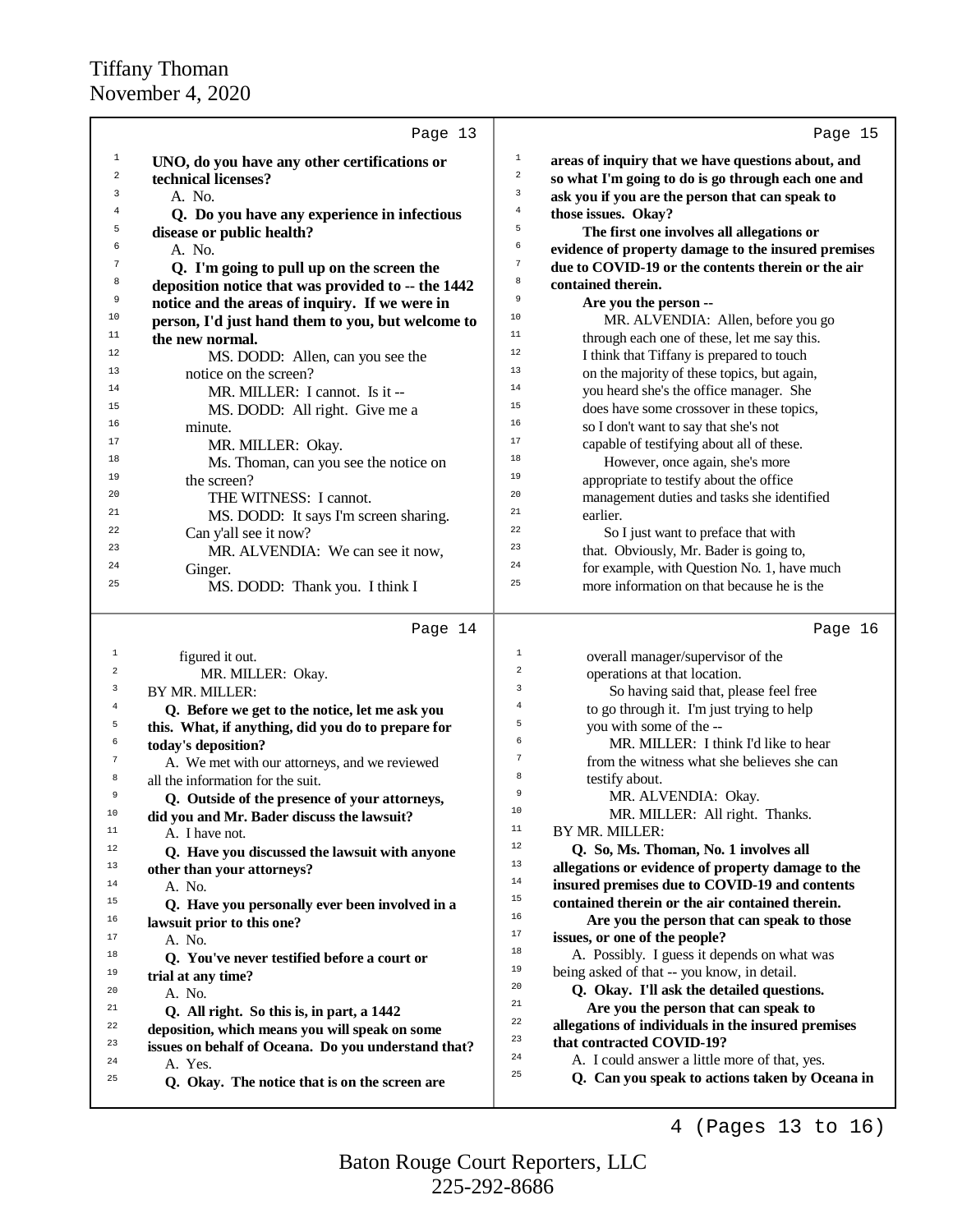|                  | Page 17                                                     | Page 19                                                                                     |
|------------------|-------------------------------------------------------------|---------------------------------------------------------------------------------------------|
| $\mathbf{1}$     | response to property damage to the premises, the            | $1\,$<br>designee to talk about allegations or evidence of                                  |
| $\overline{a}$   | contents contained therein, and the air contained           | $\sqrt{2}$<br>individuals within one mile of insured premises with                          |
| 3                | therein, upon notification of individuals in the            | $\mathsf 3$<br><b>COVID?</b>                                                                |
| $\,4$            | premises contracting COVID-19?                              | $\overline{4}$<br>A. Yes.                                                                   |
| 5                | A. Yes. I can do my best to.                                | 5<br>Q. Okay. No. 8, allegations or evidence with                                           |
| 6                | Q. Are you the person that can talk about                   | 6<br>respect to the assertion that access to the insured                                    |
| $\boldsymbol{7}$ | evidence of the various orders issued either by the         | $\tau$<br>premises with prohibited by action of civil                                       |
| 8                | City of New Orleans or the State of Louisiana in            | 8<br>authority.                                                                             |
| 9                | response to COVID?                                          | $\,9$<br>A. Yes.                                                                            |
| 10               | A. Yes, somewhat.                                           | 10<br>Q. Okay. No. 9, allegations or evidence with                                          |
| 11               | Q. Can you speak to actions taken by Oceana in              | 11<br>respect to whether access was prohibited to the area                                  |
| 12               | response to the various orders issued by the City of        | $12$<br>immediately surrounding Oceana restaurant.                                          |
| 13               | New Orleans and the State of Louisiana?                     | 13<br>A. Yes, somewhat.                                                                     |
| 14               | A. Yes. I can try my best.                                  | 14<br>Q. Allegations or evidence with respect to why                                        |
| 15               | Q. Can you speak to alleged property damage                 | 15<br>various orders from the City of New Orleans or the                                    |
| 16               | within one mile of Oceana's premises?                       | 16<br><b>State of Louisiana were issued.</b>                                                |
| 17               | A. Yes.                                                     | 17<br>A. Somewhat, yes.                                                                     |
| 18               | Q. Okay.                                                    | 18<br>Q. Allegations or evidence that the various                                           |
| 19               | A. To the best of my knowledge.                             | 19<br>orders of the City or the State of Louisiana were                                     |
| 20               | Q. Well, let me tell you this. So the rules                 | 20<br>issued in response to dangerous physical conditions                                   |
| 21               | of engagement in a 1442 -- and I'm sure you're              | 21<br>resulting from property damage?                                                       |
| 22               | lawyers explained this to you -- is that you're not         | 22<br>A. Yes, I will know some of that.                                                     |
| 23               | only here in your personal capacity, about your             | 23<br>Q. Okay. I'm almost done.                                                             |
| 24               | knowledge.                                                  | 24<br>No. 12, allegations or evidence with                                                  |
| 25               | And the reason I'm going through each one                   | 25<br>respect to the insured's effort to follow the CDC                                     |
|                  | Page 18                                                     | Page 20                                                                                     |
| $\mathbf{1}$     | is because Oceana has an obligation to identify an          | $\mathbf{1}$<br>guidelines.                                                                 |
| $\sqrt{2}$       | individual that, even if they don't have personal           | 2<br>A. Yes, I will know some of that.                                                      |
| 3                | knowledge, they go and get the knowledge. And if            | 3<br>Q. Allegations or evidence with respect to the                                         |
| 4                | you're not the person that went to get the                  | 4<br>insured's allegations of repairs to the property.                                      |
| 5                | knowledge, that's okay. I'm perfectly fine with             | 5<br>A. Yes.                                                                                |
| 6                | that. We'll speak to someone else who does. But             | 6<br>Q. Allegations or evidence with respect to the                                         |
| 7                | that's why I'm going through this list.                     | 7<br>insured's suspension of operations due to the                                          |
| 8                | So if you were designated by the company to                 | 8<br>presence of COVID in the property.                                                     |
| 9                | obtain the knowledge related to one of these issues,        | 9<br>A. I would be able to answer some of that.                                             |
| 10               | you can tell me, but I'm really not asking for the          | $10$<br>Q. And allegations or evidence to support the                                       |
| $11$             | best of your knowledge unless you tell me, that's           | 11<br>insured's claims under the policy.                                                    |
| 12               | not my area. Is that fair?                                  | 12<br>A. I'm not sure I'm aware of that.                                                    |
| 13               | A. Yes.                                                     | 13<br>Q. Okay. You are -- thank you.                                                        |
| 14               | MR. ALVENDIA: Yeah, Allen, it's fair,                       | 14<br>You are aware that the Oceana Grill has                                               |
| 15               | but let me say this again -- and once                       | 15<br>filed a lawsuit against Underwriters, correct?                                        |
| 16<br>17         | again, you heard it directly from the                       | 16<br>A. I am.<br>17                                                                        |
| 18               | witness.                                                    | Q. Tell me what your understanding of the<br>18                                             |
| 19               | A lot of this is going to depend on                         | claims are.<br>19                                                                           |
| 20               | your specific questions. I mean, these are                  | A. I'm just aware that we filed one for<br>20                                               |
| 21               | pretty general topics, you know. So let's                   | business interruption, for loss of income.<br>21                                            |
| 22               | keep going through your list, but I think a                 | Q. Are there -- do you have any other<br>22                                                 |
| 23               | lot of it is going to depend on your<br>specific questions. | understanding of what the claims in the lawsuit<br>23                                       |
|                  |                                                             |                                                                                             |
| 24               |                                                             | involve?<br>24                                                                              |
| 25               | BY MR. MILLER:<br>Q. So No. 7 is, are you capable -- or the | A. That it's for suspension of business.<br>25<br>Q. Okay. Have you seen the actual lawsuit |

5 (Pages 17 to 20)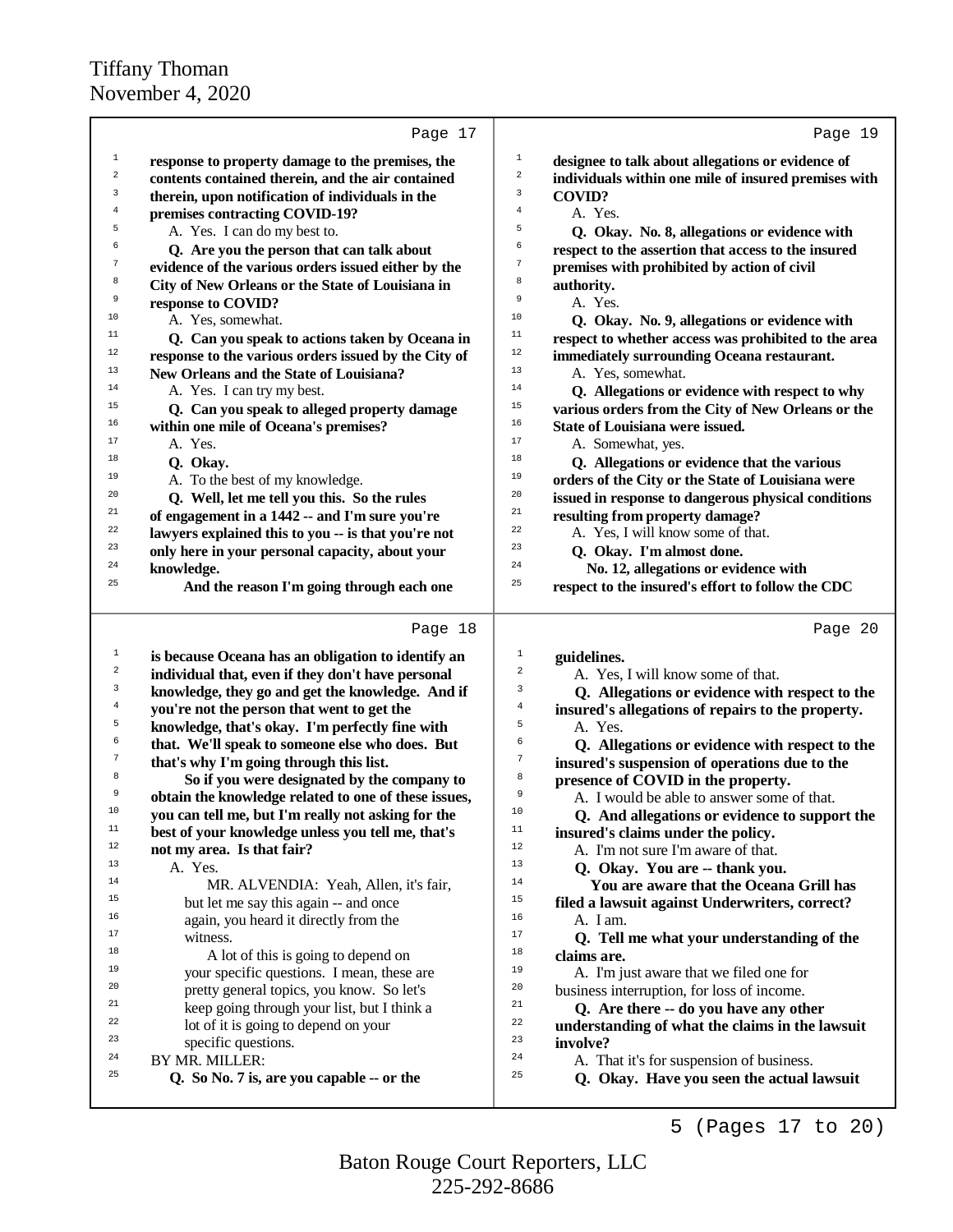|                         | Page 21                                                                     |                         | Page 23                                                                                      |
|-------------------------|-----------------------------------------------------------------------------|-------------------------|----------------------------------------------------------------------------------------------|
| 1                       | that was filed in the case?                                                 | $\mathbf{1}$            | forgiveness for the loan?                                                                    |
| $\overline{\mathbf{c}}$ | A. I don't believe I have.                                                  | $\,2$                   | A. I believe, as long everything was met for                                                 |
| 3                       | Q. Okay. I want to go and talk about your                                   | 3                       | it to be applied, yes.                                                                       |
| $\bf{4}$                | work at Oceana. You were working at the restaurant                          | 4                       | Q. Who with Oceana Grill was responsible for                                                 |
| 5                       | in March 16th of 2020, correct?                                             | 5                       | ensuring compliance with the program's terms?                                                |
| 6                       | A. Correct.                                                                 | 6                       | A. I would say I would somewhat be in it, and                                                |
| $\boldsymbol{7}$        |                                                                             | $\boldsymbol{7}$        | Moe as well. I oversaw the payroll part.                                                     |
| 8                       | Q. Tell me about your work schedule.<br>A. I typically work a 9:00-to-5:00. | 8                       |                                                                                              |
| 9                       |                                                                             | 9                       | Q. Do you recall what your monthly payroll was<br>beginning in, let's say, February of 2020? |
| 10                      | Q. Okay. Did you work -- and would that be<br>five days a week?             | 10                      |                                                                                              |
| 11                      |                                                                             | 11                      | A. Maybe around 300,000. I don't recall off                                                  |
| 12                      | A. Yes. Monday through Friday, sometimes                                    | 12                      | the top of my head. I'd have to look, and I could                                            |
| 13                      | weekends if needed.                                                         | 13                      | provide you that total.                                                                      |
|                         | Q. In the month of March of 2020, did you                                   | 14                      | Q. Okay. And this will cross over into some                                                  |
| 14                      | maintain that schedule?                                                     |                         | of the areas we just saw in the notice. But can you                                          |
| 15                      | A. I did.                                                                   | 15                      | tell me whether or not the property located at                                               |
| 16                      | Q. Okay. And where is your office physically                                | 16                      | 739 Conti has been damaged as a result of COVID?                                             |
| $17$                    | located?                                                                    | $17\,$                  | A. From my understanding, it has.                                                            |
| 18                      | A. It's on the third floor of Oceana Grill.                                 | 18                      | Q. When you say from your understanding, what                                                |
| 19                      | Q. And that's 739 Conti Street?                                             | 19                      | does that mean?                                                                              |
| 20                      | A. Correct.                                                                 | 20                      | A. Well, from my understanding, the virus                                                    |
| 21                      | Q. Did you maintain your 9:00-to-5:00 schedule                              | 21                      | being around and the virus in the air and on the                                             |
| 22                      | during the month of April of 2020?                                          | 22                      | furniture, doorknobs, is damaging to the property.                                           |
| 23                      | A. I did.                                                                   | 23                      | Q. And where did you obtain that                                                             |
| 24                      | Q. Did you maintain your 9:00-to-5:00 schedule                              | 24                      | understanding?                                                                               |
| 25                      | in May of 2020?                                                             | 25                      | A. Various websites, CDC. I think the mayor                                                  |
|                         |                                                                             |                         |                                                                                              |
|                         | Page 22                                                                     |                         | Page 24                                                                                      |
| $\mathbf{1}$            |                                                                             | $\mathbf 1$             |                                                                                              |
| $\overline{\mathbf{c}}$ | A. I did.                                                                   | $\overline{\mathbf{c}}$ | may have actually mentioned it as well.                                                      |
| 3                       | Q. As well as June of 2020?                                                 | 3                       | Q. Other than the CDC and the mayor, you said                                                |
|                         | A. Correct.                                                                 |                         | various websites. What websites did you obtain this                                          |
| 4                       | Q. July of 2020?                                                            | $\overline{4}$          | information?                                                                                 |
| 5                       | A. Correct.                                                                 | 5                       | A. I'd have to look at my web history to tell                                                |
| 6                       | Q. Your "9:00 to 5:00, Monday through Friday                                | б                       | you exactly.                                                                                 |
| $\boldsymbol{7}$        | and sometimes Saturday" schedule has not changed                            | $\boldsymbol{7}$        | Q. Can you describe to me what your                                                          |
| 8                       | throughout the calendar year of 2020; is that right?                        | 8                       | understanding is of a physical loss to the property?                                         |
| 9                       | A. That is correct.                                                         | 9                       | A. A physical loss?                                                                          |
| 10                      | Q. You were personally never furloughed,                                    | 10                      | MR. ALVENDIA: Allen, I'm going to                                                            |
| 11                      | right?                                                                      | 11                      | object to the form of the question; asks                                                     |
| 12                      | A. That is correct.                                                         | 12                      | for legal opinion.                                                                           |
| 13                      | Q. Was your pay ever reduced during the                                     | 13                      | Ms. Tiffany, if you understand the                                                           |
| 14                      | calendar year 2020?                                                         | 14                      | question, you can answer it.                                                                 |
| 15                      | A. It was not.                                                              | 15                      | THE WITNESS: Okay.                                                                           |
| 16                      | Q. Do you know if Oceana Grill received a                                   | 16                      | MR. ALVENDIA: Do you need him to ask                                                         |
| 17                      | <b>Paycheck Protection Program loan?</b>                                    | 17                      | it again?                                                                                    |
| 18                      | A. Yes, we did.                                                             | 18                      | Allen, can you ask that question                                                             |
| 19                      | Q. Do you know how much that loan was for?                                  | 19                      | again? I think my objection may have                                                         |
| 20                      | A. I'm not sure of exact total. I know it was                               | 20                      | thrown her off.                                                                              |
| 21                      | the monthly payroll times 2.5.                                              | 21                      | MR. MILLER: Sure.                                                                            |
| 22                      | Q. Do you know if Oceana has applied for                                    | 22                      | BY MR. MILLER:                                                                               |
| 23                      | forgiveness of that loan?                                                   | 23                      | Q. I asked you a minute ago what your                                                        |
| 24                      | A. They have not.                                                           | 24                      | understanding of what damage to the property, and                                            |
| 25                      |                                                                             |                         |                                                                                              |
|                         |                                                                             | 25                      |                                                                                              |
|                         | Q. Do you know if Oceana plans to apply for                                 |                         | you gave me a description.                                                                   |

225-292-8686 Baton Rouge Court Reporters, LLC 6 (Pages 21 to 24)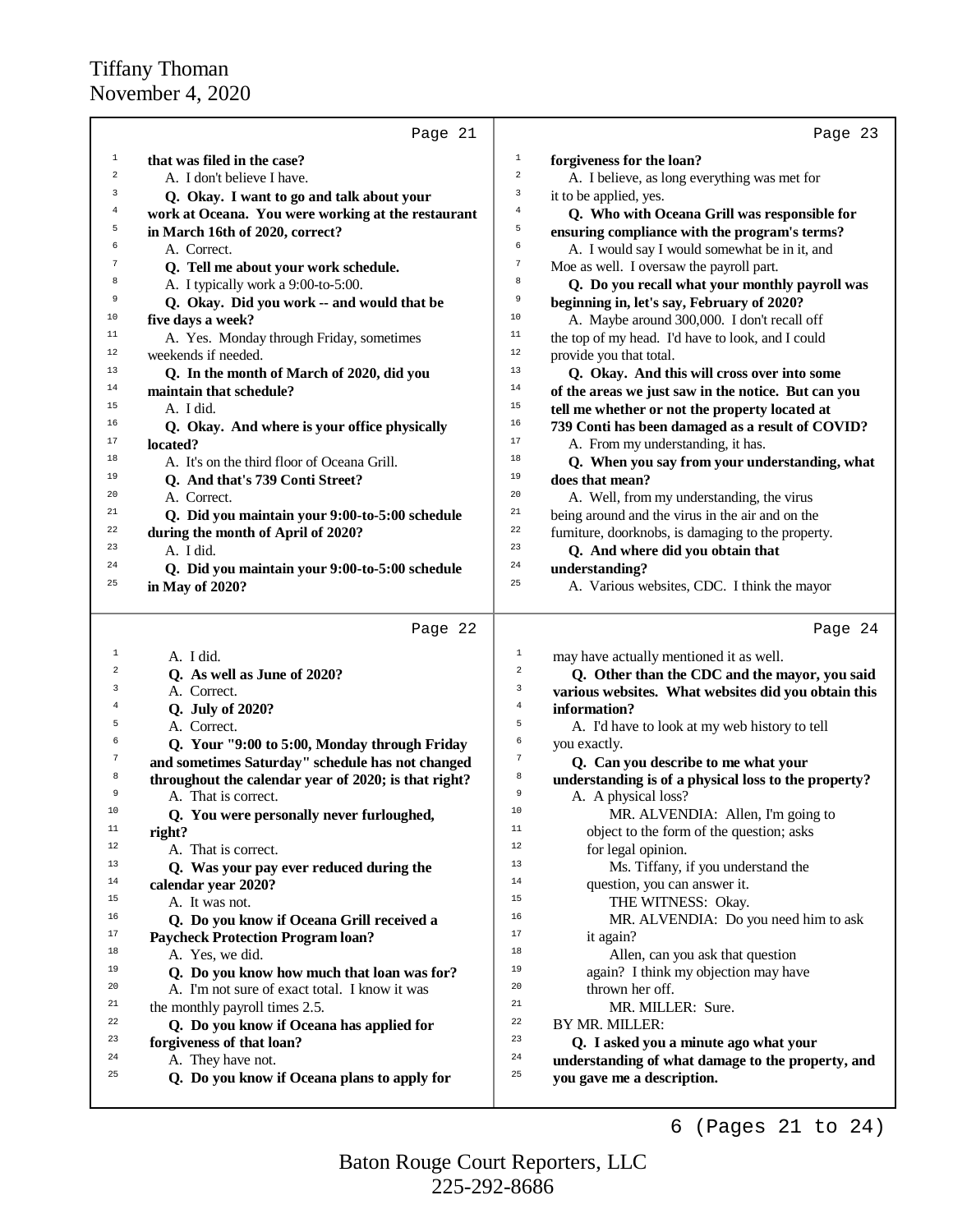|                | Page 25                                                                               | Page 27                                                                                                            |
|----------------|---------------------------------------------------------------------------------------|--------------------------------------------------------------------------------------------------------------------|
| $\mathbf{1}$   | A. Okay.                                                                              | $\mathbf{1}$<br>Q. Okay. Has Oceana Grill closed since March                                                       |
| 2              | Q. My next question is, what from your                                                | $\overline{a}$<br>of 2020? The building.                                                                           |
| 3              | perspective -- or to describe your understanding of                                   | 3<br>A. We restricted access, and we did have to do                                                                |
| 4              | what a physical loss to the property is.                                              | 4<br>reduced hours.                                                                                                |
| 5              | A. Physical loss would be temporary use or                                            | 5<br>Q. At any time since March 16, 2020, were you                                                                 |
| 6              | temporary -- like, restrictions of the area,                                          | 6<br>precluded from going into 739 Conti Street?                                                                   |
| 7              | deprived use in certain areas.                                                        | $\boldsymbol{7}$<br>A. Me personally?                                                                              |
| 8              | Q. Anything else?                                                                     | 8<br>Q. Yes.                                                                                                       |
| 9              | A. No. Just loss of area in the building.                                             | 9<br>A. I was not.                                                                                                 |
| 10             | Q. All right. So let's go back to damage to                                           | 10<br>Q. Was Mr. Bader ever precluded from going                                                                   |
| 11             | the property. Has Oceana Grill done anything to                                       | 11<br>into 739 Conti Street?                                                                                       |
| 12             | repair the damage that you described?                                                 | 12<br>A. Not that I'm aware of, no.                                                                                |
| 13             | A. Yeah. I mean, we've tried to -- we've                                              | 13<br>Q. Was any employee of Oceana Grill ever                                                                     |
| 14             | cleaned the areas. We've tried to eliminate some of                                   | 14<br>precluded in 2020 from actually going into Oceana                                                            |
| 15             | the damage. But, of course, it's continuing, so it                                    | 15<br>Grill?                                                                                                       |
| 16             | can't really be removed.                                                              | 16<br>A. No employees that I'm aware of.                                                                           |
| 17             | Q. Anything else?                                                                     | 17<br>Q. Okay. The cleaning that Oceana did prior                                                                  |
| 18             | A. No.                                                                                | 18<br>to March 16, 2020, is it similar to the cleaning                                                             |
| 19             | Q. All right. You said you would clean the                                            | 19<br>that you're currently doing?                                                                                 |
| 20             | areas. What would you clean the areas with?                                           | 20<br>A. No. We actually doubled down on the                                                                       |
| 21             | A. We'd clean the areas -- I know we have a                                           | 21<br>cleaning, and it's constant.                                                                                 |
| 22             | commercial disinfectant. We've also used                                              | 22<br>Q. Are you using the same chemicals that you                                                                 |
| 23             | in-house -- as far as like bleach, soap, water.                                       | 23<br>were using prior to March 16, 2020?                                                                          |
| 24             | Q. Do y'all have a maintenance plan at Oceana?                                        | 24<br>A. I'm not fully aware of that.                                                                              |
| 25             | A. We do not.                                                                         | 25<br>Q. Is there a particular person that is the                                                                  |
|                |                                                                                       |                                                                                                                    |
|                |                                                                                       |                                                                                                                    |
|                | Page 26                                                                               | Page 28                                                                                                            |
| 1              | Q. Okay. There's no written maintenance plan                                          | $\mathbf 1$<br>maintenance person for Oceana Grill?                                                                |
| 2              | for the building?                                                                     | $\overline{2}$<br>A. No.                                                                                           |
| 3              | A. There is not, not that I'm aware of.                                               | 3<br>Q. Cleaning that's being performed, is it                                                                     |
| $\overline{4}$ | Q. Prior to, let's say, March of 20 --                                                | $\overline{4}$<br>being performed by servers and other restaurant                                                  |
| 5              | March 16th of 2020, did you-all clean the building?                                   | 5<br>employees?                                                                                                    |
| 6              | A. Absolutely.                                                                        | 6<br>A. Correct. It's all in-house.                                                                                |
| 7              | Q. How so?                                                                            | $\sqrt{ }$<br>Q. The cleaning that we're talking about, is                                                         |
| 8              | A. We cleaned it same way, with the sanitizers                                        | 8<br>it involving wiping down surfaces in the restaurant?                                                          |
| 9              | that we purchase from our vendors.                                                    | 9<br>A. Surfaces, doorknobs, staircases, walls,                                                                    |
| 10             | Q. So since March of -- March 16, 2020, have                                          | 10<br>tables, anything that the virus could adhere to.                                                             |
| $11\,$         | you replaced dining tables because they were                                          | $11\,$<br>Q. Other than the cleaning that you've just                                                              |
| $12$           | damaged?                                                                              | 12<br>described -- wiping down all surfaces, walls,                                                                |
| 13             | A. We have not.                                                                       | 13<br>doorknobs, tables -- is Oceana Grill doing anything                                                          |
| $14\,$         | Q. Have you replaced any dining chairs because                                        | 14<br>else to remediate the property?                                                                              |
| 15             | they were damaged by COVID-19?                                                        | 15<br>A. We've changed the air filters more                                                                        |
| 16             | A. We have not.                                                                       | 16<br>frequently. We require that everybody that comes in                                                          |
| 17             | Q. Have you replaced any flatware or                                                  | $17\,$<br>wears masks and gloves. We have sanitizer around                                                         |
| 18             | silverware because they were damaged by COVID-19?                                     | $18\,$<br>the building to make sure that everybody is                                                              |
| 19             | A. We have not.                                                                       | 19<br>constantly either -- using a hand sanitizer if they                                                          |
| 20             | Q. What about any of the fixtures in the                                              | 20<br>can't quickly get to the bathroom to wash their                                                              |
| 21             | restaurant? Have you replaced any of the fixtures                                     | 21<br>hands.                                                                                                       |
| 22             | because they were damaged by COVID-19?                                                | $^{\rm 22}$<br>We're having the guests sit six feet apart.                                                         |
| 23             | A. We haven't replaced anything because                                               | 23<br>Tables are spread out to allow social distancing.<br>24                                                      |
| 24<br>25       | anything that we replace would still be -- the new<br>stuff would be damaged as well. | We have signs encouraging all of our employees, also<br>25<br>guests that walk in that -- you know, be mindful and |

7 (Pages 25 to 28)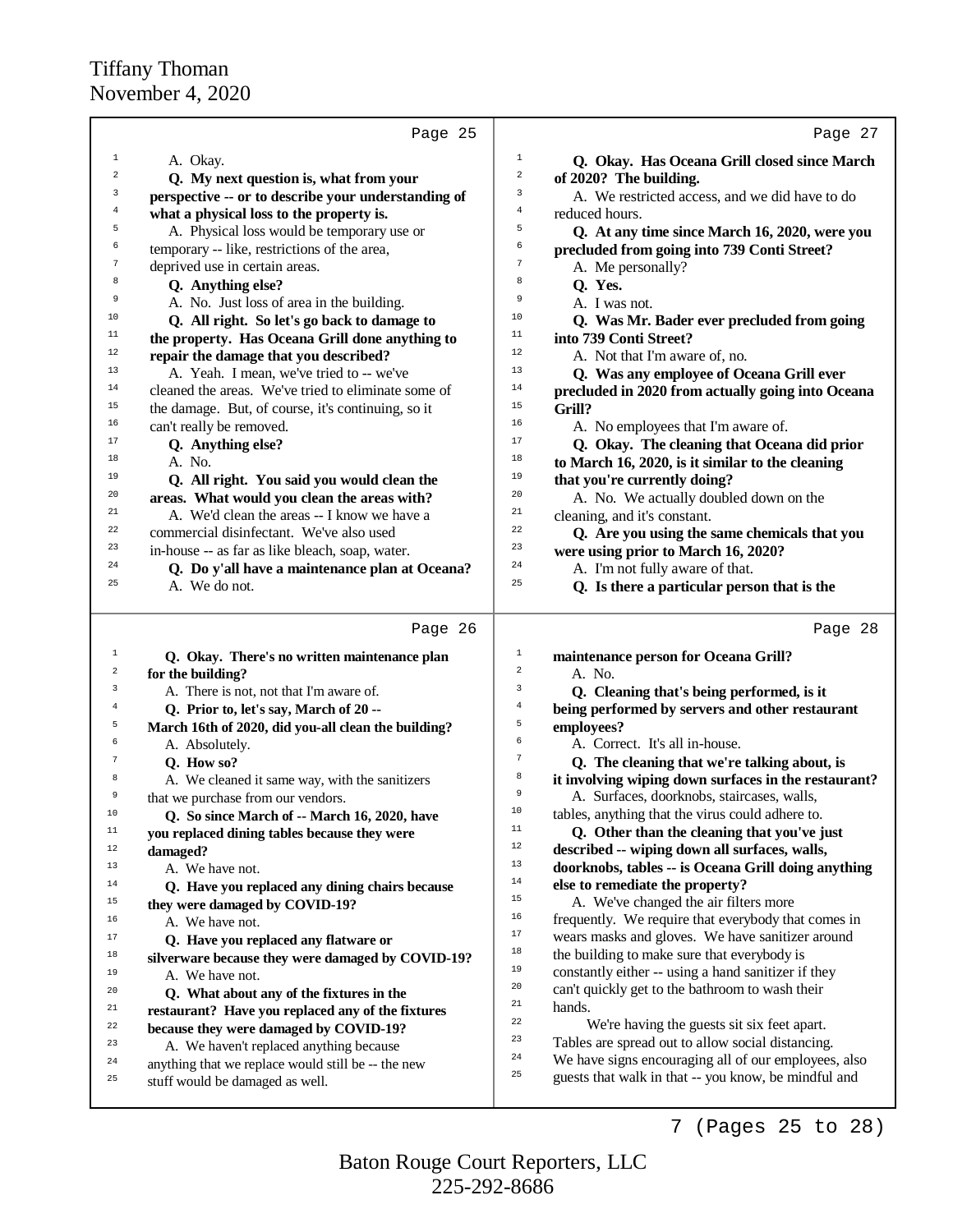|             | Page 29                                                         | Page 31                                                                                                 |
|-------------|-----------------------------------------------------------------|---------------------------------------------------------------------------------------------------------|
| 1           | that we're trying to keep everything safe, to wear              | $\mathbf{1}$<br>the property?                                                                           |
| 2           | your mask.                                                      | $\overline{a}$<br>A. Yeah. I mean, we get emails from the City                                          |
| $\mathsf 3$ | We've used all disposable things, so when                       | 3<br>from various health sites giving us recommendations.                                               |
| 4           | guest come in, they no longer receive an actual                 | 4<br>It's not just the CDC. I mean, it's what the                                                       |
| 5           | menu. We focus on using a QR reader so that we                  | 5<br>City -- NOLA.com sends out things.                                                                 |
| б           | don't have to pass out prints to people.                        | 6<br>Q. Other than what you've described to me --                                                       |
| $\tau$      | Q. Anything else?                                               | 7<br>changing the air filters, wearing masks and gloves,                                                |
| 8           | A. Not that I can think of at the moment.                       | 8<br>sanitizer, ensure that you stay six feet apart, make                                               |
| 9           | Q. The steps that Oceana Grill are taking, are                  | 9<br>sure your tables are spread out inside of the                                                      |
| 10          | those steps you're taking because you're following              | $10$<br>restaurant, signs about wearing masks, using                                                    |
| $11$        | the guidance -- the CDC guidelines?                             | 11<br>disposable condiments, and using bar code for your                                                |
| 12          | A. Yes, that's part of the reason. And also                     | $1\,2$<br>menus -- is there anything else that Oceana Grill is                                          |
| $13$        | to keep our guests and our employees and ourselves              | $13$<br>doing to alleviate the damage to the property?                                                  |
| 14          | safe.                                                           | 14<br>A. Not that -- not that I can think of.                                                           |
| 15          | Q. Do you believe that those efforts are                        | 15<br>Q. So the other sources of information that --                                                    |
| 16          | resulting in keeping your guests and employees safe?            | 16<br>or other sources where you're receiving information,                                              |
| 17          | A. To the best that we can.                                     | $17$<br>that information would be somehow encompassed in the                                            |
| 18          | Q. On March -- prior to March 16, 2020, did                     | 18<br>list you gave me?                                                                                 |
| 19          | Oceana Grill do takeout?                                        | 19<br>A. That is correct.                                                                               |
| 20          | A. We did.                                                      | 20<br>Q. I'm going to -- has Oceana Grill ever done                                                     |
| 21          | Q. Did you do delivery service prior to                         | 21<br>any type of testing of the surfaces in the building?                                              |
| 22          | March 16, 2020?                                                 | 22<br>A. Not that I'm aware of. I can't answer                                                          |
| 23          | A. We did.                                                      | 23<br>that.                                                                                             |
| 24          | Q. When the orders by both the City and the                     | 24<br>Q. Have you personally done any testing of any                                                    |
| 25          | governor occurred in or about March 16, 2020, Oceana            | 25<br>of the surfaces in the building?                                                                  |
|             | Page 30                                                         | Page 32                                                                                                 |
| 1           | Grill continued to do takeout service, right?                   | 1<br>A. I have not.                                                                                     |
| 2           | A. Correct.                                                     | $\,2$<br>Q. Do you have any personal knowledge of                                                       |
| 3           | Q. And it continued to do delivery service?                     | 3<br>COVID-19 actually being in any property within one                                                 |
| 4           | A. Correct.                                                     | $\overline{4}$<br>mile of Oceana Grill?                                                                 |
| 5           | Q. In preparing the meals for the takeout,                      | 5<br>A. What do you -- can -- do you mean, like,                                                        |
| б           | those meals were prepared by employees at 739 Conti             | 6<br>individual with it or                                                                              |
| 7           | Street?                                                         | $\boldsymbol{7}$<br>Q. No. Physical property. So one of the                                             |
| 8           | A. Yes.                                                         | 8<br>allegations in the complaint is that you are aware                                                 |
| 9           | Q. And in preparing meals for the delivery                      | 9<br>that COVID-19 is physically in a building within one                                               |
| 10          | service, those meals were also prepared at 739 Conti            | $10$<br>mile of your restaurant. And I'm asking you --                                                  |
| 11          | by Oceana Grill employees?                                      | 11<br>A. Yes.<br>12                                                                                     |
| 12          | A. Correct.                                                     | Q. -- do you know of COVID-19 being in a<br>13                                                          |
| 13          | Q. So from all times from March 16, 2020,                       | building within one mile of your restaurant?                                                            |
| 14<br>15    | through the present, your employees who prepared the            | $14\,$<br>A. Yes. I know of COVID-19 being everywhere.<br>15                                            |
| 16          | meals were allowed to come inside the building to               | So, I mean, it's in the air. It's in plenty of<br>16                                                    |
| 17          | perform that function, correct?                                 | buildings. The mayor has stated that COVID-19 was<br>$17\,$                                             |
| 18          | A. Yes.                                                         | everywhere in the city. That's exactly why we were<br>18                                                |
| 19          | Q. I want to go back a second to, you know,                     | shut down.<br>19                                                                                        |
| 20          | the effort that you-all are performing to ensure                | Q. Okay. What building are you aware of --<br>20                                                        |
| 21          | that yourselves and employees and guests are safe.              | and I'm asking you personally first. What building<br>21                                                |
| 22          | You listed a number of things that mirror things                | are you aware of that COVID-19 is present in?<br>22                                                     |
| 23          | that are done -- that are recommended by the CDC<br>guidelines. | A. I know personally COVID is in the building<br>23<br>I'm in right now. It's in every building. Any -- |
| 24          | Is there any other source where you are                         | 24<br>Q. How do you know that?                                                                          |
| 25          | obtaining information to determine how to remediate             | 25<br>A. This is my knowledge. So my knowledge is                                                       |
|             |                                                                 |                                                                                                         |

8 (Pages 29 to 32)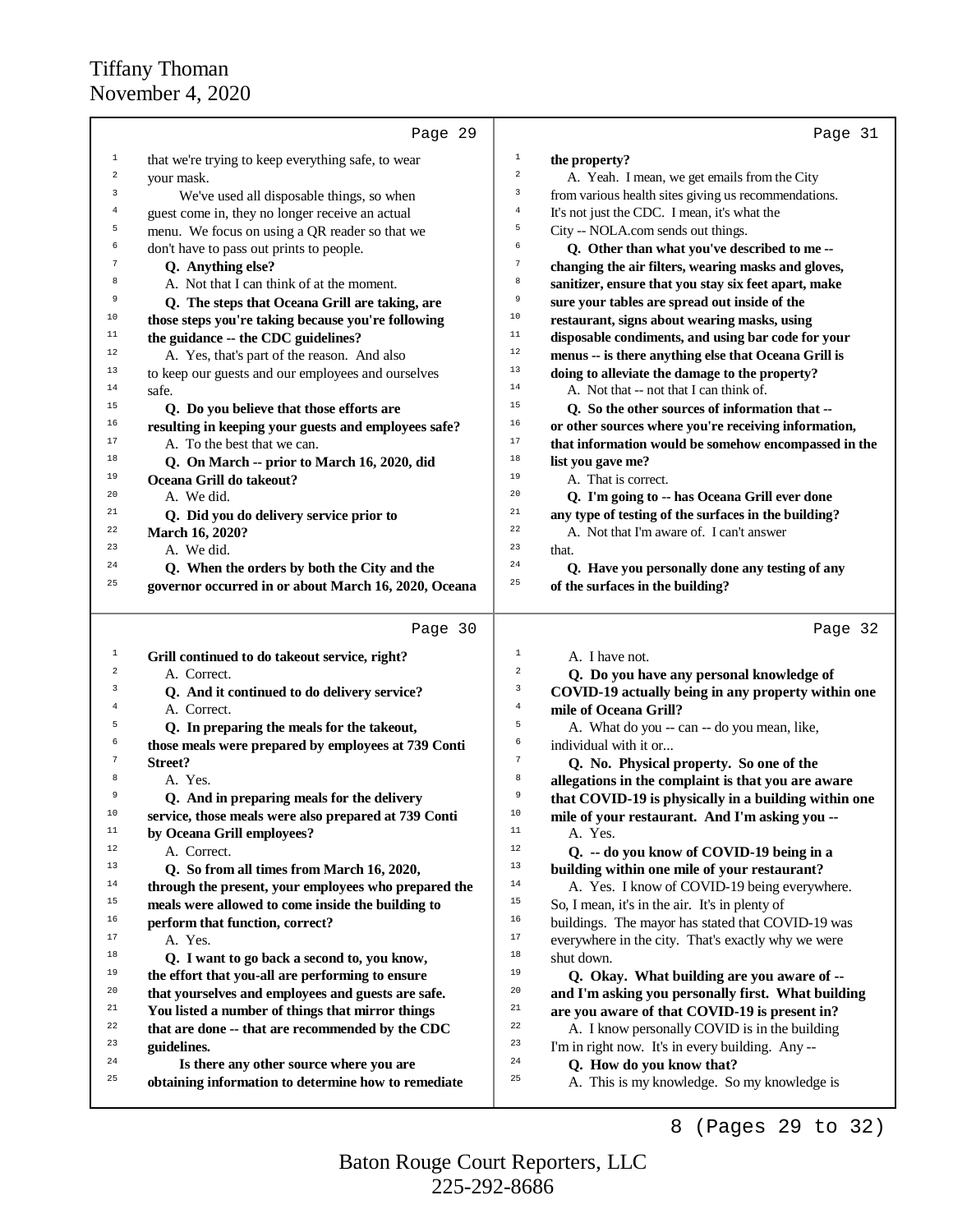|                  | Page 33                                                       | Page 35                                                                                                 |
|------------------|---------------------------------------------------------------|---------------------------------------------------------------------------------------------------------|
| $\,1$            | there is no building -- if the building has people            | $\mathbf 1$<br>MR. ALVENDIA: Hold on. And again,                                                        |
| $\sqrt{2}$       | coming in and there's contact, then it's spreading.           | $\,2$<br>I'm going to object to the form; asked and                                                     |
| 3                | Q. And how do you know that personally?                       | 3<br>answered already.                                                                                  |
| 4                | A. Personally? From what I've read, from the                  | 4<br>You asked her if she knew about it.                                                                |
| 5                | CDC, from the mayor, from everything, is that                 | 5<br>You asked her how she based her knowledge                                                          |
| 6                | COVID-19 is a super-spreading virus that is                   | 6<br>on it. She's already answered. She's said                                                          |
| $\boldsymbol{7}$ | continuously being spread. So if there's any                  | 7<br>she believes it's been in the area. We                                                             |
| 8                | contact, if there's anybody who's been inside, that           | 8<br>only have to prove more likely than not,                                                           |
| 9                | there's a possibility that COVID has been in there            | 9<br>Allen. You know that. And she explained                                                            |
| $10$             | and it still may be continuing.                               | 10<br>where she has that knowledge from: the                                                            |
| 11               | Q. And I don't want to the cross words with                   | 11<br>mayor, the website. She said this already.                                                        |
| 12               | you. You said that you've learned from the mayor              | 12<br>If you want to keep asking the same                                                               |
| 13               | that, if anybody has been in a building, there is a           | 13<br>question over and over, that's fine. But                                                          |
| 14               | possibility that COVID-19 is present, and I                   | 14<br>objection. It has been asked and answered.                                                        |
| 15               | understand that. Unfortunately, in this lawsuit,              | 15<br>MR. MILLER: Okay.                                                                                 |
| 16               | you-all have alleged that COVID-19 is, in fact, in a          | 16<br>BY MR. MILLER:                                                                                    |
| 17               | building within one mile of Oceana.                           | 17<br>Q. And I'll just clean this up.                                                                   |
| 18               | And my question now, both in your personal                    | 18<br>Consistent with what your counsel just said                                                       |
| 19               | capacity and as a representative, what building?              | 19<br>on record, you said yes, that you are aware although                                              |
| 20               | MR. ALVENDIA: Hold on. I'm going to                           | 20<br>you didn't identify a building. And the reason that                                               |
| 21               | object to the form of the question, Allen.                    | 21<br>you -- and so my next question is, how did you                                                    |
| 22               | That's mischaracterizing the nature of our                    | 22<br>become aware? And I think you said from the CDC,                                                  |
| 23               | lawsuit. Our allegations is that it's more                    | 23<br>the mayor.                                                                                        |
| 24               | likely than not, more probably than not,                      | 24<br>Are there any other sources?                                                                      |
| 25               | COVID is in the building and in other                         | 25<br>MR. ALVENDIA: Objection to form.                                                                  |
|                  | Page 34                                                       | Page 36                                                                                                 |
| $\,1\,$          | buildings. You're asking it a little                          | $\mathbf 1$<br>She's already giving you other sources.                                                  |
| $\overline{2}$   | differently, so I'm going to object to the                    | $\,2$<br>But, Ms. Tiffany, please give him the                                                          |
| 3                | form. If we're going to start reading the                     | 3<br>other sources again.                                                                               |
| 4                | lawsuit, talking legalities, let's be                         |                                                                                                         |
| 5                |                                                               | $\,4$                                                                                                   |
|                  | accurate.                                                     | A. Various people. I mean, this is to my<br>5<br>knowledge, and this is what I'm aware of. And I've     |
| 6                | MR. MILLER: Okay.                                             | 6<br>said it, that the virus -- if there's people in the                                                |
| 7                | BY MR. MILLER:                                                | $\boldsymbol{7}$<br>French Quarter, if there's people within a mile                                     |
| 8                | Q. So let me ask you, personally, do you,                     | 8<br>radius of us, then the virus is very likely in the                                                 |
| 9                | Ms. Thoman, have any personal knowledge of COVID-19           | 9<br>area, in a building, or somewhere.                                                                 |
| ΤO               | being in any specific building one mile away from             | $10$<br>If that person -- there's a Walgreens. If                                                       |
| 11               | Oceana Grill?                                                 | $11\,$<br>a person that has the virus walks into Walgreens,                                             |
| 12               | MR. ALVENDIA: Objection. She's                                | $12\,$<br>the Walgreens around the corner, the virus is there.                                          |
| 13               | already been asked, and she's already                         | 13<br>There is no way that -- within one mile, that                                                     |
| 14               | answered this question.                                       | $1\,4$<br>there's no building -- and this is my knowledge --                                            |
| 15               | You can answer it again, Ms. Tiffany.                         | 15<br>that there is not a building that has had the virus                                               |
| 16               | THE WITNESS: Repeat the question,                             | 16<br>in it.                                                                                            |
| 17               | please.                                                       | $17\,$<br>BY MR. MILLER:                                                                                |
| 18               | MR. MILLER: Would you read it back,                           | 18<br>Q. And that is based upon the mayor and the                                                       |
| 19               | please?                                                       | 19<br>CDC, the things you said earlier?                                                                 |
| 20               | (Last question read back by reporter.)                        | 20<br>A. Yes.                                                                                           |
| 21               | A. Yes.                                                       | 21<br>Q. It's not based upon because you,                                                               |
| 22               | BY MR. MILLER:                                                | 22<br>Ms. Thoman, know of a building that has been tested                                               |
| 23               | Q. And how did --                                             | 23<br>that has COVID in it, correct?                                                                    |
| 24<br>25         | A. If I give a personal, I know of an employee<br>who had it. | 24<br>A. I am not aware of a building being tested.<br>25<br>Q. Okay. During the time that Oceana Grill |

9 (Pages 33 to 36)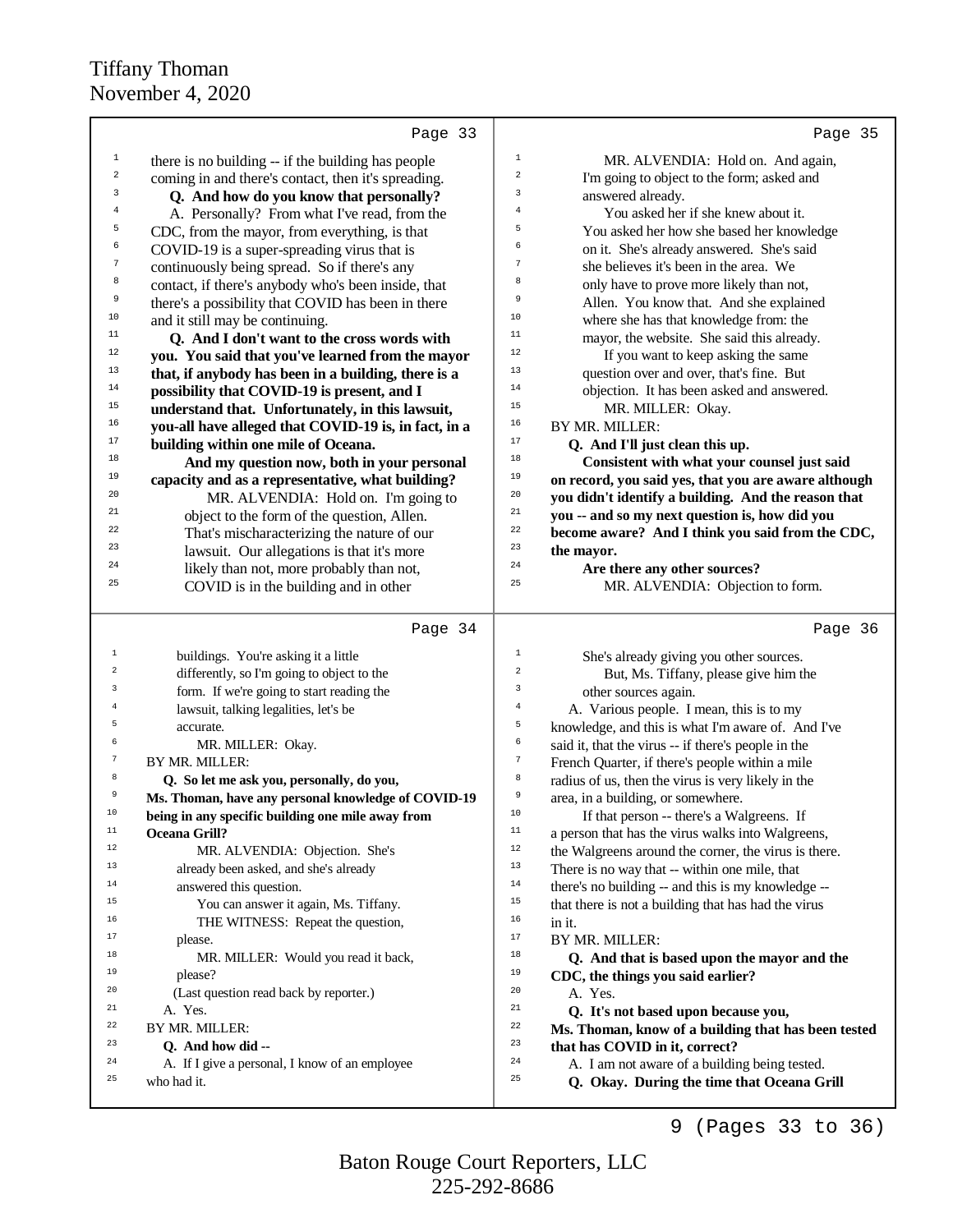|                         | Page 37                                                                                                   | Page 39                                                                                                     |
|-------------------------|-----------------------------------------------------------------------------------------------------------|-------------------------------------------------------------------------------------------------------------|
| $\mathbf{1}$            | was performing delivery and takeout, beginning                                                            | $\mathbf{1}$<br>A. We kept the area closed for 72 hours, I                                                  |
| $\overline{\mathbf{c}}$ | March 16, 2020, were vendors still allowed in the                                                         | $\overline{\mathbf{c}}$<br>believe. I believe so.                                                           |
| 3                       | building?                                                                                                 | 3<br>Q. Why 72 hours?                                                                                       |
| 4                       | A. Yes.                                                                                                   | $\overline{4}$<br>A. That's my belief. I think it happened --                                               |
| 5                       | Q. Okay. And you still received your Sysco                                                                | 5<br>it could have been on the weekend. But I know that                                                     |
| 6                       | shipments and other functions that helped the                                                             | б<br>we just restricted that area, and we allowed --                                                        |
| 7                       | restaurant operate?                                                                                       | $\boldsymbol{7}$<br>like, we used other areas.                                                              |
| 8                       | A. Correct.                                                                                               | 8<br>Q. Did the closing down or restricting of that                                                         |
| 9                       | Q. Now, earlier you said that -- well, have                                                               | 9<br>area affect any of the operations that were going on                                                   |
| 10                      | there been any individuals that tested positive for                                                       | 10<br>at that moment?                                                                                       |
| 11                      | COVID-19 that were in the building?                                                                       | 11<br>A. I'm not aware of it. I mean, we                                                                    |
| 12                      | A. Yes.                                                                                                   | 12<br>restricted -- we had to close off that area, so it                                                    |
| 13                      | Q. Okay. When that happened, what was Oceana                                                              | 13<br>just stopped the operations in that particular area,                                                  |
| 14                      | <b>Grill's response?</b>                                                                                  | 14<br>for sure.                                                                                             |
| 15                      | A. The -- there are a couple of times -- for                                                              | 15<br>Q. But the restaurant didn't close, right?                                                            |
| 16                      | instance, someone in the office had it, and when                                                          | 16<br>A. The restaurant did not close.                                                                      |
| 17                      | they tested positive, they were sent home to                                                              | 17<br>Q. The fact that the maintenance man tested                                                           |
| 18                      | quarantine. We took the same measures as --                                                               | 18<br>positive in the bar area, that didn't change the                                                      |
| 19                      | constantly cleaning. We cleaned up and disinfected                                                        | 19<br>level of occupancy that you would allow at the                                                        |
| 20                      | the whole office, opened the windows to allow air to                                                      | 20<br>restaurant at that time, did it?                                                                      |
| 21                      | circulate. We closed it off so that other people                                                          | 21<br>A. No. At that time, we were already                                                                  |
| 22                      | couldn't access that area.                                                                                | 22<br>restricted.                                                                                           |
| 23                      | Q. Anything else?                                                                                         | 23<br>Q. And you were restricted because of the                                                             |
| 24                      | A. That's what we did in each case.                                                                       | 24<br>orders from the mayor and the governor?                                                               |
| 25                      | Q. How many cases were there? Do you recall?                                                              | 25<br>A. Yes. And for social distancing purposes as                                                         |
|                         | Page 38                                                                                                   | Page 40                                                                                                     |
| $\mathbf{1}$            |                                                                                                           | $\mathbf{1}$                                                                                                |
| 2                       | A. I believe there were -- one other, a                                                                   | well.<br>$\overline{a}$                                                                                     |
| 3                       | maintenance man. I think there was a maintenance                                                          | Q. Did the testing -- did an individual<br>3                                                                |
| 4                       | man, which he was cleaning behind in the bar area so<br>that -- we did the same precautions on that -- in | testing positive ever affect the capacity in which<br>$\overline{4}$<br>Oceana Grill opened its restaurant? |
| 5                       | that area at the bar.                                                                                     | 5<br>A. No, not that I'm aware of.                                                                          |
| 6                       | Q. So you closed off the bar area and cleaned                                                             | 6<br>Q. The only thing that affected the capacity                                                           |
| 7                       | it?                                                                                                       | $\boldsymbol{7}$<br>in which you operate were the orders from the mayor                                     |
| 8                       | A. Yes, correct.                                                                                          | 8<br>and the governor, correct?                                                                             |
| 9                       | Q. When you closed the office when the                                                                    | 9<br>A. No.                                                                                                 |
| 10                      | individual that worked in the office tested                                                               | $10$<br>Q. What else affected the capacity --                                                               |
| 11                      | positive, how long was the office closed?                                                                 | 11<br>A. The virus.                                                                                         |
| 12                      | A. We closed the office for a week.                                                                       | 12<br>Q. How so?                                                                                            |
| 13                      | Q. Was it, the office, on the third floor                                                                 | 13<br>A. Because we had to -- for safety of our                                                             |
| 14                      | where you work?                                                                                           | $14$<br>guests, for safety of our employees, we had to --                                                   |
| 15                      | A. Correct.                                                                                               | $15\,$<br>areas had to be restricted and closed off, and we                                                 |
| 16                      | Q. Did you -- you continued to work, though,                                                              | 16<br>had to maintain social distancing, which restricted                                                   |
| 17                      | during that week, correct?                                                                                | 17<br>use in certain areas.                                                                                 |
| 18                      | A. I did. I have a side office where I have                                                               | 18<br>Q. What capacity is the restaurant operating                                                          |
| 19                      | different access to.                                                                                      | 19<br>in currently?                                                                                         |
| 20                      | Q. Do you recall the month that the                                                                       | 20<br>A. Per guidelines, for city guidelines, we're                                                         |
| 21                      | maintenance officer -- or maintenance worker was                                                          | 21<br>at 75 percent. We're not quite there based -- like,                                                   |
| 22                      | working behind the bar and tested positive?                                                               | 22<br>because of social distancing and keeping tables                                                       |
| 23                      | A. I don't. It was in the middle, so maybe                                                                | 23<br>apart, we are not quite at 75 percent.                                                                |
|                         | June or July, possibly.                                                                                   | 24                                                                                                          |
| 24                      |                                                                                                           |                                                                                                             |
| 25                      | Q. How long was that area closed off?                                                                     | Q. Where are you?<br>25<br>A. We're a little over 50.                                                       |

10 (Pages 37 to 40)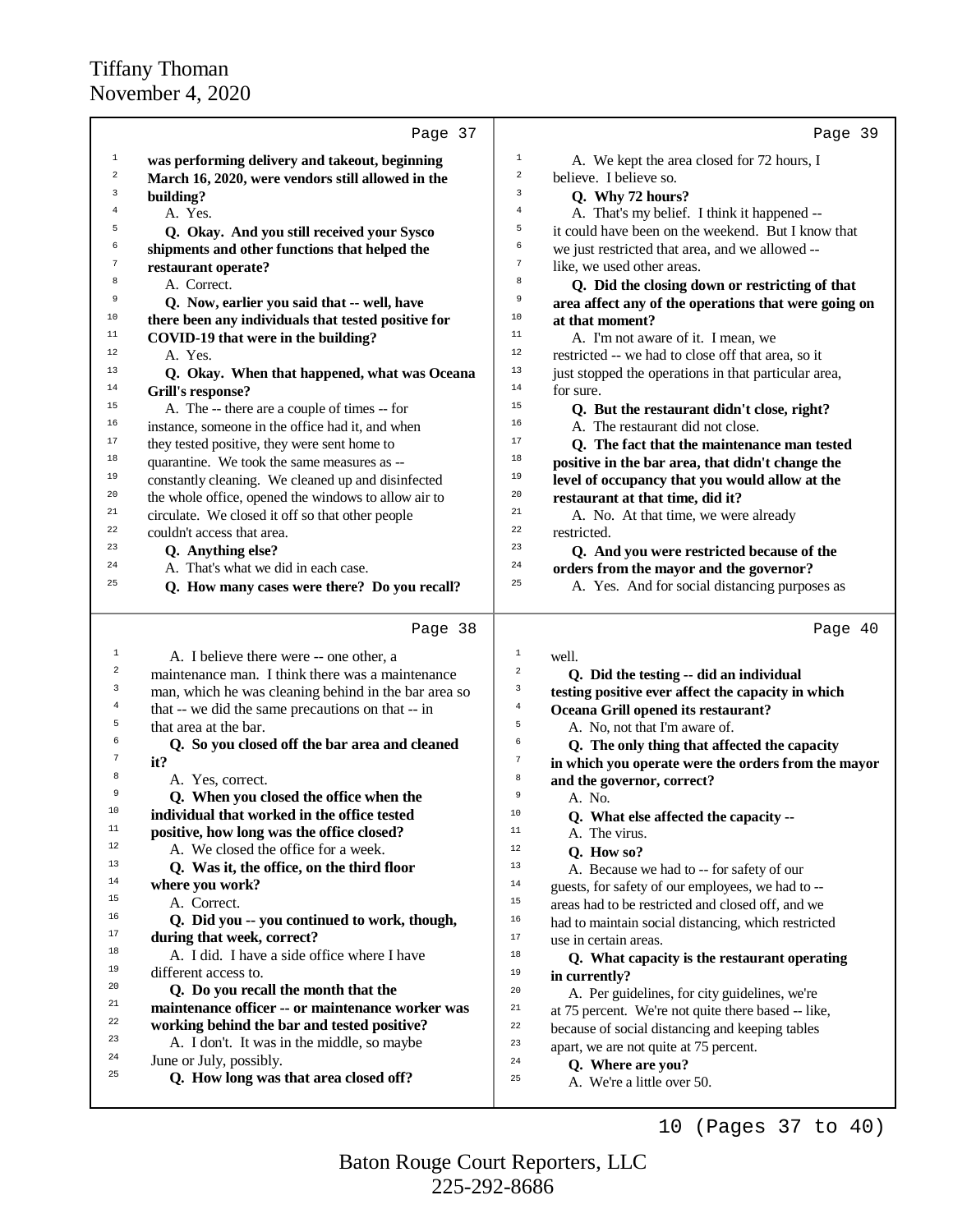|             | Page 41                                              | Page 43                                                       |
|-------------|------------------------------------------------------|---------------------------------------------------------------|
| $\mathbf 1$ | Q. In June, when we -- when the mayor went to        | $\mathbf 1$<br>until you actually hear my question.           |
| 2           | Phase 1 and we were limited to 25 percent capacity   | $\mathbf 2$<br>BY MR. MILLER:                                 |
| 3           | throughout the city, at what capacity was Oceana     | 3<br>Q. Paragraph 40 of the petition reads:                   |
| 4           | <b>Grill in June?</b>                                | $\overline{4}$<br>"COVID-19 is known to have been in or on    |
| 5           | A. We opened with the 25 percent capacity.           | 5<br>properties within a one-mile radius from the insured     |
| 6           | Q. Okay. When did -- when was the decision           | 6<br>premises in the French Quarter, contaminating the        |
| 7           | made to go to 50 percent capacity?                   | 7<br>immediate areas surrounded insured premises."            |
| 8           | A. We moved to 50 percent capacity -- that was       | 8<br>I asked you some questions about that                    |
| 9           | June -- mid-June.                                    | 9<br>before. Would your answer previously to those            |
| 10          | Q. And did you move to 50 percent capacity at        | 10<br>questions which centered around this topic be the       |
| 11          | the same time that the mayor allowed other           | 11<br>same?                                                   |
| 12          | restaurants in the city to go to 50 percent          | 12<br>A. Yes. To my knowledge, more than likely               |
| 13          | capacity?                                            | 13<br>that is correct.                                        |
| 14          | A. Yeah, it was around the same time.                | 14<br>Q. Okay. And your knowledge is based upon               |
| 15          | MR. ALVENDIA: Allen, we've been going                | 15<br>what you said previously, correct?                      |
| 16          | about an hour. We need to take a little              | 16<br>A. That is correct.                                     |
| 17          | restroom break. Okay?                                | 17<br>Q. Nothing else?                                        |
| 18          | MR. MILLER: Sounds good.                             | 18<br>A. Nothing else.                                        |
| 19          | (Recess taken.)                                      | 19<br>Q. Okay. Paragraph 41 of the petition reads:            |
| 20          | MR. MILLER: Back on the record.                      | 20<br>"COVID-19 has caused a property loss or                 |
| 21          | BY MR. MILLER:                                       | 21<br>damage covered under the policy within a one-mile       |
| 22          | Q. Ms. Thoman, I asked you about your                | 22<br>radius of insured premises resulting in a               |
| 23          | awareness of any testing of buildings within one     | 23<br>prohibition of access to the insured premises by a      |
| 24          | mile of Oceana Grill, and I think you said you were  | 24<br>civil authority order, which triggered coverage         |
| 25          | not. Other than individuals being tested, persons,   | 25<br>under the policy."                                      |
|             |                                                      |                                                               |
|             |                                                      |                                                               |
|             | Page 42                                              | Page 44                                                       |
| $\mathbf 1$ | are you aware of testing of anything within one mile | $\mathbf{1}$<br>Do you see that?                              |
| 2           | of Oceana Grill?                                     | $\overline{c}$<br>A. Yes.                                     |
| 3           | A. Not that I'm aware of. I'm not aware. I           | 3<br>Q. At no time were you or other employees or             |
| 4           | can't answer that question.                          | $\,4$<br>Mr. Bader prohibited from entering 739 Conti Street, |
| 5           | Q. Okay. I'm going to show you --                    | 5<br>correct?                                                 |
| 6           | MR. MILLER: Can we mark as Exhibit 1                 | 6<br>A. We were not. But customers were prohibited            |
| 7           | the 1442 deposition notice that we                   | $\sqrt{ }$<br>from entering the building.                     |
| 8           | previously went through?                             | 8<br>Q. And that was based upon those restrictions,           |
| 9           | THE REPORTER: Yes, sir.                              | 9<br>correct?                                                 |
| 10          | (Exhibit No. 1 was identified.)                      | 10<br>A. Yes.                                                 |
| 11          | MR. MILLER: I'm going to show you                    | 11<br>MR. ALVENDIA: Allen, I'm going to go                    |
| 12          | on the screen now what we'll mark as                 | 12<br>ahead and lodge my objection now as you                 |
| 13          | Exhibit 2, which is plaintiff's second               | 13<br>start reading from this legal document.                 |
| 14          | supplemental and amending petition for               | 14<br>And I appreciate the questions you've had               |
| 15          | declaratory judgment.                                | 15<br>so far, I have not had an objection to                  |
| 16          | (Exhibit No. 2 was identified.)                      | 16<br>but -- so I'm not interrupting you as you               |
| 17          | BY MR. MILLER:                                       | 17<br>go through this, my ongoing objection will              |
| 18          | Q. And I believe you testified earlier that          | 18<br>be that you're asking a legal opinion from              |
| 19          | you have never seen the actual lawsuit, correct?     | 19<br>a lay witness about a legal document                    |
| 20          | A. Correct.                                          | 20<br>prepared by their lawyer.                               |
| 21          | Q. All right.                                        | 21<br>So having said that, please continue.                   |
| 22          | MR. MILLER: Got to love Zoom. There                  | 22<br>MR. MILLER: Yeah, and I don't think                     |
| 23          | you go. Let's go to paragraph 40 of the              | 23<br>I'm asking for legal opinions, and she is               |
| 24          | petition.                                            | 24<br>being presented as a corporate                          |
| 25          | And don't start screaming at me, Rico,               | 25<br>representative for the corporation that                 |

225-292-8686 Baton Rouge Court Reporters, LLC

11 (Pages 41 to 44)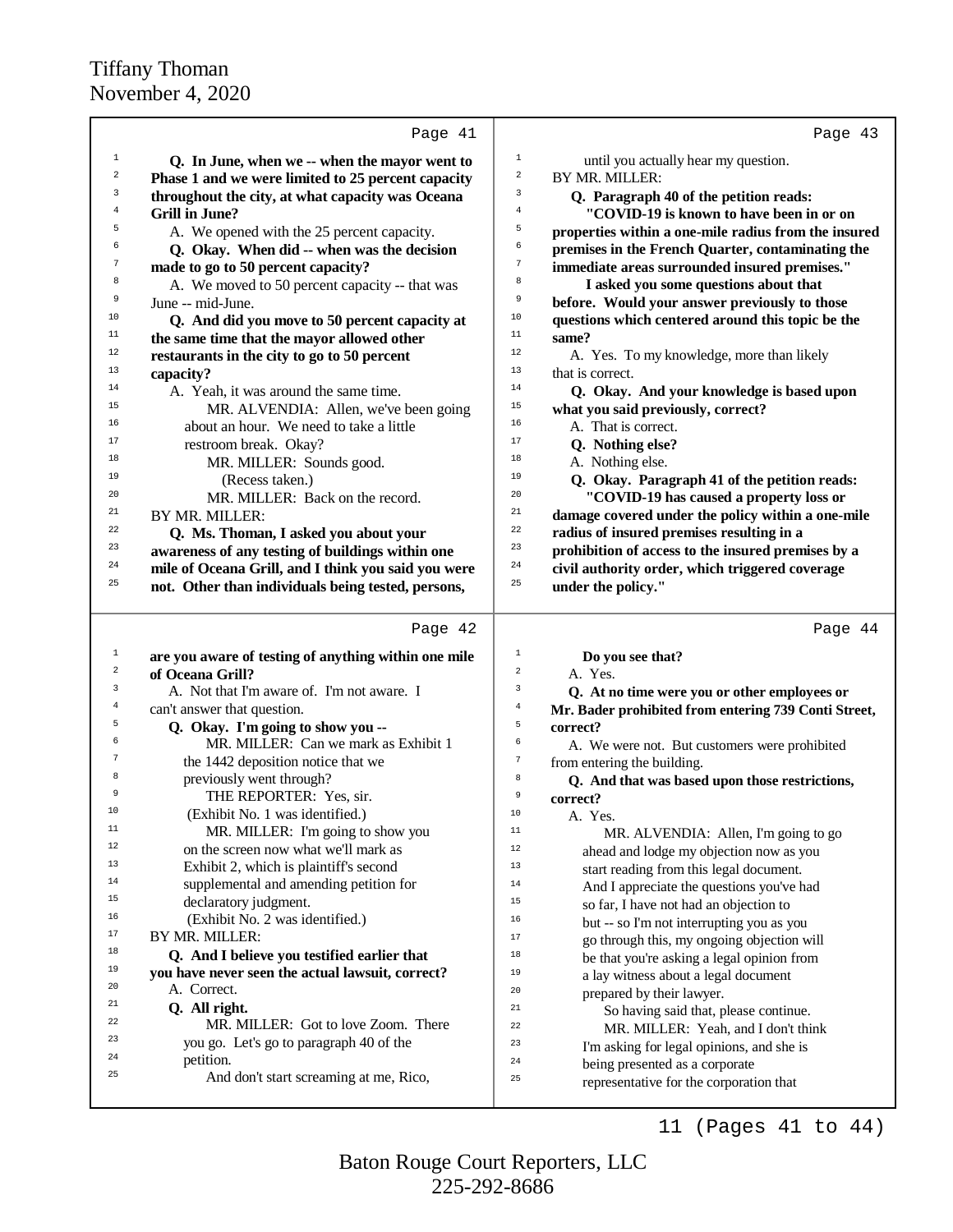| Page 45                                                                                               | Page 47                                                                                             |
|-------------------------------------------------------------------------------------------------------|-----------------------------------------------------------------------------------------------------|
| $\mathbf 1$                                                                                           | $\,1$                                                                                               |
| filed this petition. But I accept your                                                                | MR. ALVENDIA: Allen, this is not an                                                                 |
| $\overline{\mathbf{c}}$                                                                               | $\overline{\mathbf{c}}$                                                                             |
| objection.                                                                                            | objection. There are multiple people who                                                            |
| 3                                                                                                     | 3                                                                                                   |
| BY MR. MILLER:                                                                                        | tested positive.                                                                                    |
| 4                                                                                                     | $\overline{4}$                                                                                      |
| Q. All right. Paragraph 42 reads:                                                                     | MR. MILLER: (Indiscernible.)                                                                        |
| 5                                                                                                     | 5                                                                                                   |
| "Plaintiff discovered the contamination of                                                            | MR. ALVENDIA: Wait, let me finish. I                                                                |
| 6                                                                                                     | 6                                                                                                   |
| their business's immediate area through the orders                                                    | promise you you're not going to have a                                                              |
| 7                                                                                                     | 7                                                                                                   |
| and directives provided by its city government                                                        | problem with this.                                                                                  |
| 8                                                                                                     | 8                                                                                                   |
| officials and the Center of Disease Control publicly                                                  | There are multiple people that tested,                                                              |
| 9                                                                                                     | 9                                                                                                   |
| available at their respective official website."                                                      | and you asked her if there was anybody in                                                           |
| 10                                                                                                    | 10                                                                                                  |
| Do you see that?                                                                                      | the office who tested positive earlier.                                                             |
| 11                                                                                                    | 11                                                                                                  |
| A. Yes.                                                                                               | There are more than a couple of people. If                                                          |
| 12                                                                                                    | 12                                                                                                  |
| Q. Other than the orders from the mayor and                                                           | you want to ask her about the others,                                                               |
| 13                                                                                                    | 13                                                                                                  |
| governor and the CDC websites, is there any other                                                     | that's fine. I just want to the put this                                                            |
| 14                                                                                                    | 14                                                                                                  |
| personal knowledge of physical evidence of COVID                                                      | on the record.                                                                                      |
| 15                                                                                                    | 15                                                                                                  |
| being present at 739 Conti Street?                                                                    | She cannot identify those people for                                                                |
| 16                                                                                                    | 16                                                                                                  |
| A. Yes.                                                                                               | HIPPA concerns unless we enter some type of                                                         |
| 17                                                                                                    | 17                                                                                                  |
| Q. What are those?                                                                                    | protective order or submit this information                                                         |
| 18                                                                                                    | 18                                                                                                  |
| A. Well, we have the previous people who                                                              | under seal.                                                                                         |
| 19<br>tested positive.<br>20                                                                          | 19<br>MR. MILLER: I got you.                                                                        |
| Q. Okay.<br>21                                                                                        | 20<br>MR. ALVENDIA: But please proceed.<br>21                                                       |
| A. Which were throughout the -- which were in                                                         | Thank you.                                                                                          |
| 22                                                                                                    | 22                                                                                                  |
| the building. Moe had actually -- Moe had actually                                                    | BY MR. MILLER:                                                                                      |
| 23                                                                                                    | 23                                                                                                  |
| had COVID as well.                                                                                    | Q. And I'm not asking who tested positive.                                                          |
| 24                                                                                                    | 24                                                                                                  |
| Q. Following the individuals testing positive<br>25<br>in the building and Oceana Grill's remediation | I'm not asking how many people at Oceana Grill<br>25                                                |
|                                                                                                       | tested positive. I just want to talk about two                                                      |
| Page 46                                                                                               | Page 48                                                                                             |
|                                                                                                       |                                                                                                     |
| $\mathbf{1}$                                                                                          | $\mathbf{1}$                                                                                        |
| efforts, was COVID -- do you contend that COVID was                                                   | instances, the two that we talked about earlier.                                                    |
| $\mathbf 2$                                                                                           | $\mathbf 2$                                                                                         |
| still in the building?                                                                                | There's an individual in the office that                                                            |
| 3                                                                                                     | 3                                                                                                   |
| A. Yes.                                                                                               | tested positive, and you closed the office for a                                                    |
| 4                                                                                                     | $\,4\,$                                                                                             |
| Q. And that is based upon what?                                                                       | week, correct?                                                                                      |
| 5                                                                                                     | 5                                                                                                   |
| MR. ALVENDIA: Objection. This                                                                         | A. Correct.                                                                                         |
| 6                                                                                                     | 6                                                                                                   |
| question has been asked and answered                                                                  | Q. There was an individual, a maintenance                                                           |
| 7                                                                                                     | $\boldsymbol{7}$                                                                                    |
| several times now with multiple sources,                                                              | person, that tested positive in the bar area, and                                                   |
| 8                                                                                                     | 8                                                                                                   |
| that she keeps telling you that she had the                                                           | you restricted that area for 72 hours -- you believe                                                |
| 9                                                                                                     | 9                                                                                                   |
| understanding that COVID is in the                                                                    | 72 hours?                                                                                           |
| 10                                                                                                    | 10                                                                                                  |
| premises.                                                                                             | A. Correct.                                                                                         |
| 11                                                                                                    | 11                                                                                                  |
| If you understand the question,                                                                       | Q. Okay. Let's talk about the office. In the                                                        |
| 12                                                                                                    | 12                                                                                                  |
| Ms. Thoman, you can answer again.                                                                     | office itself, after you close it off for a week and                                                |
| 13                                                                                                    | 13                                                                                                  |
| A. From my knowledge, from the mayor, and the                                                         | did your remediation, is it your contention that                                                    |
| 14<br>city officials, and CDC said -- the CDC has said                                                | 14<br><b>COVID</b> was still present?<br>15                                                         |
| 15                                                                                                    | A. Yes.                                                                                             |
| that the virus is super-spreading, it's in the air,                                                   | 16                                                                                                  |
| 16                                                                                                    | Q. In the bar, you close it off for 72 hours                                                        |
| and it's everywhere.                                                                                  | $17\,$                                                                                              |
| 17<br>BY MR. MILLER:<br>$18\,$                                                                        | and did your remediation. Is it your contention<br>18                                               |
| Q. All right. So let me back up just a little                                                         | that COVID was still present in the bar?                                                            |
| 19                                                                                                    | 19                                                                                                  |
| bit because I'm not talking generally, because I                                                      | A. Yes.                                                                                             |
| 20                                                                                                    | 20                                                                                                  |
| think, generally, we were talking about the virus.<br>21                                              | Q. And that is based upon the CDC and the<br>21<br>mayor and all the other things you said earlier? |
| I'm talking about -- you mentioned specific                                                           | 22                                                                                                  |
| 22                                                                                                    | A. Correct.                                                                                         |
| instances where individuals tested positive earlier,                                                  | 23                                                                                                  |
| 23                                                                                                    | Q. Not based upon -- there was no testing of                                                        |
| correct? The maintenance person behind the bar and                                                    | 24                                                                                                  |
| 24                                                                                                    | surfaces in the bar area, was there?                                                                |
| the individual in the office. And then you also<br>25<br>described --                                 | 25<br>A. No, not to my knowledge.                                                                   |

12 (Pages 45 to 48)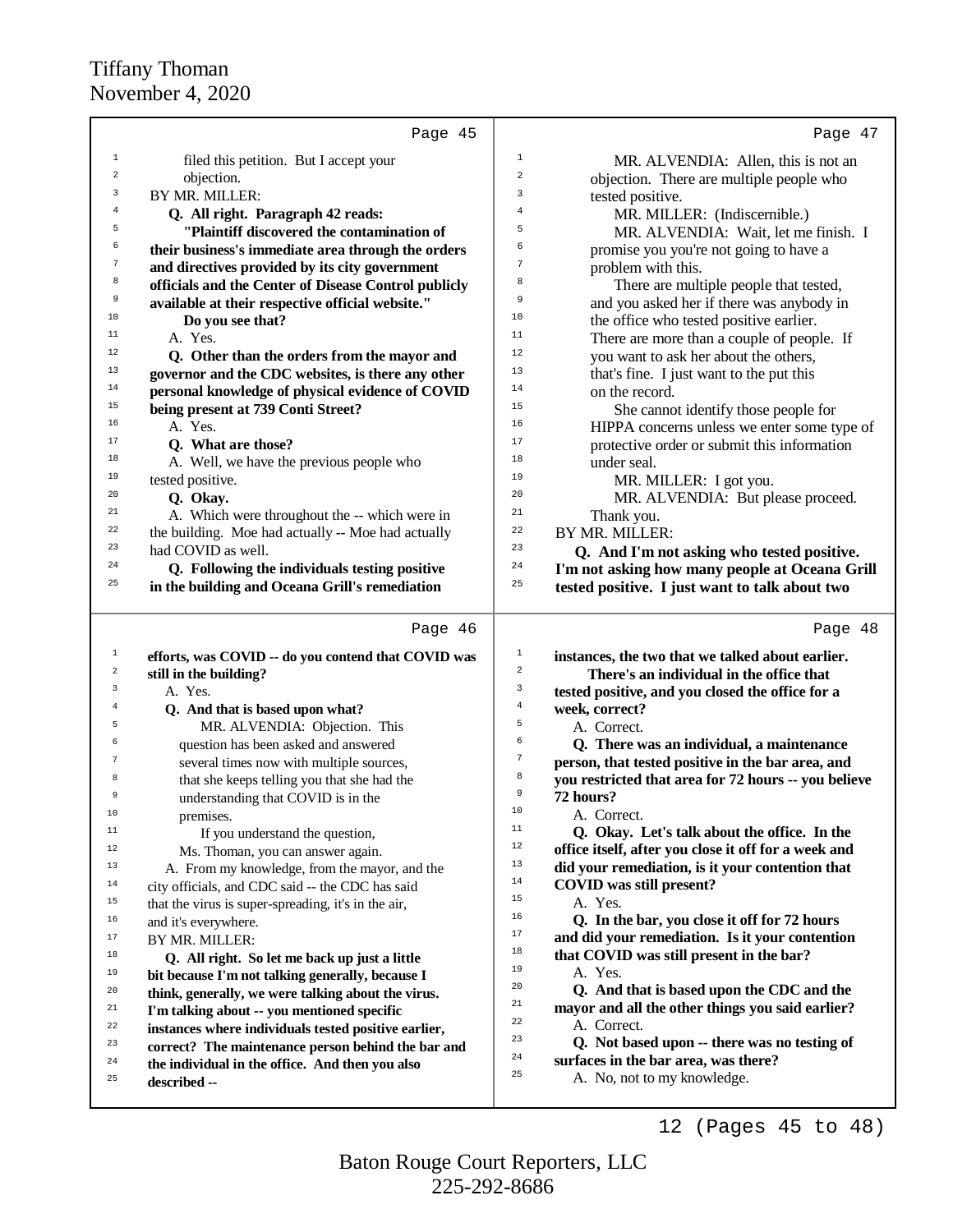|                | Page 49                                             |                | Page 51                                              |
|----------------|-----------------------------------------------------|----------------|------------------------------------------------------|
| $\mathbf{1}$   | Q. There was no testing of the surfaces in the      | $\mathbf 1$    | capacity, the cleaning that Oceana Grill did, was it |
| 2              | office, was there?                                  | $\mathbf 2$    | different or was it just more frequent?              |
| 3              | A. Not to my knowledge, no.                         | $\mathbf{3}$   | A. It was more frequent and a little more            |
| 4              | Q. Okay. Paragraph 44 states that "Access to        | $\overline{4}$ | extensive to all the different areas that they       |
| 5              | the plaintiff's business, a traditional sit-down    | 5              | cleaned.                                             |
| 6              | restaurant, was prohibited to the public, limiting  | 6              | Q. Paragraph 60 --                                   |
| 7              | operations to only takeout and delivery services    | $\tau$         | MR. MILLER: Ginger, are you there?                   |
| 8              | between March 16, 2020, until May 16, 2020."        | 8              | Okay.                                                |
| 9              | Do those dates look accurate to you?                | 9              | BY MR. MILLER:                                       |
| 10             | A. Yes.                                             | 10             | Q. Paragraph 60 says "COVID-19 has rendered          |
| 11             | Q. But I think you testified earlier that at        | 11             | the property unsafe and unusable for ordinary        |
| 12             | no time did you cease takeout services. Correct?    | $12\,$         | use" Do you see that? The very first --              |
| 13             | MR. ALVENDIA: Objection; asked and                  | 13             | A. Yes.                                              |
| 14             | answered.                                           | 14             | Q. -- portion of that sentence?                      |
| 15             | You can answer the question.                        | 15             | Do you consider the property to be unsafe?           |
| 16             | A. We -- no. Repeat that question again. I'm        | 16             | MR. ALVENDIA: Objection to form of                   |
| 17             | sorry.                                              | 17             | the question; asks for a legal conclusion,           |
| 18             | BY MR. MILLER:                                      | 18             | once again referring to a legal document             |
| 19             | Q. At no time did Oceana ever stop doing            | 19             | prepared by attorneys.                               |
| 20             | takeout?                                            | 20             | To the extent you understand the                     |
| 21             | A. No.                                              | 21             | question, Ms. Tiffany, please answer.                |
| 22             | Q. You always did takeout, even after               | 22             | A. Yes, that would render it unsafe.                 |
| 23             | March 16, 2020?                                     | 23             | BY MR. MILLER:                                       |
| 24             | MR. ALVENDIA: Objection; asked and                  | 24             | Q. Tell me why you believe the property is           |
| 25             | answered.                                           | 25             | unsafe.                                              |
|                | Page 50                                             |                | Page 52                                              |
| $\mathbf{1}$   | You can answer the question again.                  | $\mathbf{1}$   | A. Because of the virus that's in it.                |
| $\overline{a}$ | A. Yes, we were allowed to.                         | $\overline{2}$ | Q. Any other reason?                                 |
| 3              | BY MR. MILLER:                                      | $\mathbf{3}$   | A. No.                                               |
| $\overline{4}$ | Q. Okay. If you -- on March 16, 2020, if you        | $\overline{4}$ | Q. Okay. And it goes on to say that it is            |
| 5              | would have been allowed to maintain 25 percent      | 5              | "unusable for ordinary use." Do you see that?        |
| 6              | capacity, would you have?                           | 6              | A. Yes.                                              |
| $\tau$         | MR. ALVENDIA: Objection; asked and                  | $\tau$         | Q. Do you believe it's unusable for ordinary         |
| 8              | answered.                                           | 8              | use?                                                 |
| 9              | You can answer the question again.                  | 9              | A. Yes.                                              |
| ΤO             | A. I don't think I would have been the one to       | 10             | Q. Tell me why.                                      |
| 11             | make the decision. I'm sure, more than likely, we   | 11             | A. Ordinary use, we'd have a full restaurant.        |
| $12 \,$        | would have shut it down and restrict service just   | 12             | We're currently restricted access, and it's not able |
| 13             | for health of our employees and ourselves.          | 13             | to be used for its ordinary purpose.                 |
| 14             | BY MR. MILLER:                                      | 14             | Q. So the only reason that it is unusable for        |
| 15             | Q. Who would have made that -- been in charge       | 15             | ordinary use is because of the restriction?          |
| 16             | of making that decision?                            | 16             | MR. ALVENDIA: Objection. That's a                    |
| 17             | A. Moe Bader and the management team.               | 17             | mischaracterization of her answer.                   |
| 18             | Q. So given the circumstances in March, you         | 18             | MR. MILLER: I'm asking --                            |
| 19             | said you probably would have -- you know what, I'll | 19             | MR. ALVENDIA: If you --                              |
| 20             | save that question for someone else since you said  | 20             | (indiscernible) the question, you can                |
| 21             | you wouldn't be the one to make that decision.      | 21             | answer it.                                           |
| 22             | A. Okay.                                            | 22             | A. No, not just because of the restriction,          |
| 23             | Q. When -- so following March 16, 2020 -- or        | 23             | because of the virus as well, because it is unsafe.  |
| 24             | let me rephrase that.                               | 24             | BY MR. MILLER:                                       |
| 25             | When you-all went back to your 25 percent           | 25             | Q. Okay. Any other reason why the property is        |
|                |                                                     |                |                                                      |

13 (Pages 49 to 52)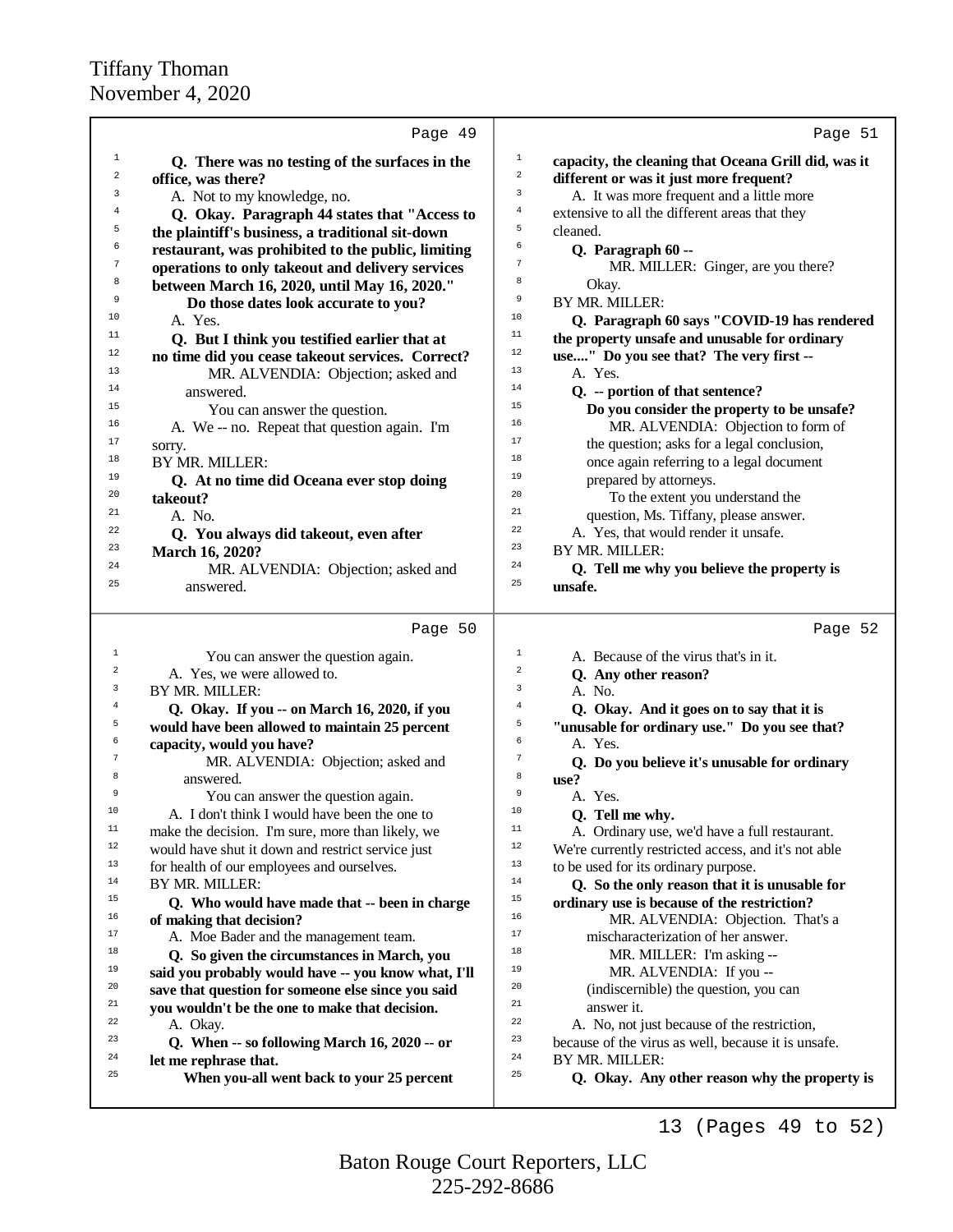|                         | Page 53                                                      | Page 55                                                           |
|-------------------------|--------------------------------------------------------------|-------------------------------------------------------------------|
| $\mathbf{1}$            | unusable for ordinary use?                                   | $\mathbf 1$<br>Q. During that period, did you change what         |
| $\overline{\mathbf{c}}$ | A. No.                                                       | $\mathbf 2$<br>areas you restricted, ever?                        |
| 3                       | Q. The warning signs that Oceana Grill used,                 | 3<br>A. During that -- yes, we did. We changed the                |
| 4                       | can you describe those for me?                               | 4<br>tables based on social distancing and keeping people         |
| 5                       | A. We had signs for our guests. This is when                 | 5<br>spread apart as far as possible to eliminate them            |
| 6                       | we were allowed access -- our guests were allowed            | б<br>spreading the virus if they possibly had it.                 |
| 7                       | access into the building. We had signs up letting            | $\boldsymbol{7}$<br>Q. During the 25 percent restriction posed by |
| 8                       | them know about putting a mask on for everybody's            | 8<br>the city and/or the governor, did you use different          |
| 9                       | safety. On the tables, we had signs that said, do            | 9<br>portions of the restaurant during that same period?          |
| $10$                    | not sit here. That way, we can keep tables                   | 10<br>Like maybe you used -- and I'm going to give an             |
| 11                      | separated and apart. We also had signs for hand              | 11<br>example because I know the question is kind of              |
| 12                      | sanitizer and, in the bathrooms, to wash your hands.         | 12<br>convoluted.                                                 |
| 13                      | Everything that -- signs just to show that                   | 13<br>If you use Ballroom A on Monday and                         |
| 14                      | we're, you know, stopping the spread of the virus.           | 14<br>restricted Ballroom B, did you ever restrict                |
| 15                      | Then we had ones for employees as well as.                   | 15<br>Ballroom A and use Ballroom B during that same              |
| 16                      | Q. And what did those say?                                   | $16\,$<br>25-percent restriction period?                          |
| 17                      | A. Employees were basically the same thing.                  | 17<br>A. No.                                                      |
| 18                      | Washing hands, wearing a mask. But we discuss with           | 18<br>$0.50 -$                                                    |
| 19                      | them a little bit more about how to stop the spread          | 19<br>A. Not from -- not from what I gather from --               |
| 20                      | of the virus and what to do in case they were                | 20<br>like, what I take from your question. We restricted         |
| $21\,$                  | feeling sick and how to, you know, possibly prevent          | 21<br>tables and particular areas, and we maintained that.        |
| 22                      | them from getting the virus and bringing it into the         | 22<br>Q. You maintained those particular areas being              |
| 23                      | building.                                                    | 23<br>restricted throughout the entirety of the period?           |
| 24                      | Q. Did any of the signs indicate that the                    | 24<br>A. Correct.                                                 |
| 25                      | property was unsafe?                                         | 25<br>Q. Okay. I know those were some bad                         |
|                         | Page 54                                                      | Page 56                                                           |
| 1                       | A. Well, it said wear a mask. I don't think                  | $1\,$<br>questions. I apologize.                                  |
| 2                       | you'd really wear a mask if you felt safe.                   | $\,2$                                                             |
| 3                       |                                                              | I'll show you what we'll mark --                                  |
|                         | Q. Did any of the signs say the property is                  | 3<br>MR. MILLER: So let's mark the                                |
| $\bf{4}$                | unusable?                                                    | 4<br>petition as Exhibit 2.                                       |
| 5                       | A. Yeah. On the tables, it said, you can't                   | 5<br>I'll show you what we'll mark as                             |
| б                       | sit here. So they knew the full property wasn't              | 6<br>Exhibit 3, which is the "Guidance for                        |
| $\boldsymbol{7}$        | accessible and available.                                    | 7<br>Cleaning and Disinfecting" from the CDC.                     |
| 8                       | Q. So the "unusable," meaning this area is                   | 8<br>(Exhibit No. 3 was identified.)<br>9                         |
| 9                       | restricted?                                                  | BY MR. MILLER:<br>10                                              |
| 10                      | A. Correct.                                                  | Q. Okay. Can you see that?<br>11                                  |
| 11                      | Q. During the times when you-all restricted                  | A. Yes.<br>12                                                     |
| 12                      | certain portions of the restaurant, did -- other             | Q. Have you ever seen this document before?<br>13                 |
| 13                      | than the 25, 50, 75 percentage, did you change which         | A. I believe I have.<br>14                                        |
| $14\,$                  | tables you use at any time, like which areas you             | MR. MILLER: Okay. Can you scroll<br>15                            |
| 15<br>16                | restricted compared to others?                               | down to the last paragraph?<br>16                                 |
| 17                      | A. Can --                                                    | BY MR. MILLER:<br>17                                              |
| 18                      | MR. ALVENDIA: Allen, I -- and I                              | Q. The first sentence says "The virus that<br>18                  |
| 19                      | see by the look on her face, could you be                    | causes COVID-19 can be killed if you use the right<br>19          |
| 20                      | more specific with your question?                            | products." Do you see that?<br>20<br>A. Yes.                      |
| 21                      | MR. MILLER: I can.                                           | 21<br>Q. Is that -- in your capacity as a 1442                    |
| 22                      | BY MR. MILLER:                                               | 22<br>representative for Oceana Grill, are you aware of           |
| 23                      | Q. When Oceana Grill was allowed to go to                    | 23<br>that?                                                       |
| 24                      | 25 percent capacity, you-all had certain areas of            | 24<br>A. I am aware of that.                                      |
| 25                      | the restaurant that were restricted, correct?<br>A. Correct. | 25<br>Q. Okay. And is it Oceana Grill's contention                |

14 (Pages 53 to 56)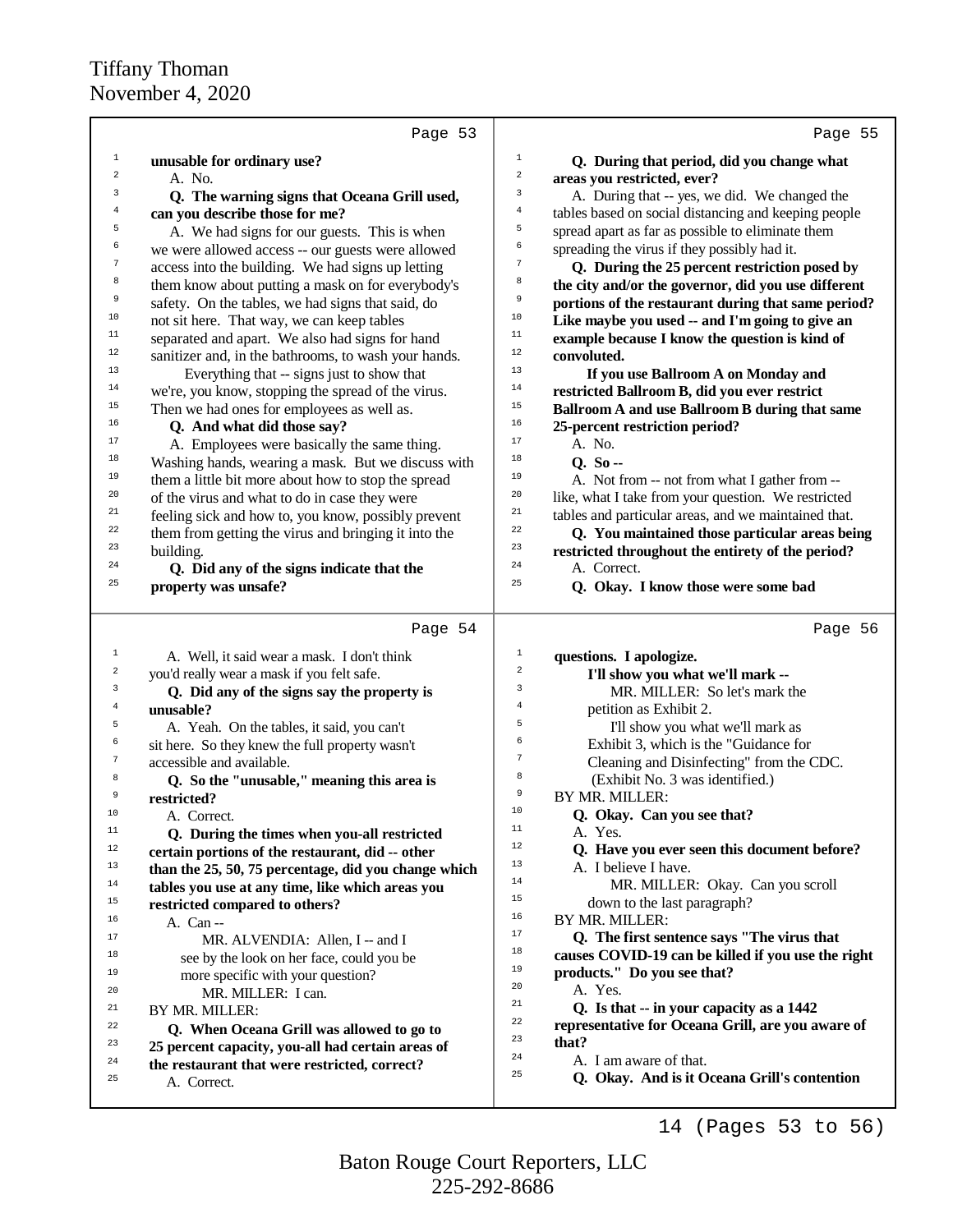|                | Page 57                                              | Page 59                                                                |
|----------------|------------------------------------------------------|------------------------------------------------------------------------|
| $\mathbf{1}$   | that it followed the CDC guidelines?                 | $\mathbf 1$<br>not going to retread those waters.                      |
| 2              | A. Yes.                                              | $\sqrt{2}$<br>But subpart 2 says "Identify all witnesses               |
| 3              | Q. All right. And that would be the                  | 3<br>to support your statements" And in the response                   |
| 4              | guidelines that are -- we could walk through this    | $\overline{4}$<br>to subpart 2, Oceana Grill identifies Mayor Latoya   |
| 5              | entire document, but I don't necessarily think it's  | 5<br>Cantrell. Do you see that?                                        |
| 6              | necessary if, you know, we could accept that this    | 6<br>A. Uh-huh.                                                        |
| 7              | was produced by Oceana Grill to us as the CDC        | $\boldsymbol{7}$<br>Q. And No. 2 asks to identify witnesses that       |
| 8              | guidelines that it followed.                         | 8<br>support the statement of the petition as well as                  |
| 9              | A. Correct. I don't know if I -- so that is          | 9<br>your response to part 1 above, i.e., that there's                 |
| 10             | correct as far as it's killed using the right        | 10<br>COVID in the area.                                               |
| 11             | products. We used the right products that were       | 11<br>Is there anyone else other than Mayor                            |
| 12             | needed, but it's also an airborne and constant,      | $12$<br>Cantrell that should be identified in No. 2?                   |
| 13             | continuous spread. So yes, we can submit this --     | 13<br>A. Probably the -- maybe the CDC, but let                        |
| 14             | this is accurate.                                    | 14<br>me --                                                            |
| 15             | Q. And when you say it's airborne and spread,        | 15<br>MR. MILLER: Why don't you go back up                             |
| 16             | is it the airborne nature that causes the property   | 16<br>to the --                                                        |
| 17             | to be unsafe?                                        | 17<br>THE WITNESS: Yeah. Thank you.                                    |
| 18             | A. It's the virus being in the building.             | 18<br>MR. MILLER: Can you go back up to the                            |
| 19             | Q. Okay. In the air in the building or --            | 19<br>question? Yeah.                                                  |
| 20             | A. In the air, on the surfaces, anywhere that        | 20<br>A. If I'm not mistaken, during this time, it                     |
| 21             | the virus is.                                        | 21<br>was only Mayor Cantrell because they were                        |
| 22             | Q. And if it's on the surfaces, you will agree       | 22<br>referencing when she said that the virus was on                  |
| 23             | that the CDC says it can be killed if you use the    | 23<br>furniture, it was all in the area. I believe it was              |
| 24             | right products, right?                               | 24<br>in an proclamation. I'm not a hundred percent sure,              |
| 25             | A. It can be killed, and then the next person        | 25<br>but I would say that she would be the only person                |
|                | Page 58                                              | Page 60                                                                |
| 1              | that walks to the table, it can return. Or an air    | $\,1$<br>referenced in that answer.                                    |
| $\overline{a}$ | droplet can fall on the table, and it's -- the virus | $\sqrt{2}$<br>MR. MILLER: Okay. Let's go to                            |
| 3              | is there again.                                      | 3<br>Interrogatory No. 5.                                              |
| $\bf{4}$       | Q. And in those instances, Oceana Grill would        | $\overline{4}$<br>BY MR. MILLER:                                       |
| 5              | disinfect the property, correct, the table?          | 5<br>Q. This again references paragraph 60 of the                      |
| 6              | A. Well, that's why it's a continuing                | 6<br>petition. I'm not going to go over that                           |
| 7              | cleaning, to try to eliminate the virus.             | $\boldsymbol{7}$<br>information. But in the second subpart, it reads:  |
| 8              | Q. Did you have any involvement in the               | 8<br>"You allege that 'COVID-19 has rendered property                  |
| 9              | compilation of Oceana Grill's discovery responses?   | 9<br>unsafe and unusable for ordinary use."" And then                  |
| 10             | A. Yes.                                              | 10<br>No. 2, we ask "Please state the particular dates                 |
| $11$           | MR. MILLER: Okay. Pull up Exhibit 4.                 | $11\,$<br>that the insured premises was rendered 'unsafe and<br>$12\,$ |
| $12\,$         | (Exhibit No. 4 was identified.)                      | unusable for ordinary use."" And now we want to<br>13                  |
| 13             | BY MR. MILLER:                                       | know the dates.<br>14                                                  |
| 14             | Q. Have you seen this document before?               | And then response -- the response is it has<br>15                      |
| 15             | A. Yes, I do believe I've seen this one.             | been rendered unsafe and unusable "since the<br>16                     |
| 16             | Q. Okay. Without me scrolling through every          | commencement of the civil authority orders and<br>17                   |
| 17             | single page and asking you every single answer, when | <b>COVID-19 contamination in New Orleans."</b><br>18                   |
| 18             | you read this document, did it appear to be          | Is that accurate?<br>19<br>A. Yes, that is correct. That is accurate.  |
| 19<br>20       | accurate, to the best of your knowledge?             | 20<br>MR. MILLER: Ginger, let's pull up the                            |
| 21             | A. Yes.                                              | 21<br>supplemental responses. We'll mark that                          |
| 22             | Q. Let's turn to Interrogatory No. 2.                | 22<br>as -- this, plaintiff's responses to                             |
| 23             | Interrogatory No. 2, again, talks about knowledge of | 23<br>defendant's first set of the                                     |
| 24             | COVID being in and on properties within one mile,    | 24<br>interrogatories, requests for production of                      |
| 25             | and again, it references paragraph 40 of the         | 25<br>documents, requests for admission, as                            |
|                | petition, which we've talked about already, and I'm  |                                                                        |

15 (Pages 57 to 60)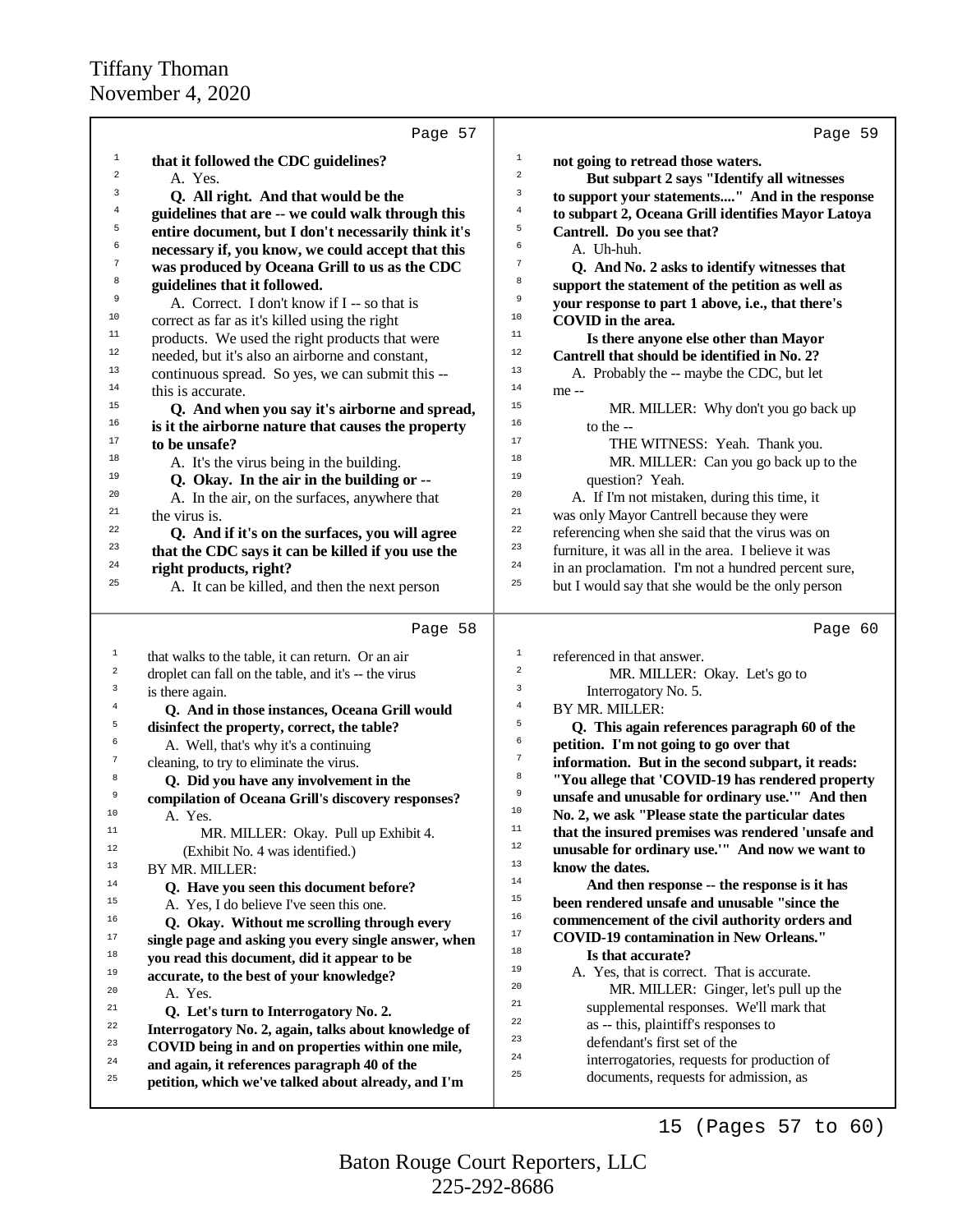|                  | Page 61                                                             | Page 63                                                                                                  |
|------------------|---------------------------------------------------------------------|----------------------------------------------------------------------------------------------------------|
| 1                | Exhibit 4.                                                          | $1\,$<br>these air filters?                                                                              |
| $\boldsymbol{2}$ | And we'll mark plaintiff's                                          | $\,2$<br>A. Based on the guidelines that we saw and --                                                   |
| 3                | supplemental response as Exhibit 5.                                 | 3                                                                                                        |
| 4                | (Exhibit No. 5 was identified.)                                     | it was recommended to change air filters to<br>4                                                         |
| 5                |                                                                     | continually have new air flowing through them, so we<br>5                                                |
| 6                | BY MR. MILLER:                                                      | made the decision to purchase and change the air<br>6                                                    |
|                  | Q. Did you have any involvement in the                              | filters.<br>7                                                                                            |
| 7                | creation of these supplemental responses?                           | Q. On pages 18 through -- well, 18 and 19.                                                               |
| 8                | A. Yes.                                                             | 8<br>What is this?                                                                                       |
| 9                | Q. And so you've seen this document before?                         | 9<br>A. It looks -- you just scrolled away, but I                                                        |
| 10               | A. I have.                                                          | 10<br>think I saw that it was face masks.                                                                |
| 11               | Q. And is everything contained within it                            | 11<br>Q. Right. So these are invoices for                                                                |
| 12               | accurate, from the best of your knowledge?                          | $12$<br>additional face masks that you-all bought for your                                               |
| 13               | A. Yes.                                                             | 13<br>employees?                                                                                         |
| 14               | MR. MILLER: Can we go off the record                                | 14<br>A. That is correct.                                                                                |
| 15               | for a second?                                                       | 15<br>Q. What is on Exhibit 20 -- or page 20? I'm                                                        |
| 16               | (Off-record discussion.)                                            | 16<br>sorry.                                                                                             |
| 17               | MR. MILLER: Ginger, if you could,                                   | 17<br>A. Those are the QR stickers to put on the                                                         |
| 18               | pull up the last -- Exhibit 6.                                      | 18<br>table for menu readers.                                                                            |
| 19               | (Exhibit No. 6 was identified.)                                     | 19<br>Q. Got it. Did you-all have disposable menus                                                       |
| 20               | MR. MILLER: Counsel, these are the                                  | 20<br>at any time?                                                                                       |
| 21               | documents that were produced in discovery                           | 21<br>A. We did purchase disposable menus for people                                                     |
| 22               | to us. I took the liberty of numbering                              | 22<br>who didn't have phones to pull up the reader, or                                                   |
| 23               | them so that it would be easier for us to                           | 23<br>some, you know, older people, or people who would                                                  |
| 24               | reference. They are numbered Exhibit 6, 1                           | 24<br>rather look at a menu rather than their phone. They                                                |
| 25               | through page 130.                                                   | 25<br>were disposable, given and then tossed, thrown away                                                |
|                  |                                                                     |                                                                                                          |
|                  |                                                                     |                                                                                                          |
|                  | Page 62                                                             | Page 64                                                                                                  |
| 1                |                                                                     | $1\,$                                                                                                    |
| 2                | BY MR. MILLER:                                                      | immediately.<br>$\,2$                                                                                    |
| 3                | Q. First, let me ask you, Ms. Thoman, were you                      | Q. And the QR stickers and disposable menus<br>3                                                         |
| 4                | involved in the collection of documents to produce                  | were all from DocuMart.<br>$\bf{4}$                                                                      |
| 5                | in response to discovery?                                           | A. That is correct.<br>5                                                                                 |
| 6                | A. Yes.                                                             | Q. Now, throughout, and beginning on page 38,<br>6                                                       |
| 7                | Q. This first document is an Amazon detail,                         | we have a number of receipts from Sysco. Most of<br>7                                                    |
| 8                | and we have several pages of those. Were you                        | these contain items of food, things you-all were<br>8                                                    |
| 9                | responsible for pulling those together?                             | purchasing to run your restaurant.<br>9                                                                  |
| 10               | A. I did, yes, with the help of someone in the                      | Why were three Sysco receipts submitted?<br>10                                                           |
| $11$             | office.                                                             | A. More than likely, Sysco, we ordered<br>11                                                             |
| 12               | Q. Okay.                                                            | janitorial products from as well. So I'd have to                                                         |
|                  | MR. MILLER: Ginger, can you scroll --                               | $12\,$<br>scroll through each one to give you a complete and                                             |
| 13               | A. It was between Moe and I as well.                                | 13<br>accurate answer.                                                                                   |
| 14               | BY MR. MILLER:                                                      | 14<br>Q. I understand. And I think -- turn to                                                            |
| 15               | Q. These Amazon receipts are related to air                         | 15<br>page 48. By way of example -- I'm sorry, 46.                                                       |
| 16               | filters, correct?                                                   | 16<br>I'm sorry, 46.                                                                                     |
| 17               | A. That's what it appears, yes.                                     | 17<br>The top third of that page, it says                                                                |
| 18               | Q. And they go from page 1 through page 17.                         | 18<br>"chemical/janitorial."                                                                             |
| 19               | MR. MILLER: Ginger, would you just                                  | 19<br>A. Yes.                                                                                            |
| 20               | scroll through to page 17?                                          | 20<br>Q. Which, as you can see, it includes toilet                                                       |
| 21               | BY MR. MILLER:                                                      | 21<br>paper, but presumably, it includes some type of                                                    |
| 22               | Q. Are these the extra air filters that you                         | 22<br>cleaner as well?                                                                                   |
| 23               | discussed earlier in your testimony?                                | 23<br>A. Yes.                                                                                            |
| 24<br>25         | A. That is correct.<br>Q. And why was the decision made to purchase | 24<br>Q. All right. So Oceana Grill was not<br>25<br>submitting these invoices to evidence the food that |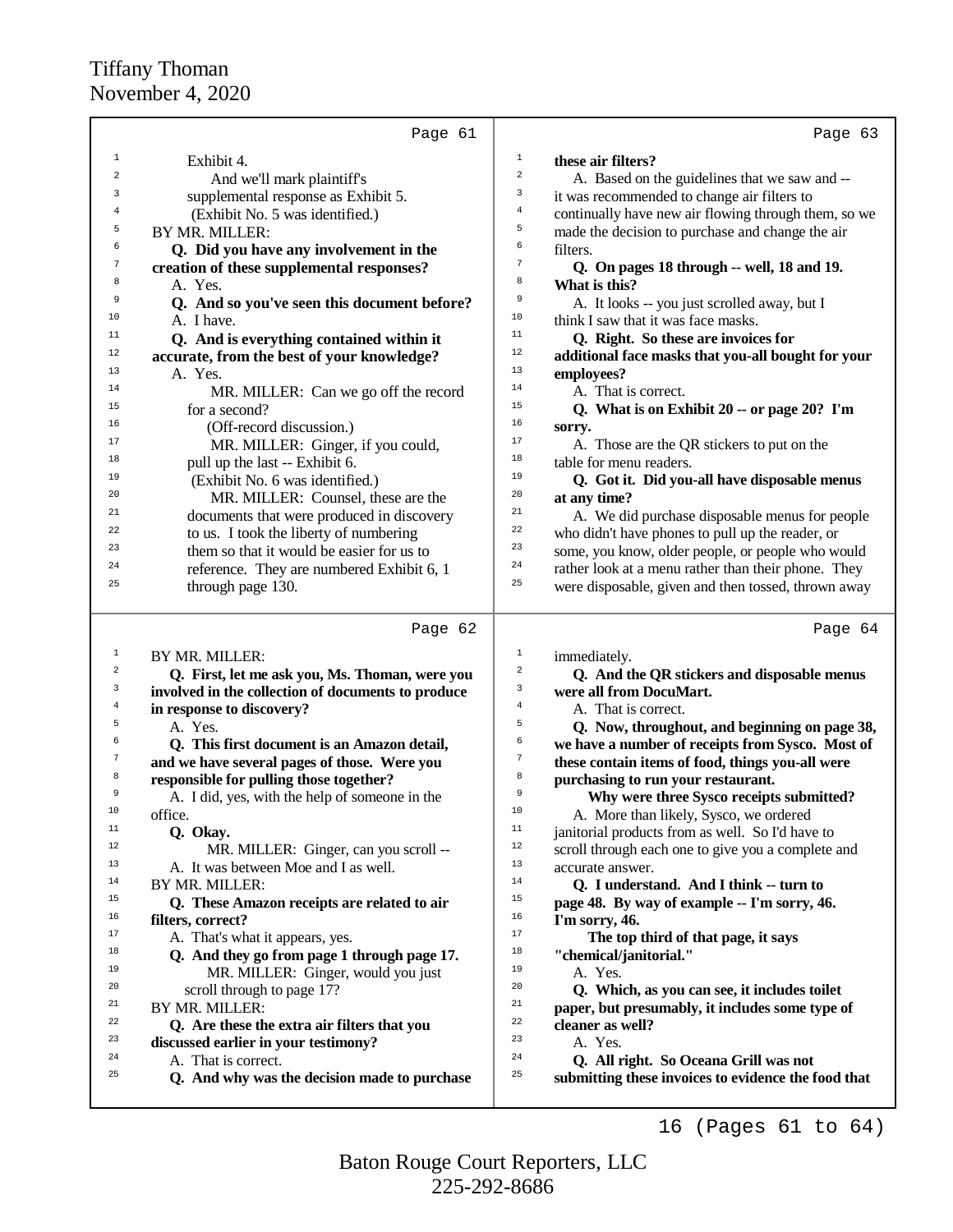|                         | Page 65                                             | Page 67                                                               |
|-------------------------|-----------------------------------------------------|-----------------------------------------------------------------------|
| $\mathbf 1$             | it was purchasing from Sysco, but only the          | $\mathbf{1}$<br>I believe he's asking, is that all you                |
| $\mathbf 2$             | janitorial products?                                | $\overline{\mathbf{c}}$<br>spent on cleaning supplies, things of that |
| 3                       | A. That is correct.                                 | 3<br>nature, to remediate the property? Or is                         |
| 4                       | MR. MILLER: Can you scroll to                       | 4<br>there stuff outside of those receipts?                           |
| 5                       | page 80?                                            | 5<br>THE WITNESS: Yeah. I think it's safe                             |
| 6                       | BY MR. MILLER:                                      | 6                                                                     |
| 7                       |                                                     | to say I'm sure there's other invoices that<br>7                      |
| 8                       | Q. Page 80 through 125 are copies of checks.        | were just not able to be compiled at the<br>8                         |
| 9                       | Did you participate in compiling these checks?      | time. I'd have to go through and reference<br>9                       |
| 10                      | A. Yes.                                             | everything to give you an accurate answer.<br>10                      |
|                         | Q. And are these checks related to the              | BY MR. MILLER:                                                        |
| 11                      | invoices that we just went through, whether it's    | 11<br>Q. Okay.                                                        |
| $12\,$                  | from Sysco or DocuMart?                             | 12<br>A. And I also think that those invoices                         |
| 13                      | A. Yes.                                             | 13<br>stopped -- I don't know which day we provided them              |
| 14                      | MR. MILLER: Turn to page 126.                       | 14<br>up to.                                                          |
| 15                      | BY MR. MILLER:                                      | 15<br>Q. Okay.                                                        |
| 16                      | Q. Is this -- this was produced to us. Is           | 16<br>A. And I'm sure some more have incurred over                    |
| 17                      | this the daily checklist that you-all gave to your  | 17<br>the time.                                                       |
| 18                      | managers?                                           | 18<br>MR. ALVENDIA: And, Allen, listen, I                             |
| 19                      | A. I've seen that one. Yes, I'm familiar with       | 19<br>kind of let a couple of those questions go,                     |
| 20                      | it. Moe would have been the one to discuss that     | 20<br>and I think she's answered them fully                           |
| 21                      | with the managers, so                               | 21<br>already. But just to be clear, this is a                        |
| 22                      | Q. I'll save those questions for him.               | 22<br>dec action on coverage. I want to be                            |
| 23                      | Now, those are all of the invoices and              | 23<br>careful we're not getting into damages,                         |
| 24                      | checks we received from Oceana Grill. You're not -- | 24<br>such as extra expenses and so forth, due to                     |
| 25                      | so, again, I'm asking in your capacity as a 1442    | 25<br>this loss. But that's fine. The questions                       |
|                         |                                                     |                                                                       |
|                         |                                                     |                                                                       |
|                         | Page 66                                             | Page 68                                                               |
| $\mathbf 1$             |                                                     | $\mathbf 1$                                                           |
| $\overline{\mathbf{c}}$ | rep. You're not seeking any additional costs, are   | you've asked, she's answered. I just don't<br>$\overline{a}$          |
| 3                       | you?                                                | want to dig too far into damages right<br>3                           |
| $\overline{4}$          | A. I can't answer that.                             | here.<br>$\overline{4}$                                               |
| 5                       | MR. ALVENDIA: Objection. Could you                  | MR. MILLER: Let me kind of, I guess,<br>5                             |
| 6                       | repeat that question, Allen, please?                | rephrase it for the topic that I'm getting<br>6                       |
| 7                       | MR. MILLER: Yeah, I'll repeat it.                   | at.<br>$\boldsymbol{7}$                                               |
| 8                       | BY MR. MILLER:                                      | BY MR. MILLER:                                                        |
| 9                       | Q. Is Oceana Grill seeking to recover any           | 8<br>Q. If there are other invoices that you just                     |
| 10                      | repair costs to the property?                       | 9<br>described, would they would they be the same type of             |
| 11                      | MR. ALVENDIA: Are you talking                       | 10<br>invoices that we just went through?                             |
| 12                      | about -- when you're talking about repair           | 11<br>A. Yes, very similar.                                           |
|                         | costs, as she defined it earlier, Allen?            | 12<br>Q. There is no other universe of types of                       |
| 13                      | I'm just trying to clarify this. As far as          | 13<br>invoices that you-all would have utilized to                    |
| 14                      | cleaning supplies and whatnot?                      | $1\,4$<br>remediate the property?                                     |
| 15                      | MR. MILLER: Let me rephrase it.                     | $15\,$<br>A. What do you mean by universal invoices?                  |
| 16                      | BY MR. MILLER:                                      | 16<br>Q. You don't have any invoices from any                         |
| 17                      | Q. The documents that we just went through, is      | $17\,$<br>carpenters that would have done work at the property        |
| 18                      | that the universe of documented costs that Oceana   | $18\,$<br>related to COVID?                                           |
| 19                      | Grill spent to remediate the property?              | 19<br>A. No, not to my knowledge.                                     |
| 20                      | MR. ALVENDIA: Do you understand the                 | 20<br>Q. Okay. You don't have any invoices from                       |
| 21                      | question?                                           | $21\,$<br>plumbers that you would have paid related to                |
| 22                      | THE WITNESS: If he's just referencing               | 22<br><b>COVID-19?</b>                                                |
| 23                      | the invoices?                                       | 23<br>A. No. I don't really think we called a                         |
| 24                      | MR. ALVENDIA: What he's asking --                   | 24<br>plumber for the virus.                                          |
| 25                      | Allen, if I can help.                               | 25<br>Q. So although there may be more invoices                       |

17 (Pages 65 to 68)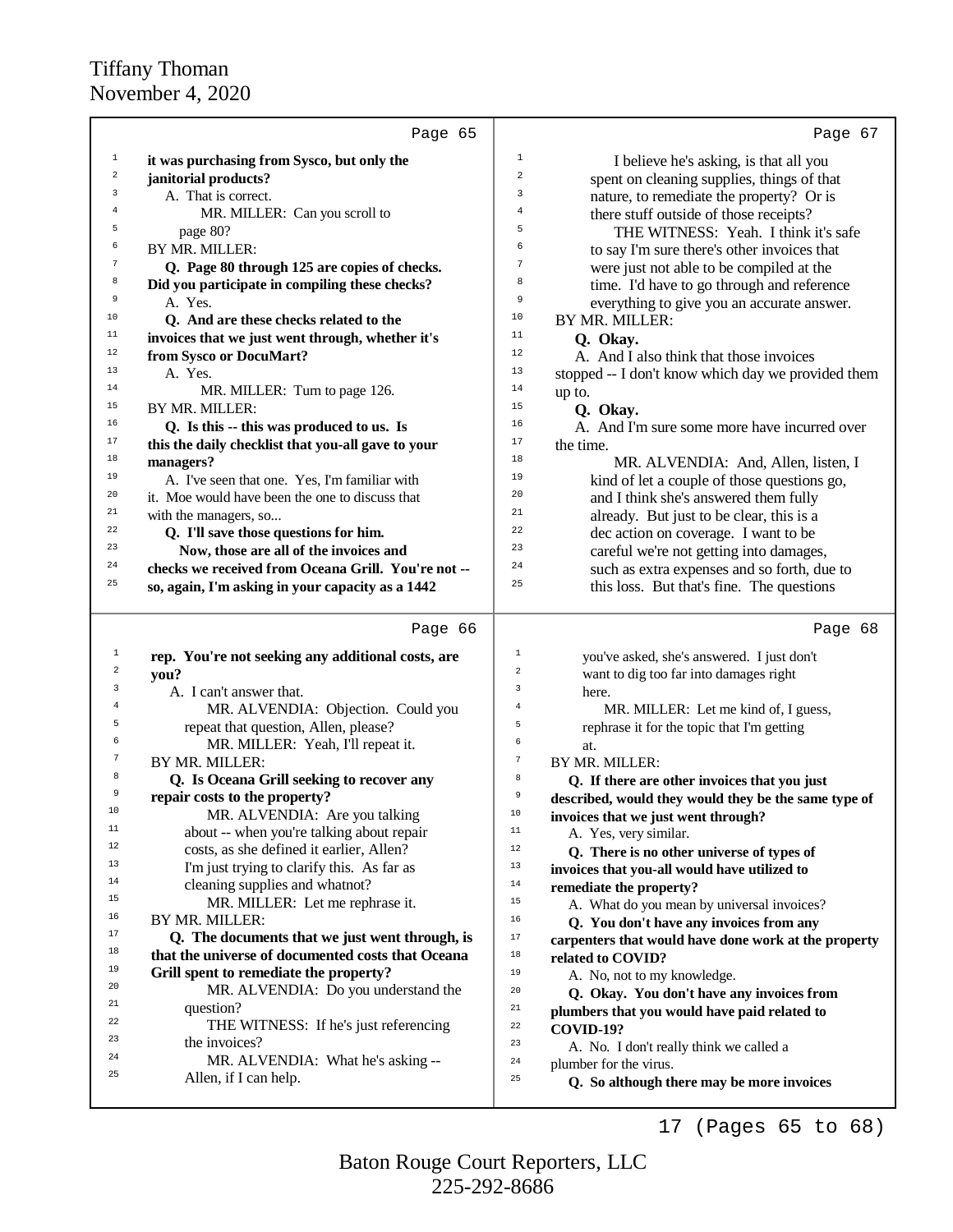|                | Page 69                                              | Page 71                                                                                                                 |
|----------------|------------------------------------------------------|-------------------------------------------------------------------------------------------------------------------------|
| $\mathbf{1}$   | because these stopped short of -- I don't have an    | REPORTER'S CERTIFICATE                                                                                                  |
| $\mathbf 2$    | invoice for this week, right, so you may have an     | $\overline{a}$<br>I, YOLANDA J. PENA, Certified Court Reporter in<br>and for the State of Louisiana, Registered         |
| 3              |                                                      | $\overline{\mathbf{3}}$<br>Professional Reporter, and as the officer before                                             |
| $\overline{4}$ | invoice for this week, but it would be a similar     | whom this testimony was taken, do hereby certify<br>$\bf{4}$<br>that TIFFANY THOMAN, after having been duly sworn       |
| 5              | type of invoice as the ones we went through in       | by me upon authority of R.S. 37:2554, did testify<br>$\overline{5}$<br>as set forth in the foregoing 70 pages.          |
| 6              | <b>Exhibit 6?</b>                                    | I further certify that said testimony was<br>6                                                                          |
| 7              | A. Yes.                                              | reported by me in the Stenotype reporting method,<br>was prepared and transcribed by me or under my                     |
| 8              | Q. All right. Now, in March of 2020, March           | $\scriptstyle\rm 7$<br>direction and supervision, and is a true and<br>correct transcript to the best of my ability and |
|                | 16th specifically, when you-all closed, did you-all  | $^{\rm 8}$<br>understanding.<br>I further certify that the transcript has been                                          |
| 9              | hire any type of consultant to help you navigate how | $\overline{9}$<br>prepared in compliance with transcript format                                                         |
| 10             | to deal with the virus?                              | guidelines required by statute or by rules of the<br>$10$<br>board and that I have been informed about the              |
| 11             | A. I'm not aware of one, no.                         | complete arrangement, financial or otherwise, with<br>$11\,$<br>the person or entity making arrangements for            |
| 12             | MR. MILLER: Give me a couple of                      | deposition services.<br>$12\,$                                                                                          |
| 13             | seconds. Let me look at my notes, and then           | I further certify that I have acted in<br>compliance with the prohibition on contractual                                |
| 14             | I think we might be finished.                        | $13\,$<br>relationships, as defined by Louisiana Code of<br>Civil Procedure Article 1434, and in rules and              |
| 15             | THE WITNESS: Okay.                                   | $14\,$<br>advisory opinions of the board.<br>I further certify that I am not an attorney or                             |
| 16             | BY MR. MILLER:                                       | $15\,$<br>counsel for any of the parties, that I am neither                                                             |
| 17             | Q. Ms. Thoman, in your capacity as a 1442 rep,       | related to nor employed by any attorney or counsel<br>$16\,$<br>connected with this action, and that I have no          |
| 18             | were you involved in the decision to file the        | financial interest in the outcome of this matter.<br>$17\,$<br>This certificate is valid only for this                  |
| 19             | lawsuit?                                             | transcript, accompanied by my original signature<br>$18\,$<br>and original raised seal on this page.                    |
| 20             | A. I was not. I was not.                             | $19\,$<br>Baton Rouge, Louisiana, this 5th day of                                                                       |
| 21             | MR. ALVENDIA: I was about to object,                 | November, 2020.<br>$20\,$                                                                                               |
| 22             | Allen, but she went ahead and answered, so           | $21\,$<br>$22\,$                                                                                                        |
| 23             | there it is.                                         | 23                                                                                                                      |
| 24             | MR. MILLER: Why are you objecting?                   | $\rm 24$<br>YOLANDA J. PENA, CCR, RPR                                                                                   |
| 25             | MR. ALVENDIA: Because I like                         | CCR NO. 2017002, RPR NO. 907346<br>25                                                                                   |
|                |                                                      |                                                                                                                         |
|                | Page 70                                              | Page 72                                                                                                                 |
| 1              | objecting to your questions.                         | 1<br>CAJUN CONTI LLC, ET AL<br>CASE NO. 2020-02558                                                                      |
| 2              | MR. MILLER: I think I'm done with my                 | $\sqrt{2}$<br><b>DIVISION M-13</b>                                                                                      |
| 3              | questioning.                                         | <b>VERSUS</b><br>3                                                                                                      |
|                | MR. ALVENDIA: Thank you, Allen. We                   | <b>CERTAIN UNDERWRITERS AT</b>                                                                                          |
|                | have no questions.                                   | $\overline{4}$<br>LLOYD'S, LONDON                                                                                       |
| 6              | Madam Court Reporter, we would like a                | 5                                                                                                                       |
|                | copy of the deposition, along with all the           | 6<br>WITNESS CERTIFICATE                                                                                                |
| 8              | exhibits, as soon as possible.                       | 7<br>I, TIFFANY THOMAN, have read or have had the                                                                       |
| 9              | (This proceeding was concluded at 12:20 p.m. on      | 8<br>foregoing testimony given on NOVEMBER 4, 2020, read<br>9                                                           |
| 10             | November 4, 2020.)                                   | to me and hereby certify that it is a true and<br>10<br>correct transcription of my testimony with the                  |
| 11             |                                                      | $1\,1$<br>exception of the following corrections or changes,                                                            |
| 12             |                                                      | $1\,2$<br>if any:                                                                                                       |
| 13             |                                                      | 13<br>Page Line<br>Correction                                                                                           |
| 14             |                                                      | 14                                                                                                                      |
| 15             |                                                      | 15<br>16                                                                                                                |
| 16             |                                                      | 17                                                                                                                      |
| 17             |                                                      | 18                                                                                                                      |
| 18             |                                                      | 19                                                                                                                      |
| 19             |                                                      | 20                                                                                                                      |
| 20             |                                                      | $2\,1$                                                                                                                  |
| 21             |                                                      | 22                                                                                                                      |
| 22             |                                                      |                                                                                                                         |
| 23             |                                                      | 23<br><b>TIFFANY THOMAN</b><br>$2\,4$                                                                                   |
| 24             |                                                      | REPORTER: Yolanda J. Pena, CCR, RPR<br>ROUTING: Allen C. Miller, Esq., Roderick "Rico"                                  |
| 25             |                                                      | 25<br>Alvendia, Esq.                                                                                                    |
|                |                                                      |                                                                                                                         |
|                |                                                      | 18<br>(Pages 69 to 72)                                                                                                  |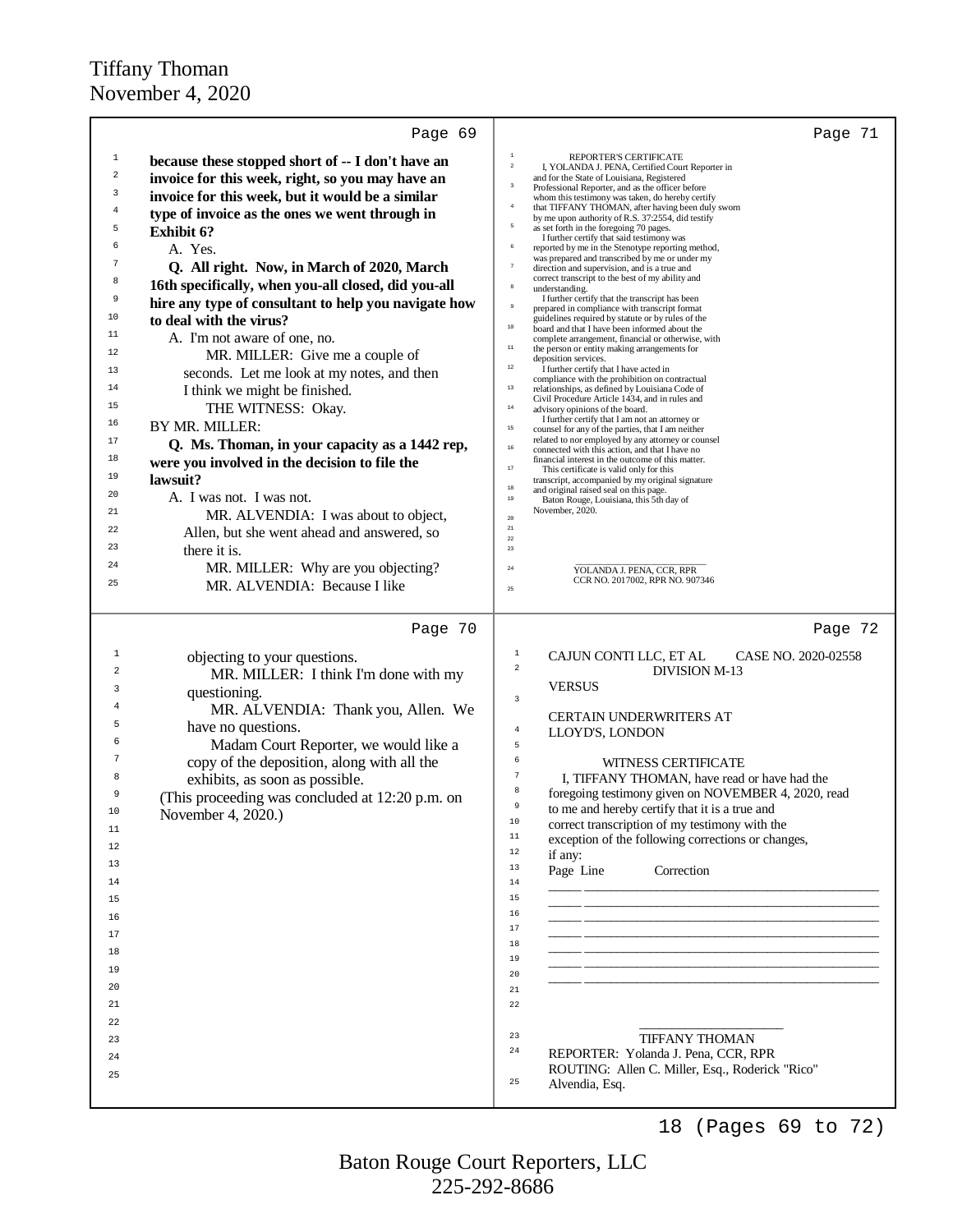|                            |                                                                                                   | Page 73 |  |
|----------------------------|---------------------------------------------------------------------------------------------------|---------|--|
| $\,$ $\,$                  | <b>Baton Rouge Court Reporters</b>                                                                |         |  |
|                            | 12016 Justice Avenue                                                                              |         |  |
| $\sqrt{2}$                 | Baton Rouge, LA 70816                                                                             |         |  |
| $\,$ 3<br>$\,4\,$          | November 5, 2020                                                                                  |         |  |
| $\mathsf S$                | <b>TIFFANY THOMAN</b>                                                                             |         |  |
|                            | 10129 Stephen Drive                                                                               |         |  |
| $\,$ 6<br>$\boldsymbol{7}$ | River Ridge, Louisiana 70123                                                                      |         |  |
| $^{\rm 8}$                 | Re: CAJUN CONTI LLC, ET AL                                                                        |         |  |
| $\,9$                      | <b>VERSUS</b>                                                                                     |         |  |
| $10\,$                     | CERTAIN UNDERWRITERS AT LLOYD'S,                                                                  |         |  |
| $11\,$                     | <b>LONDON</b>                                                                                     |         |  |
|                            | CASE NO. 2020-02558                                                                               |         |  |
| $12\,$                     |                                                                                                   |         |  |
| $13\,$                     | Deposition of TIFFANY THOMAN                                                                      |         |  |
| $14\,$                     | taken on NOVEMBER 4, 2020                                                                         |         |  |
|                            | Dear Ms. Thomas:                                                                                  |         |  |
| 15                         |                                                                                                   |         |  |
| $16\,$                     | Please find enclosed your deposition. Please read<br>and make any changes on the enclosed Witness |         |  |
|                            | Certificate. The certificate must be signed and                                                   |         |  |
| $17\,$                     | returned to my office at the address listed above                                                 |         |  |
| $18\,$                     | within thirty days of receipt of the deposition.                                                  |         |  |
|                            | If you have any questions, please do not hesitate                                                 |         |  |
| $19\,$                     | to call me at $(225)$ 292-8686.                                                                   |         |  |
| $20\,$                     | Sincerely yours,                                                                                  |         |  |
| $21\,$                     |                                                                                                   |         |  |
| $^{\rm 22}$                |                                                                                                   |         |  |
| $^{\rm 23}$                |                                                                                                   |         |  |
| $\bf 24$                   | Yolanda J. Pena, CCR, RPR                                                                         |         |  |
| 25                         |                                                                                                   |         |  |
|                            |                                                                                                   |         |  |
|                            |                                                                                                   |         |  |
|                            |                                                                                                   |         |  |
|                            |                                                                                                   |         |  |
|                            |                                                                                                   |         |  |
|                            |                                                                                                   |         |  |
|                            |                                                                                                   |         |  |
|                            |                                                                                                   |         |  |
|                            |                                                                                                   |         |  |
|                            |                                                                                                   |         |  |
|                            |                                                                                                   |         |  |
|                            |                                                                                                   |         |  |
|                            |                                                                                                   |         |  |
|                            |                                                                                                   |         |  |
|                            |                                                                                                   |         |  |
|                            |                                                                                                   |         |  |
|                            |                                                                                                   |         |  |
|                            |                                                                                                   |         |  |
|                            |                                                                                                   |         |  |
|                            |                                                                                                   |         |  |
|                            |                                                                                                   |         |  |
|                            |                                                                                                   |         |  |
|                            |                                                                                                   |         |  |
|                            |                                                                                                   |         |  |
|                            |                                                                                                   |         |  |
|                            |                                                                                                   |         |  |
|                            |                                                                                                   |         |  |
|                            |                                                                                                   |         |  |
|                            |                                                                                                   |         |  |
|                            |                                                                                                   |         |  |
|                            |                                                                                                   |         |  |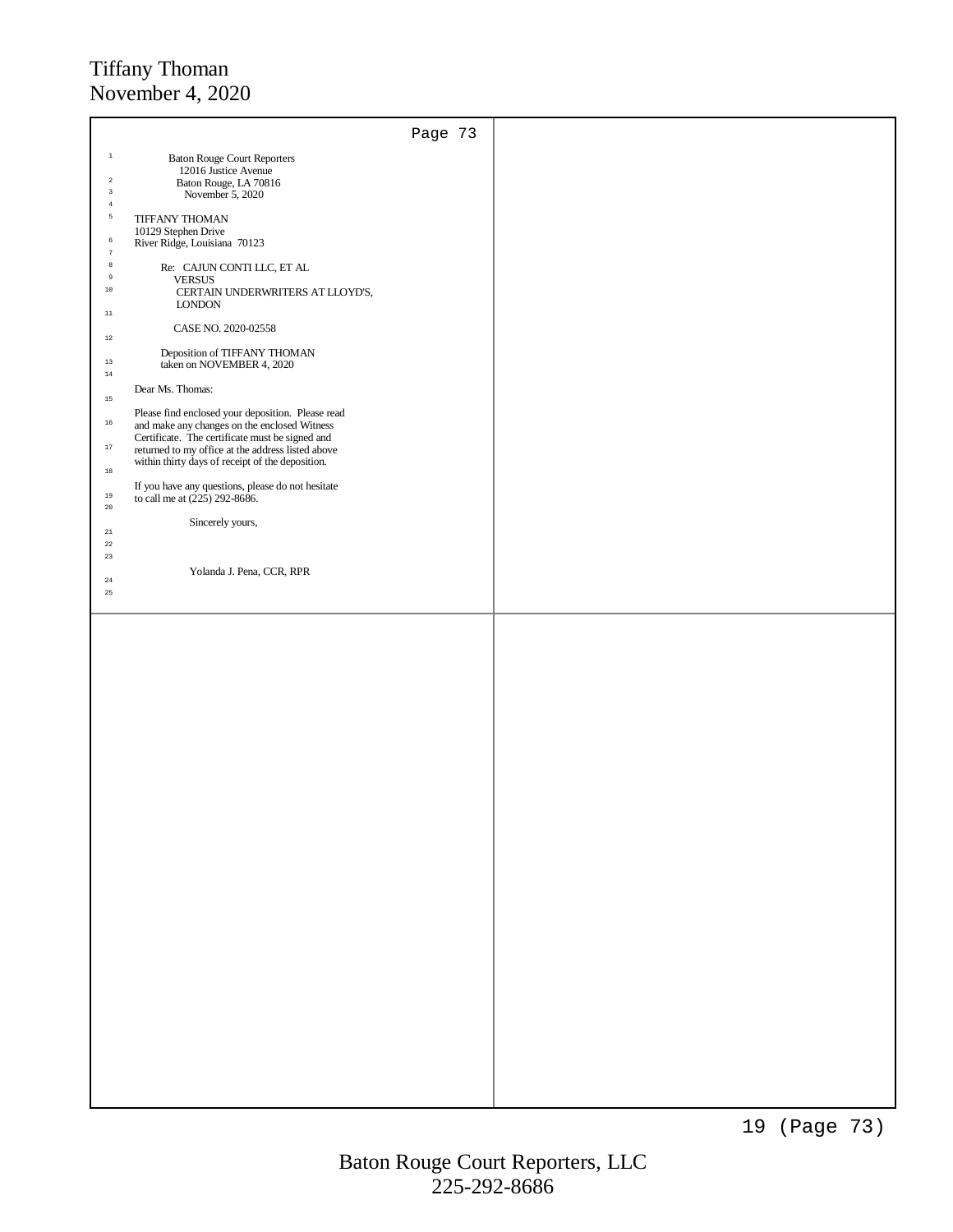$\mathbf l$ 

Page 74

|                                                               | 41:15 44:11 47:1 54:17 66:5,12          | artfully $7:10$                     |
|---------------------------------------------------------------|-----------------------------------------|-------------------------------------|
| $\mathbf A$                                                   | 66:25 67:18 69:22 70:4 72:24            | <b>Article 4:11 71:13</b>           |
| A.M 1:25                                                      | alleviate 31:13                         | asked 16:19 24:23 34:13 35:2,4,5    |
| ability 71:7                                                  | allow 28:23 37:20 39:19                 | 35:14 41:22 43:8 46:6 47:9          |
| able 20:9 52:12 67:7                                          | allowed 30:15 37:2 39:6 41:11           | 49:13,24 50:7 68:1                  |
| <b>Absolutely</b> 26:6                                        | 50:2,5 53:6,6 54:22                     | asking 18:10 32:10,20 34:1          |
| accept 45:1 57:6                                              | Alvendia 2:4,4 5:16,17 13:23            | 35:12 44:18,23 47:23,24 52:18       |
| access 19:6,11 27:3 37:22 38:19                               | 15:10 16:9 18:14 24:10,16               | 58:17 65:25 66:24 67:1              |
| 43:23 49:4 52:12 53:6,7                                       | 33:20 34:12 35:1,25 41:15               | asks 24:11 51:17 59:7               |
| accessible 54:7                                               | 44:11 46:5 47:1,5,20 49:13,24           | assertion 19:6                      |
| accompanied 71:17                                             |                                         | assist $12:24$                      |
| accounting $11:22,25$                                         | 50:7 51:16 52:16,19 54:17 66:4          |                                     |
| accurate 34:5 49:9 57:14 58:19                                | 66:10,20,24 67:18 69:21,25              | assume 7:14 9:8                     |
| 60:18,19 61:12 64:13 67:9                                     | 70:4 72:25                              | attorney 5:12 71:14,15              |
| acted 71:12                                                   | <b>Amazon</b> 62:6,15                   | attorneys 14:7,9,13 51:19           |
| action 19:7 67:22 71:16                                       | Amended 3:14                            | authority 19:8 43:24 60:16 71:4     |
| actions 16:25 17:11                                           | amending $42:14$                        | authorized 4:6                      |
| actual 20:25 29:4 42:19                                       | AND-2:8,13                              | available 45:9 54:7                 |
| <b>added</b> 11:20                                            | and/or $55:8$                           | <b>Avenue</b> 73:1                  |
| additional 11:13 12:20 63:12                                  | answer 7:2,13,22 8:3 16:24 20:9         | aware 20:12,14,19 26:3 27:12,16     |
| 66:1                                                          | 24:14 31:22 34:15 42:4 43:9             | 27:24 31:22 32:8,19,21 35:19        |
| address 8:7 73:17                                             | 46:12 49:15 50:1,9 51:21 52:17          | 35:22 36:5,24 39:11 40:5 42:1       |
| adhere 28:10                                                  | 52:21 58:17 60:1 64:13 66:3             | 42:3,3 56:22,24 69:11               |
| administering 5:9                                             | 67:9                                    | awareness 41:23                     |
| admission 60:25                                               | answered 34:14 35:3,6,14 46:6           |                                     |
|                                                               |                                         |                                     |
|                                                               | 49:14,25 50:8 67:20 68:1 69:22          | B                                   |
| advertising 11:4,5                                            | anybody 12:23 33:8,13 47:9              | $B$ 55:14,15                        |
| advisory 71:14                                                | apart 28:22 31:8 40:23 53:11            | bachelor's 8:13,17,18 9:6,9,11      |
| affect 7:18 39:9 40:3                                         | 55:5                                    | back 25:10 30:18 34:18,20 41:20     |
| affectionally 6:14                                            | apologize 56:1                          | 46:18 50:25 59:15,18                |
| agencies 11:5                                                 | appear $58:18$                          | background 8:10                     |
| ago 24:23                                                     | appears $62:17$                         | <b>bad</b> 55:25                    |
| agree 5:7 57:22                                               |                                         | <b>Bader</b> 2:25 14:10 15:23 27:10 |
| <b>AGREED 4:3</b>                                             | applied 22:22 23:3<br>apply $22:25$     | 44:4 50:17                          |
| ahead 8:6 44:12 69:22                                         | appreciate 44:14                        | <b>Ballroom</b> 55:13,14,15,15      |
| air 15:7 16:15 17:2 23:21 28:15                               | appropriate 15:19                       | bar 31:11 38:3,5,6,22 39:18         |
| 31:7 32:15 37:20 46:15 57:19                                  | <b>April 21:22</b>                      | 46:23 48:7,16,18,24                 |
| 57:20 58:1 62:15,22 63:1,3,4,5                                |                                         | based 35:5 36:18,21 40:21 43:14     |
| airborne 57:12,15,16                                          | area 10:22 11:4 18:12 19:11 25:6        | 44:8 46:4 48:20,23 55:4 63:2        |
| AL 72:1 73:8                                                  | 25:9 35:7 36:9 37:22 38:3,5,6           | basically 53:17                     |
| allegations 15:5 16:13,22 19:1,5                              | 38:25 39:1,6,9,12,13,18 45:6            | bathroom 28:20                      |
| 19:10, 14, 18, 24 20:3, 4, 6, 10                              | 48:7,8,24 54:8 59:10,23                 | bathrooms 53:12                     |
| 32:8 33:23                                                    | areas 13:9 15:1 23:14 25:7,14,20        | <b>Baton</b> 2:21 5:3 71:19 73:1,2  |
| allege $60:8$                                                 | 25:20,21 39:7 40:15,17 43:7             | becoming 12:19                      |
| alleged 17:15 33:16                                           | 51:4 54:14,23 55:2,21,22                | began $10:25$                       |
| Allen 2:19 5:13 6:10 13:12 15:10<br>18:14 24:10,18 33:21 35:9 | arrangement 71:10<br>arrangements 71:11 | <b>beginning</b> 23:9 37:1 64:5     |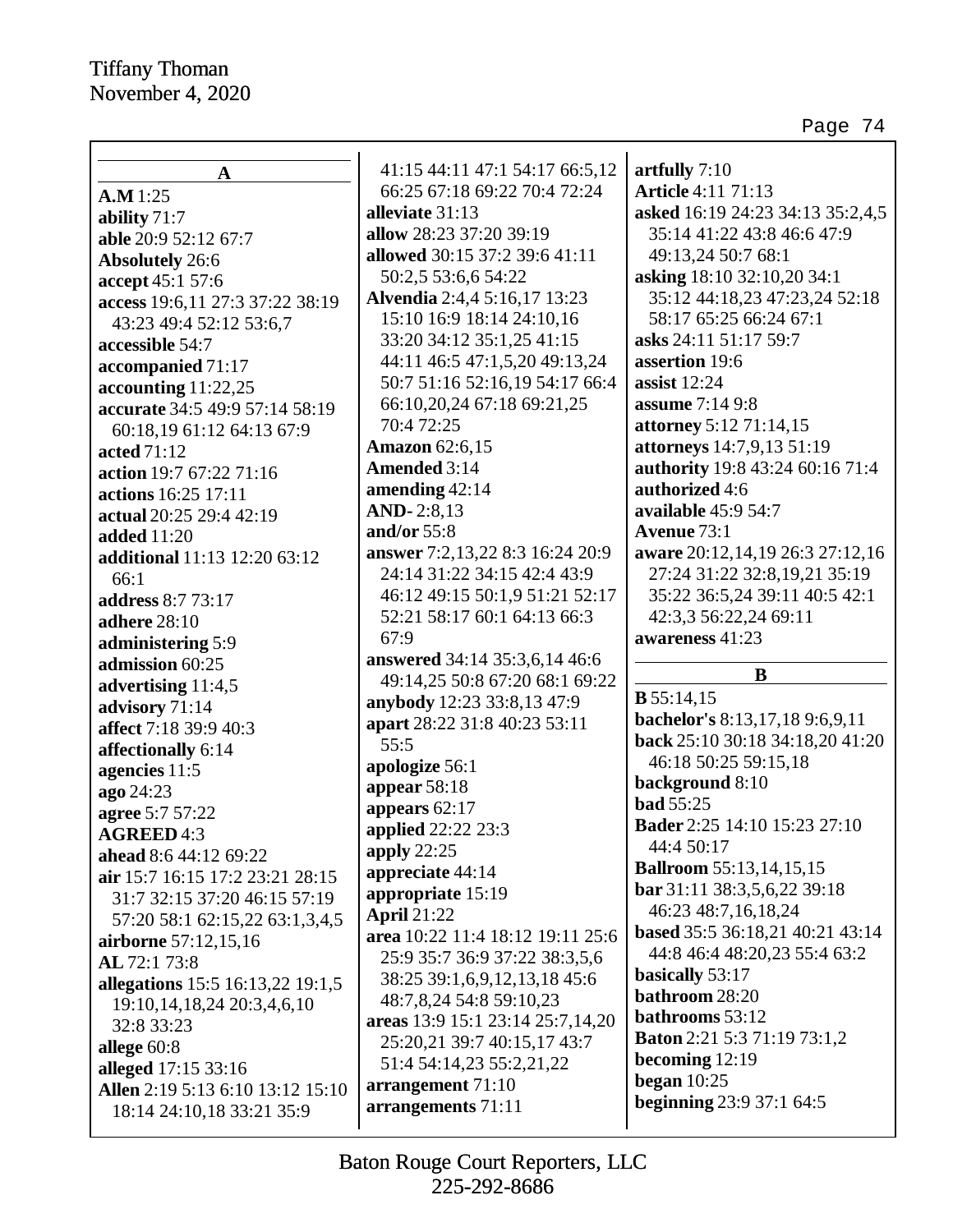| <b>behalf</b> 1:17 5:13,17 14:23  | case 1:4 21:1 37:24 53:20 72:1   | 51:5                             |
|-----------------------------------|----------------------------------|----------------------------------|
| belief 39:4                       | 73:11                            | cleaner 64:22                    |
| believe 21:2 23:2 29:15 38:1 39:2 | cases 37:25                      | cleaning 3:16 27:17,18,21 28:3,7 |
| 39:2 42:18 48:8 51:24 52:7        | cash 10:17                       | 28:11 37:19 38:3 51:1 56:7       |
| 56:13 58:15 59:23 67:1            | <b>CAUSE</b> 1:18                | 58:7 66:14 67:2                  |
| <b>believes</b> 16:7 35:7         | caused 43:20                     | clear 67:21                      |
| <b>BELLE</b> 1:23                 | causes 56:18 57:16               | close 39:12,15,16 48:12,16       |
| best 7:12 17:5,14,19 18:11 29:17  | CCR 71:24,24 72:24 73:23         | closed 27:1 37:21 38:6,9,11,12   |
| 58:19 61:12 71:7                  | CDC 19:25 23:25 24:2 29:11       | 38:25 39:1 40:15 48:3 69:8       |
| binding $5:9$                     | 30:22 31:4 33:5 35:22 36:19      | closing $39:8$                   |
| bit 46:19 53:19                   | 45:13 46:14,14 48:20 56:7 57:1   | code 4:6 31:11 71:13             |
| bleach $25:23$                    | 57:7,23 59:13                    | collection 62:3                  |
| <b>board</b> 71:10,14             | <b>CDC's</b> 3:16                | come 29:4 30:15                  |
| bought 63:12                      | cease 49:12                      | comes 28:16                      |
| break 7:25 8:2,4 41:17            | Center 45:8                      | coming 11:4 33:2                 |
| breaks 8:1                        | centered 43:10                   | commencement 60:16               |
| bringing $53:22$                  | certain 1:7 11:11 25:7 40:17     | <b>COMMENCING</b> 1:25           |
| building 25:9 26:2,5 27:2 28:18   | 54:12,23 72:3 73:10              | commercial 25:22                 |
| 30:15 31:21,25 32:9,13,19,20      | certificate 3:6,7 71:1,17 72:6   | company 18:8                     |
| 32:22,23 33:1,1,13,17,19,25       | 73:16,16                         | compared 54:15                   |
| 34:10 35:20 36:9,14,15,22,24      | certifications 13:1              | compilation 58:9                 |
| 37:3,11 44:7 45:22,25 46:2        | certified 1:19 5:3 71:2          | compiled 67:7                    |
| 53:7,23 57:18,19                  | certify 71:3,5,8,12,14 72:9      | compiling 65:8                   |
| <b>buildings</b> 32:16 34:1 41:23 | chairs 26:14                     | complaint 32:8                   |
| <b>bundles</b> 11:15,17 12:1      | change 39:18 54:13 55:1 63:3,5   | complete 64:12 71:10             |
| business 20:20,24 49:5            | changed 22:7 28:15 55:3          | compliance 23:5 71:9,12          |
| business's 45:6                   | changes 72:11 73:16              | concerns 47:16                   |
|                                   | changing 31:7                    | concluded 70:9                   |
| $\mathbf C$                       | charge 50:15                     | conclusion 51:17                 |
| $C$ 2:1,19 72:24                  | checklist 65:17                  | condiments 31:11                 |
| CAJUN 1:3,3,4,13,13,13 72:1       | checks 3:22 65:7,8,10,24         | conditions 19:20                 |
| 73:8                              | chemical/janitorial 64:18        | connected 71:16                  |
| calendar 22:8,14                  | chemicals 27:22                  | consider $51:15$                 |
| call 6:14 73:19                   | circulate 37:21                  | considered 4:12                  |
| called 68:23                      | circumstances 50:18              | <b>Consistent 35:18</b>          |
| <b>Cantrell</b> 59:5,12,21        | city 17:8,12 19:15,19 29:24 31:2 | constant 27:21 57:12             |
| capable 15:17 18:25               | 31:5 32:17 40:20 41:3,12 45:7    | constantly 28:19 37:19           |
| capacities 6:12                   | 46:14 55:8                       | consultant 10:3 69:9             |
| capacity 6:13 17:23 33:19 40:3,6  | civil 1:1 4:7 19:7 43:24 60:16   | contact 33:2,8                   |
| 40:10,18 41:2,3,5,7,8,10,13       | 71:13                            | contain 64:7                     |
| 50:6 51:1 54:23 56:21 65:25       | claims 20:11,18,22               | contained 15:8 16:15,15 17:2,2   |
| 69:17                             | clarify $66:13$                  | 61:11                            |
| career $10:20$                    | classes 9:4                      | contaminating 43:6               |
| careful 67:23                     | clean 25:19,20,21 26:5 35:17     | contamination 45:5 60:17         |
| carpenters 68:17                  | cleaned 25:14 26:8 37:19 38:6    | contend 46:1                     |
|                                   |                                  |                                  |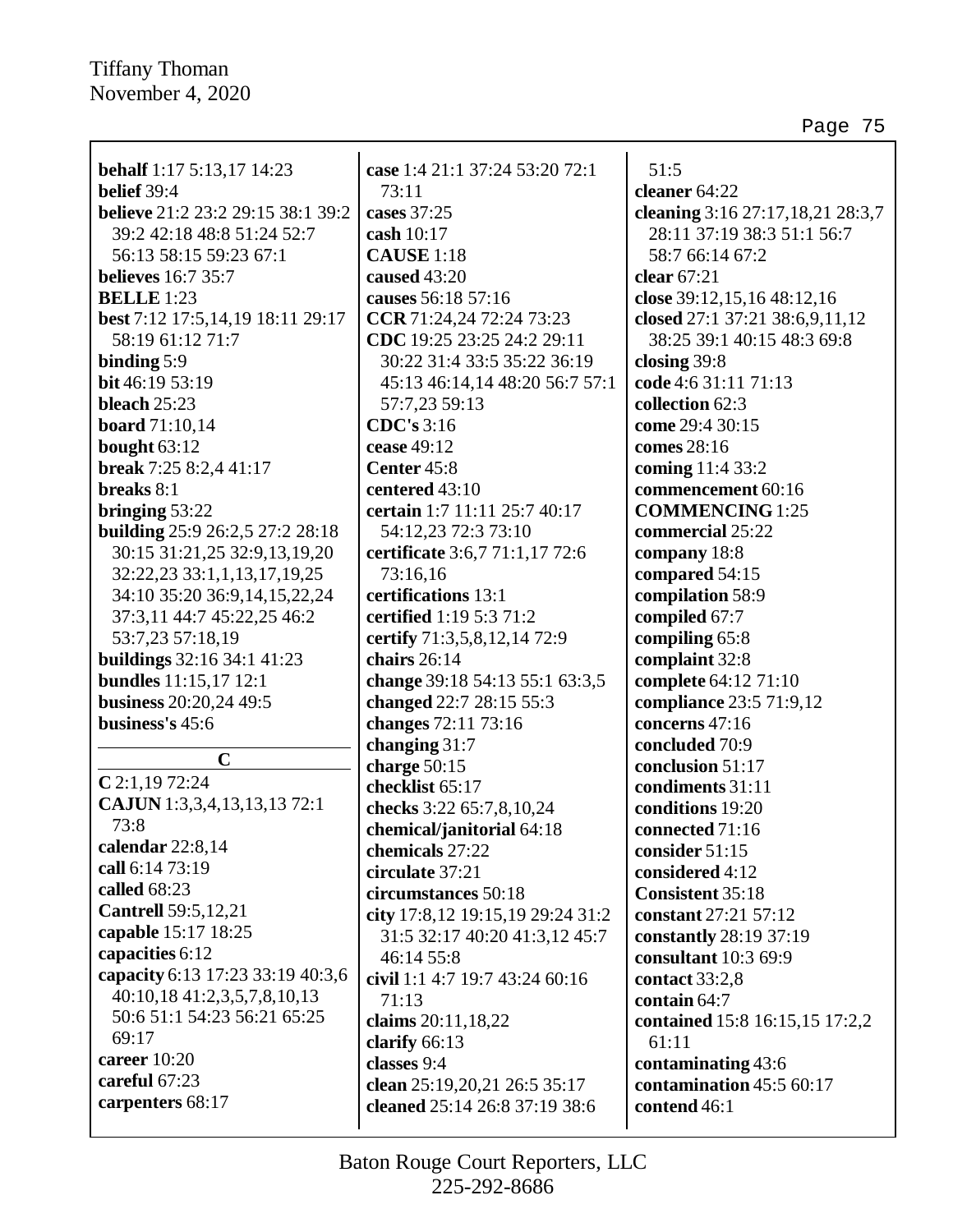$\mathbf l$ 

| contention 48:13,17 56:25<br>contents 15:7 16:14 17:2 | 68:18<br>COVID-19 15:7 16:14,23 17:4       | depends 16:18<br>deposition 1:10 3:11 4:4,13 6:17 |
|-------------------------------------------------------|--------------------------------------------|---------------------------------------------------|
| Conti 1:3,13 21:19 23:16 27:6,11                      | 26:15, 18, 22 32:3, 9, 12, 14, 16, 21      | 13:8 14:6,22 42:7 70:7 71:11                      |
| 30:6,10 44:4 45:15 72:1 73:8                          | 33:6, 14, 16 34:9 37:11 43:4, 20           | 73:12,15,17                                       |
| continually 63:4                                      |                                            |                                                   |
| continue 44:21                                        | 51:10 56:18 60:8,17 68:22<br>creation 61:7 | deprived 25:7<br>describe 24:7 25:3 53:4          |
|                                                       | cross 23:13 33:11                          |                                                   |
| continued 30:1,3 38:16                                |                                            | described 11:25 12:15 25:12                       |
| continuing 25:15 33:10 58:6                           | crossover 15:15                            | 28:12 31:6 46:25 68:9                             |
| continuous 57:13                                      | <b>CUISINE</b> 1:4,4,13,14                 | description 24:25                                 |
| continuously 33:7                                     | currently 27:19 40:19 52:12                | designated 1:12 18:8                              |
| contracted 16:23                                      | customer 10:17                             | designee 19:1                                     |
| contracting 17:4                                      | customers 44:6                             | detail 16:19 62:6                                 |
| contractual 71:12                                     | D                                          | detailed 16:20                                    |
| Control 45:8                                          | D3:1                                       | determine 30:25                                   |
| <b>CONVENTION 2:20</b>                                | $d/b/a$ 1:4,14                             | different 11:5 38:19 51:2,4 55:8                  |
| conversation 7:3                                      |                                            | differently 34:2                                  |
| convoluted 55:12                                      | daily 11:14,24 65:17                       | $dig$ 68:2                                        |
| copies 65:7                                           | damage 15:6 16:13 17:1,15                  | dining $26:11,14$                                 |
| copy 70:7                                             | 19:21 24:24 25:10,12,15 31:13<br>43:21     | direction 71:7                                    |
| corner 36:12                                          |                                            | directives 45:7                                   |
| corporate 44:24                                       | damaged 23:16 26:12,15,18,22               | directly 18:16                                    |
| corporation 44:25                                     | 26:25                                      | discovered 45:5                                   |
| correct 6:5 10:12 20:15 21:5,6                        | damages 67:23 68:2                         | discovery 4:5 58:9 61:21 62:4                     |
| 21:20 22:3,5,9,12 28:6 30:2,4                         | damaging 23:22                             | discrepancies 11:21                               |
| 30:12,16 31:19 36:23 37:8 38:8                        | dangerous 19:20                            | discuss 14:10 53:18 65:20                         |
| 38:15,17 40:8 42:19,20 43:13                          | <b>DANIEL 2:14</b>                         | discussed $14:12\,62:23$                          |
| 43:15,16 44:5,9 46:23 48:4,5                          | dates 49:9 60:10,13                        | discussion 61:16                                  |
| 48:10,22 49:12 54:10,24,25                            | <b>DAVILLIER</b> 2:14,14                   | disease 13:5 45:8                                 |
| 55:24 57:9,10 58:5 60:19 62:16                        | day 11:19 67:13 71:19                      | disinfect 58:5                                    |
| 62:24 63:14 64:4 65:3 71:7                            | days 21:10 73:17                           | disinfectant 25:22                                |
| 72:10                                                 | ddavillier@davillierlawgroup               | disinfected 37:19                                 |
| <b>Correction 72:13</b>                               | 2:16                                       | Disinfecting 3:16 56:7                            |
| corrections 72:11                                     | <b>deal</b> 69:10                          | disposable 29:3 31:11 63:19,21                    |
| costs 66:1,9,12,18                                    | <b>Dear</b> 73:14                          | 63:25 64:2                                        |
| counsel 5:5 35:18 61:20 71:15,15                      | dec 67:22                                  | distancing $28:23\,39:25\,40:16,22$               |
| couple 11:9 37:15 47:11 67:19                         | decision 41:6 50:11,16,21 62:25            | 55:4                                              |
| 69:12                                                 | 63:5 69:18                                 | distinguish $12:14$                               |
| course $25:15$                                        | declaratory $3:14$ 42:15                   | <b>DISTRICT</b> 1:1                               |
| court 1:1,19 5:3,4,8 6:23 14:18                       | <b>Defendant</b> 1:17 2:18 3:18,20         | <b>DIVISION</b> 1:5 72:2                          |
| 70:6 71:2 73:1                                        | defendant's 60:23                          | <b>DocuMart</b> 64:3 65:12                        |
| coverage 43:24 67:22                                  | defined 66:12 71:13                        | document 44:13,19 51:18 56:12                     |
| covered 43:21                                         | degree 8:13,17 9:6,9,12                    | 57:5 58:14,18 61:9 62:6                           |
| COVID 17:9 19:3 20:8 23:16                            | delivery 29:21 30:3,9 37:1 49:7            | documented 66:18                                  |
| 32:22 33:9,25 36:23 45:14,23                          | <b>DEMARTEST 2:4</b>                       | documents 60:25 61:21 62:3                        |
| 46:1,1,9 48:14,18 58:23 59:10                         | depend 18:18,22                            | 66:17                                             |
|                                                       |                                            |                                                   |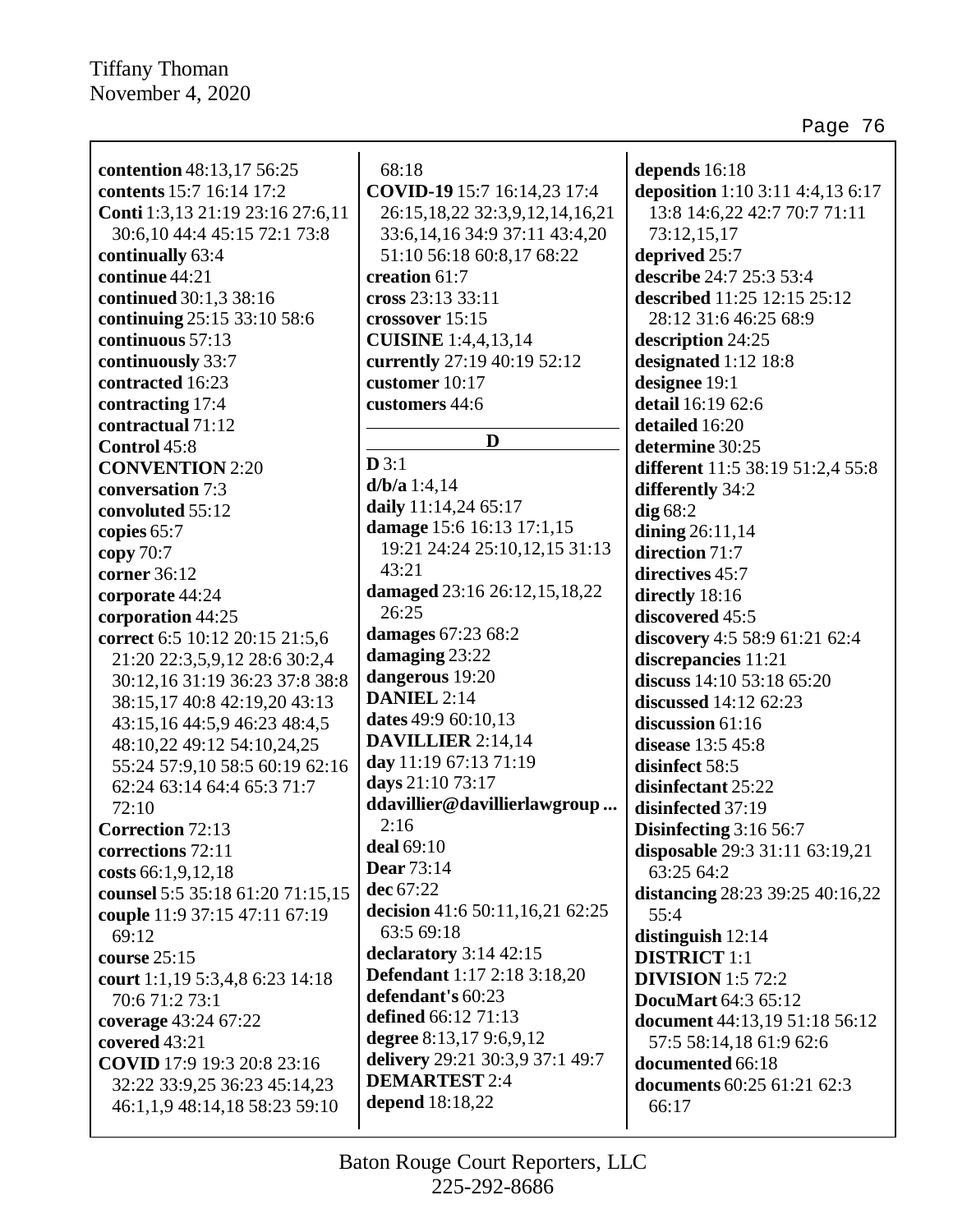| <b>DODD</b> 2:20 13:12,15,21,25                    | ET 72:1 73:8<br>everybody 28:16,18                  | financial $71:10,16$<br>find $73:15$ |
|----------------------------------------------------|-----------------------------------------------------|--------------------------------------|
| doing 11:14 12:3 27:19 28:13<br>31:13 49:19        |                                                     | fine 18:5 35:13 47:13 67:25          |
|                                                    | everybody's 53:8<br>evidence 15:6 16:13 17:7 19:1,5 |                                      |
| doorknobs 23:22 28:9,13<br>doubled 27:20           |                                                     | finish $47:5$                        |
|                                                    | 19:10, 14, 18, 24 20:3, 6, 10 45:14                 | <b>finished</b> 9:3 69:14            |
| <b>Drive</b> 5:23 8:8 73:5                         | 64:25                                               | finishing $8:23$                     |
| droplet 58:2                                       | exact 22:20                                         | first 5:24 15:5 32:20 51:12 56:17    |
| due 15:7 16:14 20:7 67:24                          | exactly 10:14 24:6 32:17                            | 60:23 62:2,6                         |
| duly 5:24 71:4                                     | <b>EXAMINATION</b> 3:4 6:1                          | five 10:5 12:11,13 21:10             |
| <b>DUNBAR 2:19</b>                                 | examined 5:24                                       | <b>fixtures</b> 26:20,21             |
| duties 10:14 11:10,13 12:20                        | example 15:24 55:11 64:15                           | flatware 26:17                       |
| 15:20                                              | exception 72:11                                     | floor $10:1621:1838:13$              |
| E                                                  | excluding 4:8                                       | flowing $63:4$                       |
|                                                    | Exhibit 3:11,13,15,17,19,21 42:6                    | focus 10:21 29:5                     |
| $E$ 2:1,1,14 3:1<br>earlier 15:21 36:19 37:9 42:18 | 42:10,13,16 56:4,6,8 58:11,12                       | <b>follow</b> 19:25                  |
|                                                    | 61:1,3,4,18,19,24 63:15 69:5                        | followed $57:1,8$                    |
| 46:22 47:10 48:1,21 49:11                          | exhibits 3:9 70:8                                   | following 29:10 45:24 50:23          |
| 62:23 66:12                                        | expenses 67:24                                      | 72:11                                |
| easier 61:23                                       | experience 13:4                                     | follows 5:25                         |
| education 8:12 12:25                               | expertise 10:22                                     | food 64:7,25                         |
| effort 19:25 30:19                                 | explained 17:22 35:9                                | foregoing 71:5 72:8                  |
| efforts 29:15 46:1                                 | explanation 7:6,7                                   | forgiveness 22:23 23:1               |
| either 17:7 28:19                                  | extensive 51:4                                      | form 24:11 33:21 34:3 35:2,25        |
| eliminate 25:14 55:5 58:7                          | extent 51:20                                        | 51:16                                |
| emails $31:2$                                      | extra 62:22 67:24                                   | formalities 4:8                      |
| employed 71:15                                     |                                                     | format $71:9$                        |
| employee 9:23 27:13 34:24                          | F                                                   | former $12:25$                       |
| employees 10:15 12:4 27:16 28:5                    | face 54:18 63:10,12                                 | forth 67:24 71:5                     |
| 28:24 29:13,16 30:6,11,14,20                       | fact 33:16 39:17                                    | four $10:5$                          |
| 40:14 44:3 50:13 53:15,17                          | faculties 7:19                                      | free 7:12 16:3                       |
| 63:13                                              | fair 7:7,15 18:12,14                                | <b>French 11:3 36:7 43:6</b>         |
| enclosed 73:15,16                                  | fall 58:2                                           | frequent $51:2,3$                    |
| encompassed 31:17                                  | familiar 65:19                                      | frequently 28:16                     |
| encouraging 28:24                                  | far 25:23 44:15 55:5 57:10 66:13                    | <b>Friday</b> 21:11 22:6             |
| ended 11:11                                        | 68:2                                                | full 8:6 52:11 54:6                  |
| engagement 17:21                                   | February 23:9                                       | fully 27:24 67:20                    |
| ensure 30:19 31:8                                  | feel 7:12 16:3                                      | function 11:22,25 12:5 30:16         |
| ensuring 23:5                                      | feeling 53:21                                       | <b>functions</b> 12:19 37:6          |
| enter 47:16                                        | feet 28:22 31:8                                     | furloughed 22:10                     |
| entering 44:4,7                                    | <b>felt</b> 54:2                                    | furniture 23:22 59:23                |
| entire 57:5                                        | figured 14:1                                        | further 71:5,8,12,14                 |
| entirety 55:23                                     | file 69:18                                          |                                      |
| <b>ENTITLED</b> 1:18                               | filed $20:15,1921:145:1$                            | G                                    |
| entity $71:11$                                     | <b>filters</b> $28:15\,31:7\,62:16,22\,63:1,3$      | gather $55:19$                       |
| Esq 2:4,5,10,14,19,20 72:24,25                     | 63:6                                                | <b>GAUTHIER</b> 1:15 2:9             |
|                                                    |                                                     |                                      |
|                                                    |                                                     |                                      |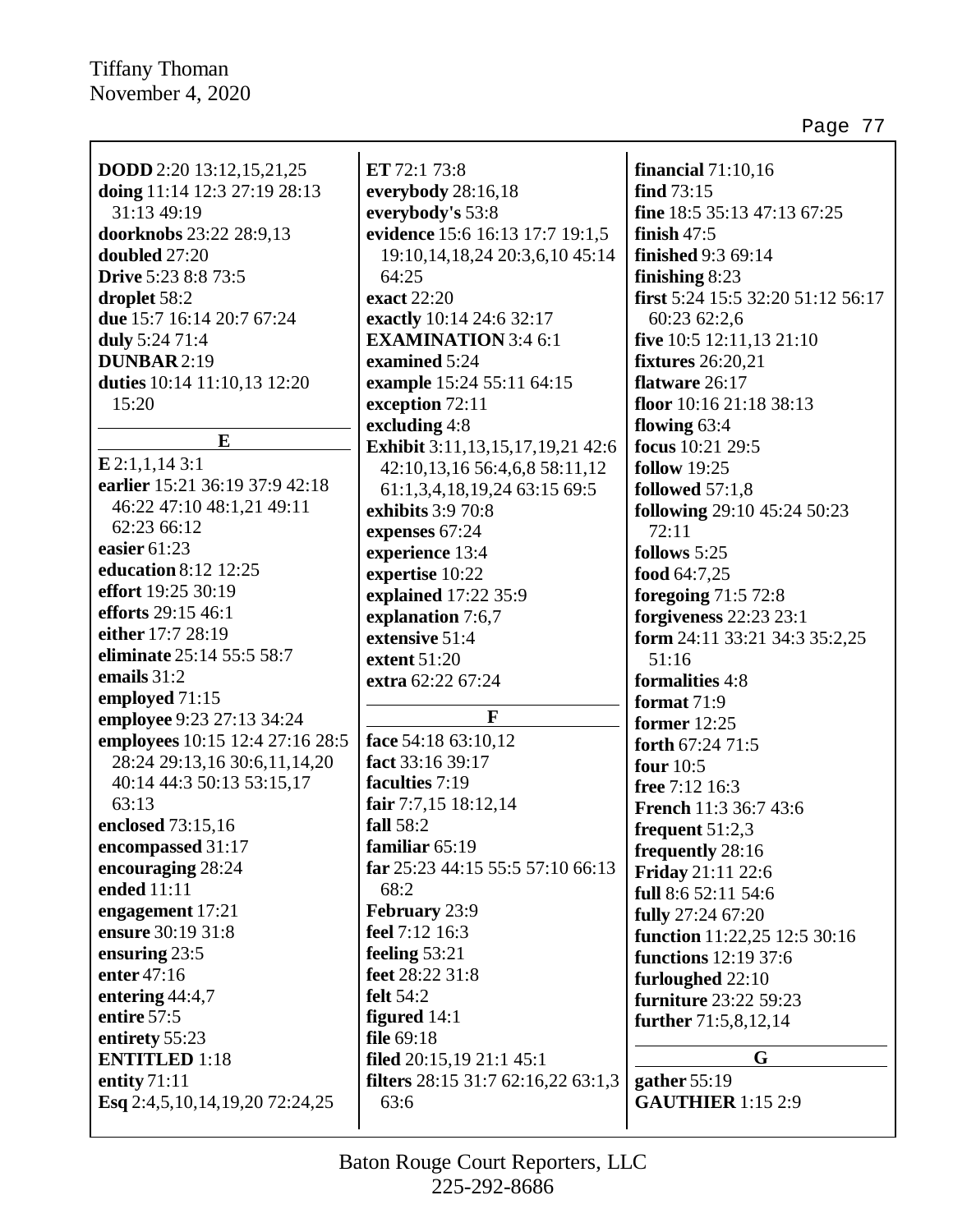Page 78

| general 18:20                    |                |
|----------------------------------|----------------|
| generally 46:19,20               |                |
| getting 53:22 67:23 68:5         | ha             |
| Ginger 13:24 51:7 60:20 61:17    | ha             |
| 62:12,19                         | ha             |
|                                  | ha             |
| ginger.dodd@phelps.com 2:22      | he             |
| give 6:21 7:1,2 8:12 13:15 34:24 | he             |
| 36:2 55:10 64:12 67:9 69:12      | he             |
| given 6:17 50:18 63:25 72:8      | <b>he</b>      |
| giving 31:3 36:1                 | hel            |
| gloves 28:17 31:7                | hel            |
| go 8:6 15:2,10 16:4 18:3 21:3    | he             |
| 25:10 30:18 41:7,12 42:23,23     | hiş            |
| 44:11,17 54:22 59:15,18 60:2,6   | HI             |
| 61:14 62:18 67:8,19              | hiı            |
| goes 52:4                        | hiı            |
| going 6:25 7:1,14 8:3,10 11:16   | his            |
| 12:1 13:7 15:2,23 17:25 18:7     | Ho             |
| 18:18,21,22 24:10 27:6,10,14     | ho             |
| 31:20 33:20 34:2,3 35:2 39:9     |                |
| 41:15 42:5,11 44:11 47:6 55:10   | ho             |
| 59:1 60:6                        | ho             |
| good 5:1,16 6:3,4 41:18          | H <sub>(</sub> |
|                                  | ho             |
| government 45:7                  | ho             |
| governor 29:25 39:24 40:8 45:13  | HI             |
| 55:8                             | H              |
| <b>GRAVIER 2:15</b>              | hu             |
| Grill 1:5,14 6:15 20:14 21:18    | Hι             |
| 22:16 23:4 25:11 27:1,13,15      |                |
| 28:1,13 29:9,19 30:1,11 31:12    |                |
| 31:20 32:4 34:11 36:25 40:4      | i.e            |
| 41:4,24 42:2 47:24 51:1 53:3     | ide            |
| 54:22 56:22 57:7 58:4 59:4       |                |
| 64:24 65:24 66:8,19              | ide            |
| Grill's 37:14 45:25 56:25 58:9   | ide            |
| ground 6:22                      | 5              |
| GROUP2:14                        | im             |
| <b>GROVE</b> 1:23                | im             |
| guess 16:18 68:4                 | in-            |
| guest $29:4$                     | ino            |
| guests 28:22,25 29:13,16 30:20   | ino            |
| 40:14 53:5,6                     | ino            |
| guidance 3:16 29:11 56:6         |                |
|                                  | ino            |
| guidelines 20:1 29:11 30:23      | ino            |
| 40:20,20 57:1,4,8 63:2 71:9      | ino            |
|                                  |                |

**H hand** 5:20 13:10 28:19 53:11 **handle** 12:17 **hands** 28:21 53:12,18 **ppened** 37:13 39:4 **head** 23:11 **health** 13:5 31:3 50:13 **hear** 16:6 43:1 **heard** 15:14 18:16 **help** 16:4 62:9 66:25 69:9 **hed** 37:6 **hesitate** 73:18 **highest** 8:12 **HIPPA** 47:16 **hire** 69:9 **hiring** 12:4 **history** 24:5 **Hold** 33:20 35:1 **me** 37:17 **hopefully** 6:22 **hotels** 11:3 **DUGHTALING** 1:15 2:9 **hour** 41:16 **hours** 27:4 39:1,3 48:8,9,16 **HR** 12:5 **HULLEN** 1:16 2:10 **ndred** 59:24 **Hurricane** 8:22,24

**I**

**i.e** 59:9 **identified** 15:20 42:10,16 56:8 58:12 59:12 61:4,19 **identifies** 59:4 **identify** 5:6 18:1 35:20 47:15 59:2,7 **immediate** 43:7 45:6 **imediately** 9:10 19:12 64:1 **in-house** 25:23 28:6 **include** 11:2 **includes** 64:20,21 **income** 20:20 **incurred** 67:16 **indicate** 53:24 **discernible** 10:2 47:4 52:20

**individual** 18:2 32:6 38:10 40:2 46:24 48:2,6 **INDIVIDUALLY** 1:12 **individuals** 12:18 16:22 17:3 19:2 37:10 41:25 45:24 46:22 **infectious** 13:4 **information** 8:11 14:8 15:25 24:4 30:25 31:15,16,17 47:17 60:7 **informed** 71:10 **initial** 9:25 10:24 **initially** 10:23 **inquiry** 13:9 15:1 **inside** 30:15 31:9 33:8 **instance** 37:16 **instances** 46:22 48:1 58:4 **insured** 15:6 16:14,22 19:2,6 43:5,7,22,23 60:11 **insured's** 19:25 20:4,7,11 **interest** 71:16 **interrogatories** 60:24 **Interrogatory** 58:21,22 60:3 **interrupting** 44:16 **interruption** 20:20 **inventory** 10:17 **invoice** 69:2,3,4 **invoices** 3:22 11:15,24 63:11 64:25 65:11,23 66:23 67:6,12 68:8,10,13,15,16,20,25 **involve** 20:23 **involved** 14:15 62:3 69:18 **involvement** 58:8 61:6 **involves** 15:5 16:12 **involving** 28:8 **issued** 17:7,12 19:16,20 **issues** 12:23 14:23 15:4 16:17 18:9 **items** 64:7

# **J**

**J** 1:18 71:2,24 72:24 73:23 **janitorial** 64:11 65:2 **Jennifer** 2:5,10 5:18,18 **jennifer@gmhatlaw.com** 2:12 **jenniferk@akdlalaw.com** 2:7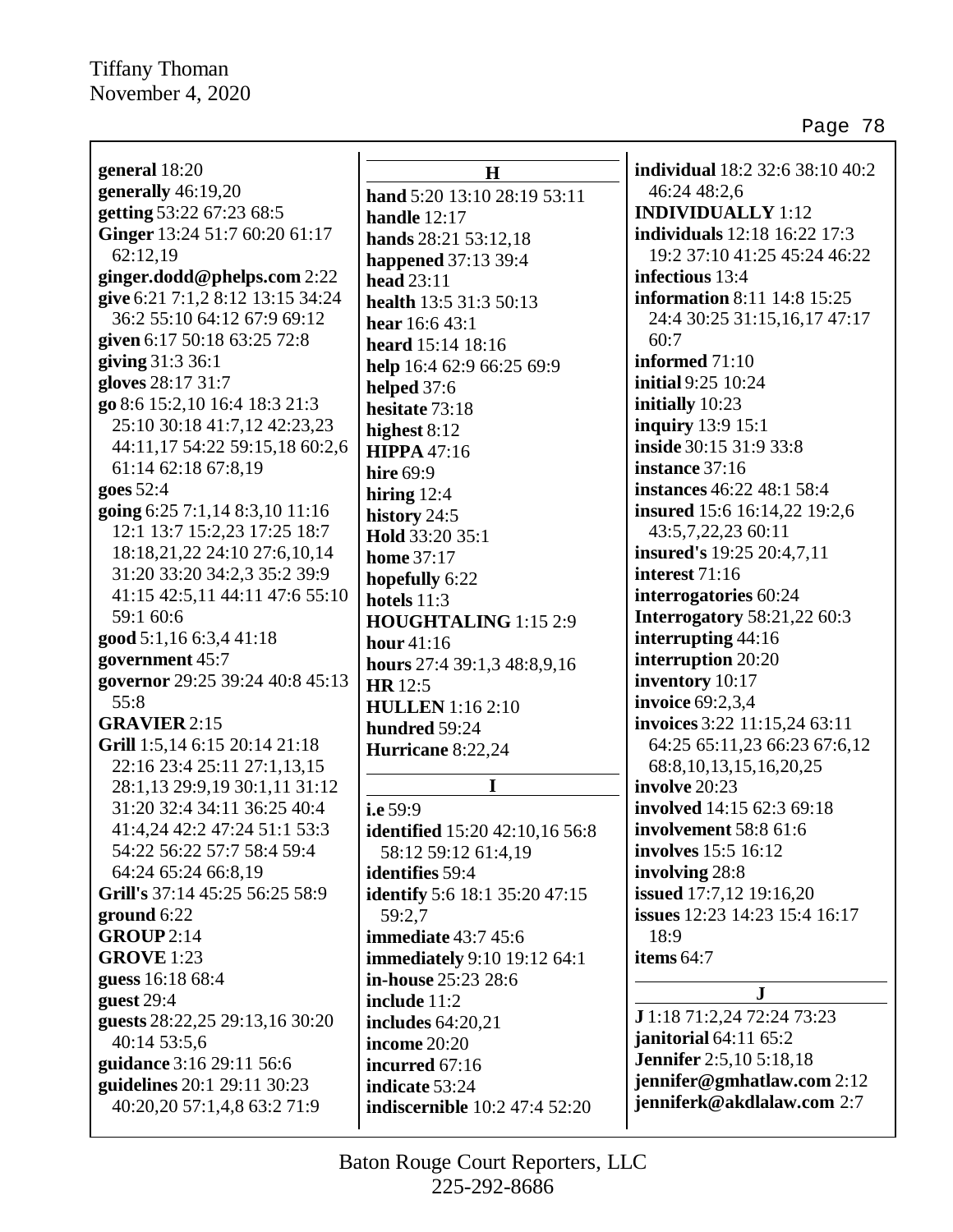|                                                             | 51:18                              | 38:2,2,21,21 39:17 46:23 48:6         |
|-------------------------------------------------------------|------------------------------------|---------------------------------------|
| job 9:25 $10:14,24$                                         |                                    |                                       |
| join $10:18$                                                | legalities 34:4                    | majority 15:13                        |
| judgment 3:14 42:15                                         | let's 18:20 23:9 25:10 26:4 34:4   | making 11:19 50:16 71:11              |
| <b>July 22:4 38:24</b>                                      | 42:23 48:11 56:3 58:21 60:2,20     | man 38:2,3 39:17                      |
| jump $12:24$                                                | letting $53:7$                     | management 10:6,7 15:20 50:17         |
| June 22:2 38:24 41:1,4,9                                    | level 8:12 39:19                   | manager 9:17 10:13 12:8,10,15         |
| Justice 73:1                                                | liberty 61:22                      | 12:20,21 15:14                        |
| $\mathbf K$                                                 | licenses 13:2                      | manager/supervisor 16:1               |
| <b>Katrina</b> 8:22,24 9:20                                 | limited $41:2$                     | managers $65:18,21$                   |
| keep 18:21 29:1,13 35:12 53:10                              | limiting 49:6                      | managing 12:18                        |
| keeping 29:16 40:22 55:4                                    | <b>Line 72:13</b>                  | marathon 7:24                         |
| keeps 46:8                                                  | list 3:9 11:16 18:7,21 31:18       | March 21:5,13 26:4,5,10,10 27:1       |
| KELLY 2:4                                                   | listed 30:21 73:17                 | 27:5, 18, 23 29:18, 18, 22, 25        |
|                                                             | listen $67:18$                     | 30:13 37:2 49:8,23 50:4,18,23         |
| $\text{kept }39:1$<br>killed 56:18 57:10,23,25              | lists $12:1$                       | 69:7.7                                |
| kind 11:9 55:11 67:19 68:4                                  | little 8:10 16:24 34:1 40:25 41:16 | mark 42:6,12 56:2,3,5 60:21           |
| knew 35:4 54:6                                              | 46:18 51:3 53:19                   | 61:2                                  |
| know 8:1 16:19 18:20 19:22 20:2                             | LLC 1:3,4,4,13,13,14,15 2:4,9,14   | marketing 8:18 10:20,22 11:1,7        |
| 22:16,19,20,22,25 25:21 28:25                               | 72:1 73:8                          | mask 29:2 53:8,18 54:1,2              |
| 30:18 32:12,14,22,24 33:3                                   | LLOYD'S 1:7 72:4 73:10             | masks 28:17 31:7,10 63:10,12          |
| 34:24 35:9 36:22 39:5 50:19                                 | $LLP$ 2:19                         | matter 6:11 8:16 71:16                |
|                                                             | loan $22:17,19,23$ $23:1$          | mayor 23:25 24:2 32:16 33:5,12        |
| 53:8, 14, 21 55:11, 25 57:6, 9<br>60:13 63:23 67:13         | located 1:14 21:17 23:15           | 35:11,23 36:18 39:24 40:7 41:1        |
|                                                             | location 16:2                      | 41:11 45:12 46:13 48:21 59:4          |
| knowledge 17:19,24 18:3,3,5,9                               | lodge $44:12$                      | 59:11,21                              |
| 18:11 32:2,25,25 34:9 35:5,10                               | <b>LONDON</b> 1:7 72:4 73:10       | meals 30:5,6,9,10,15                  |
| 36:5, 14 43:12, 14 45:14 46:13<br>48:25 49:3 58:19,22 61:12 | long 10:4 11:7 23:2 38:11,25       | mean 18:19 23:19 25:13 31:2,4         |
| 68:19                                                       | longer $29:4$                      | 32:5,15 36:4 39:11 68:15              |
| known 43:4                                                  | look 10:19 23:11 24:5 49:9 54:18   | meaning 54:8                          |
| <b>Kuechmann</b> 2:5 5:18                                   | 63:24 69:13                        | means 14:22                           |
|                                                             | looks $63:9$                       | measures 37:18                        |
| L                                                           | loss 20:20 24:8,9 25:4,5,9 43:20   | medication 7:18                       |
| $L$ 2:5 4:1                                                 | 67:25                              | medium $5:15$                         |
| LA 73:2                                                     | lot 18:18,22                       | mentioned 24:1 46:21                  |
| Latoya 59:4                                                 | Louisiana 1:2,16,20,24 2:6,11,15   | menu 29:5 63:18,24                    |
| LAW 1:14 2:14                                               | 2:21 4:6 5:23 8:9 17:8,13 19:16    | menus 31:12 63:19,21 64:2             |
| lawsuit 14:10,12,16 20:15,22,25                             | 19:19 71:2,13,19 73:6              | merged 9:22                           |
| 33:15,23 34:4 42:19 69:19                                   | <b>love</b> 42:22                  | met 14:7 23:2                         |
| lawyer $44:20$                                              | M                                  | <b>METAIRIE</b> 1:16 2:11             |
| lawyers 6:21 17:22                                          | M-131:572:2                        | method 71:6                           |
| lay $44:19$                                                 | <b>Madam</b> 70:6                  | $mid-June$ 41:9                       |
| learned 33:12                                               | maintain 21:14,21,24 40:16 50:5    | middle 38:23                          |
| left 10:18,19                                               | maintained 55:21,22                | mile 17:16 19:2 32:4,10,13 33:17      |
| legal 24:12 44:13,18,19,23 51:17                            | maintenance 25:24 26:1 28:1        | 34:10 36:7,13 41:24 42:1 58:23        |
|                                                             |                                    | <b>Miller</b> 2:19 3:5 5:13,13 6:2,10 |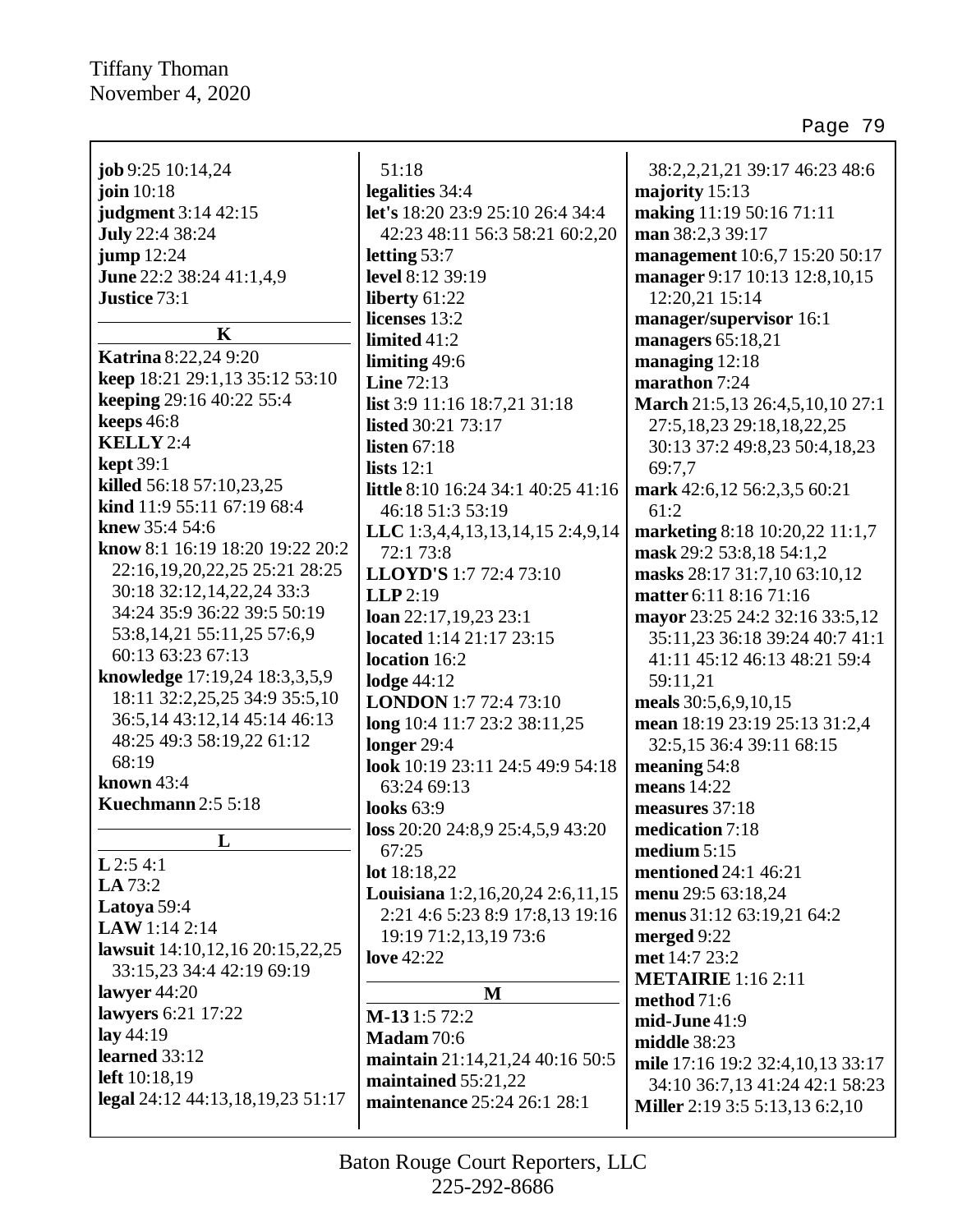| 13:14,17 14:2,3 16:6,10,11     | 60:17 63:4                                                    | 51:1 53:3 54:22 56:22,25 57:7    |
|--------------------------------|---------------------------------------------------------------|----------------------------------|
| 18:24 24:21,22 34:6,7,18,22    | <b>Nextel 9:19,22</b>                                         | 58:4,9 59:4 64:24 65:24 66:8     |
| 35:15,16 36:17 41:18,20,21     | Nextel/Sprint 10:10                                           | 66:18                            |
| 42:6,11,17,22 43:2 44:22 45:3  | nightly $11:18$                                               | Oceana's 17:16                   |
| 46:17 47:4,19,22 49:18 50:3,14 | <b>NOLA.com 31:5</b>                                          | Off-record 61:16                 |
| 51:7,9,23 52:18,24 54:20,21    | <b>normal</b> 13:11                                           | office 11:14 12:8,10,15,16,20,21 |
| 56:3,9,14,16 58:11,13 59:15,18 | <b>NORTH</b> 1:16 2:10                                        | 12:22 15:14,19 21:16 37:16,20    |
| 60:2,4,20 61:5,14,17,20 62:1   | notes 69:13                                                   | 38:9, 10, 11, 12, 13, 18 46: 24  |
| 62:12,14,19,21 65:4,6,14,15    | notice 13:8,9,13,18 14:4,25                                   | 47:10 48:2,3,11,12 49:2 62:10    |
| 66:6,7,15,16 67:10 68:4,7      | 23:14 42:7                                                    | 73:17                            |
| 69:12,16,24 70:2 72:24         | noticing $5:11$                                               | officer 38:21 71:3               |
| millera@phelps.com 2:22        | notification 17:3                                             | <b>OFFICES</b> 1:15              |
| mindful $28:25$                | November 1:25 70:10 71:19 72:8                                | official 45:9                    |
| minute 13:16 24:23             | 73:3,13                                                       | officially 11:11 12:9            |
| mirror 30:21                   | number 30:21 64:6                                             | officials 45:8 46:14             |
| mischaracterization 52:17      | numbered 1:18 61:24                                           | <b>Oftentimes</b> 7:3            |
| mischaracterizing 33:22        | numbering 61:22                                               | <b>Oh</b> 8:23                   |
| mistaken 59:20                 | numbers 11:19                                                 | okay 6:8,15,17 7:10 8:4,25 9:5   |
| Moe 2:25 23:7 45:22,22 50:17   |                                                               | 9:11,15 10:4 12:12,25 13:17      |
| 62:13 65:20                    | $\mathbf 0$                                                   | 14:2,25 15:4 16:9,20 17:18       |
| <b>moment</b> 29:8 39:10       | $O$ 4:1                                                       | 18:5 19:5, 10, 23 20:13, 25 21:3 |
| Monday 21:11 22:6 55:13        | oath 5:9                                                      | 21:9,16 23:13 24:15 25:1 26:1    |
| month 21:13,22 38:20           | object 24:11 33:21 34:2 35:2                                  | 27:1,17 32:19 34:6 35:15 36:25   |
| monthly 22:21 23:8             | 69:21                                                         | 37:5, 13 41:6, 17 42:5 43:14, 19 |
| morning 5:1,16 6:3,4 7:19      | objecting 69:24 70:1                                          | 45:20 48:11 49:4 50:4,22 51:8    |
| move 41:10                     | objection 5:8,14 24:19 34:12                                  | 52:4,25 55:25 56:10,14,25        |
| moved 41:8                     | 35:14,25 44:12,15,17 45:2 46:5                                | 57:19 58:11,16 60:2 62:11        |
| multiple 46:7 47:2,8           | 47:2 49:13,24 50:7 51:16 52:16                                | 67:11,15 68:20 69:15             |
| <b>MURPHY</b> 1:15 2:9         | 66:4                                                          | <b>older</b> 63:23               |
|                                | objections 4:12                                               | onboarding 12:4                  |
| N                              | obligation 18:1                                               | once 15:18 18:15 51:18           |
| $N$ 2:1 3:1 4:1                | obtain 8:16 12:9 18:9 23:23 24:3                              | one-mile 43:5,21                 |
| name 5:1 6:6,10 8:7            | obtained 9:11                                                 | ones 53:15 69:4                  |
| nationally 5:2                 | <b>obtaining 9:9 30:25</b>                                    | ongoing 44:17                    |
| nature 33:22 57:16 67:3        | <b>Obviously</b> 15:23                                        | online 9:3                       |
| navigate 69:9                  | occupancy 39:19<br>occurred 29:25                             | opened 37:20 40:4 41:5           |
| necessarily 57:5               |                                                               | operate 37:7 40:7                |
| necessary 57:6                 | Oceana 1:4,14 6:15 9:7,8,13,14                                | operating $40:18$                |
| need 7:24 24:16 41:16          | 10:11,18,25 11:8 12:2 14:23<br>16:25 17:11 18:1 19:12 20:14   | operations 16:2 20:7 39:9,13     |
| needed 21:12 57:12             |                                                               | 49:7                             |
| needs $7:4$<br>neither $71:15$ | 21:4,18 22:16,22,25 23:4 25:11<br>25:24 27:1,13,14,17 28:1,13 | opinion 24:12 44:18              |
| never 11:11 14:18 22:10 42:19  | 29:9,19,25 30:11 31:12,20 32:4                                | opinions 44:23 71:14             |
| new 2:6,15 8:15 10:20 11:12    | 33:17 34:11 36:25 37:13 40:4                                  | opportunity 7:1                  |
| 13:11 17:8,13 19:15 26:24      | 41:3,24 42:2 45:25 47:24 49:19                                | order 43:24 47:17                |
|                                |                                                               | ordered 64:10                    |
|                                |                                                               |                                  |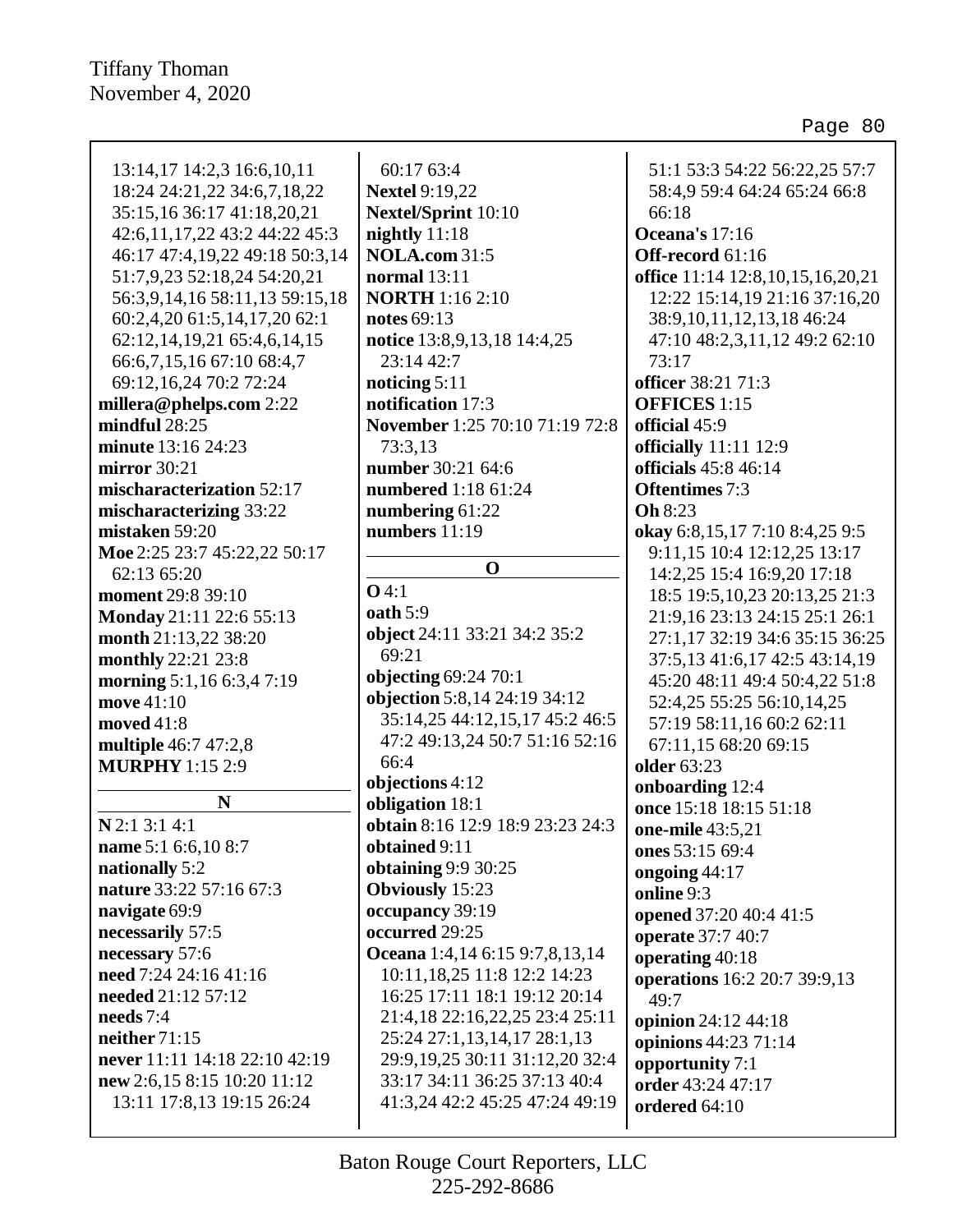| orders 17:7,12 19:15,19 29:24<br>39:24 40:7 45:6,12 60:16   | perfectly 18:5<br>perform 12:19 30:16                         | possibility 33:9,14<br>possible 55:5 70:8 |
|-------------------------------------------------------------|---------------------------------------------------------------|-------------------------------------------|
| ordinary 51:11 52:5,7,11,13,15                              | performed 28:3,4                                              | possibly 16:18 38:24 53:21 55:6           |
| 53:1 60:9,12                                                | <b>performing</b> 30:19 37:1                                  | <b>POYDRAS 2:5</b>                        |
| original $71:17,18$                                         | period 55:1,9,16,23                                           | <b>PRAIRIEVILLE 1:24</b>                  |
| Orleans 1:1 2:6,15 8:15 17:8,13                             |                                                               |                                           |
| 19:15 60:17                                                 | person 13:10 15:3,9 16:16,21<br>17:6 18:4 27:25 28:1 36:10,11 | precautions 38:4<br>precluded 27:6,10,14  |
|                                                             |                                                               |                                           |
| outcome 71:16                                               | 46:23 48:7 57:25 59:25 71:11                                  | preface 15:22                             |
| outside 14:9 67:4<br>overall 16:1                           | personal 6:13 17:23 18:2 32:2<br>33:18 34:9,24 45:14          | premises 15:6 16:14,22 17:1,4,16          |
| oversaw 23:7                                                |                                                               | 19:2,7 43:6,7,22,23 46:10<br>60:11        |
|                                                             | <b>personally</b> 14:15 22:10 27:7                            |                                           |
| oversee 12:17,22                                            | 31:24 32:20,22 33:3,4 34:8                                    | prep $6:21$                               |
| ${\bf P}$                                                   | persons 41:25                                                 | prepare 14:5                              |
| P2:1,14:1                                                   | perspective 25:3                                              | prepared 15:12 30:6,10,14 44:20           |
| p.m.70:9                                                    | petition 3:14 42:14,24 43:3,19                                | 51:19 71:6,9                              |
| page 3:2 58:17 61:25 62:18,18,20                            | 45:1 56:4 58:25 59:8 60:6                                     | preparing 30:5,9                          |
| 63:15 64:5,15,17 65:5,7,14                                  | <b>Phase 41:2</b>                                             | prescription 7:17                         |
| 71:18 72:13                                                 | <b>PHELPS</b> 2:19                                            | presence 14:9 20:8                        |
| pages 62:7 63:7 71:5                                        | <b>phone</b> 63:24                                            | present 2:24 30:14 32:21 33:14            |
| paid 68:21                                                  | phones 63:22                                                  | 45:15 48:14,18                            |
| pamphlets 3:22                                              | phrased 7:10                                                  | presented 6:12 44:24                      |
| paper 64:21                                                 | physical 19:20 24:8,9 25:4,5                                  | presumably 64:21                          |
| paperwork 11:15,17,18 12:1                                  | 32:7 45:14                                                    | pretty 18:20                              |
| paragraph 42:23 43:3,19 45:4                                | physically $21:1632:9$                                        | prevent 53:21                             |
| 49:4 51:6,10 56:15 58:24 60:5                               | Plaintiff 45:5                                                | previous 45:18                            |
| <b>PARISH 1:1</b>                                           | plaintiff's 3:13,18,20 42:13 49:5                             | previously 9:19 42:8 43:9,15              |
| part 14:21 23:7 29:12 59:9                                  | 60:22 61:2                                                    | prints 29:6                               |
| participate 65:8                                            | plaintiffs 2:3 5:17 6:14                                      | prior 8:4 9:20 11:19 12:17,19             |
| particular 27:25 39:13 55:21,22                             | plan 25:24 26:1                                               | 14:16 26:4 27:17,23 29:18,21              |
| 60:10                                                       | plans 22:25                                                   | probably 33:24 50:19 59:13                |
| <b>parties</b> 4:4 71:15                                    | play $12:2$                                                   | problem 47:7                              |
| pass 29:6                                                   | please 5:20 16:3 34:17,19 36:2                                | <b>Procedure 4:7 71:13</b>                |
| pay 22:13                                                   | 44:21 47:20 51:21 60:10 66:5                                  | proceed $47:20$                           |
| Paycheck 22:17                                              | 73:15,15,18                                                   | proceeding 70:9                           |
| payroll 22:21 23:7,8                                        | plenty $32:15$                                                | proclamation 59:24                        |
| Pena 1:19 5:2 71:2,24 72:24                                 | plumber 68:24                                                 | produce 62:3                              |
| 73:23                                                       | plumbers 68:21                                                | produced 57:7 61:21 65:16                 |
|                                                             | point 11:11                                                   | production 60:24                          |
| people 12:16 16:17 29:6 33:1                                | policy 20:11 43:21,25                                         | products 56:19 57:11,11,24                |
| 36:4,6,7 37:21 45:18 47:2,8,11<br>47:15,24 55:4 63:21,23,23 | portion 51:14                                                 | 64:11 65:2                                |
|                                                             | portions 54:12 55:9                                           | <b>Professional 71:3</b>                  |
| <b>percent</b> 40:21,23 41:2,5,7,8,10                       | posed 55:7                                                    | Program 22:17                             |
| 41:12 50:5,25 54:23 55:7 59:24                              | positive 37:10,17 38:11,22 39:18                              | program's 23:5                            |
| percentage 54:13<br>Perez 2:10 5:18                         | 40:3 45:19,24 46:22 47:3,10,23                                | prohibited 19:7,11 44:4,6 49:6            |
|                                                             | 47:25 48:3,7                                                  | prohibition 43:23 71:12                   |
|                                                             |                                                               |                                           |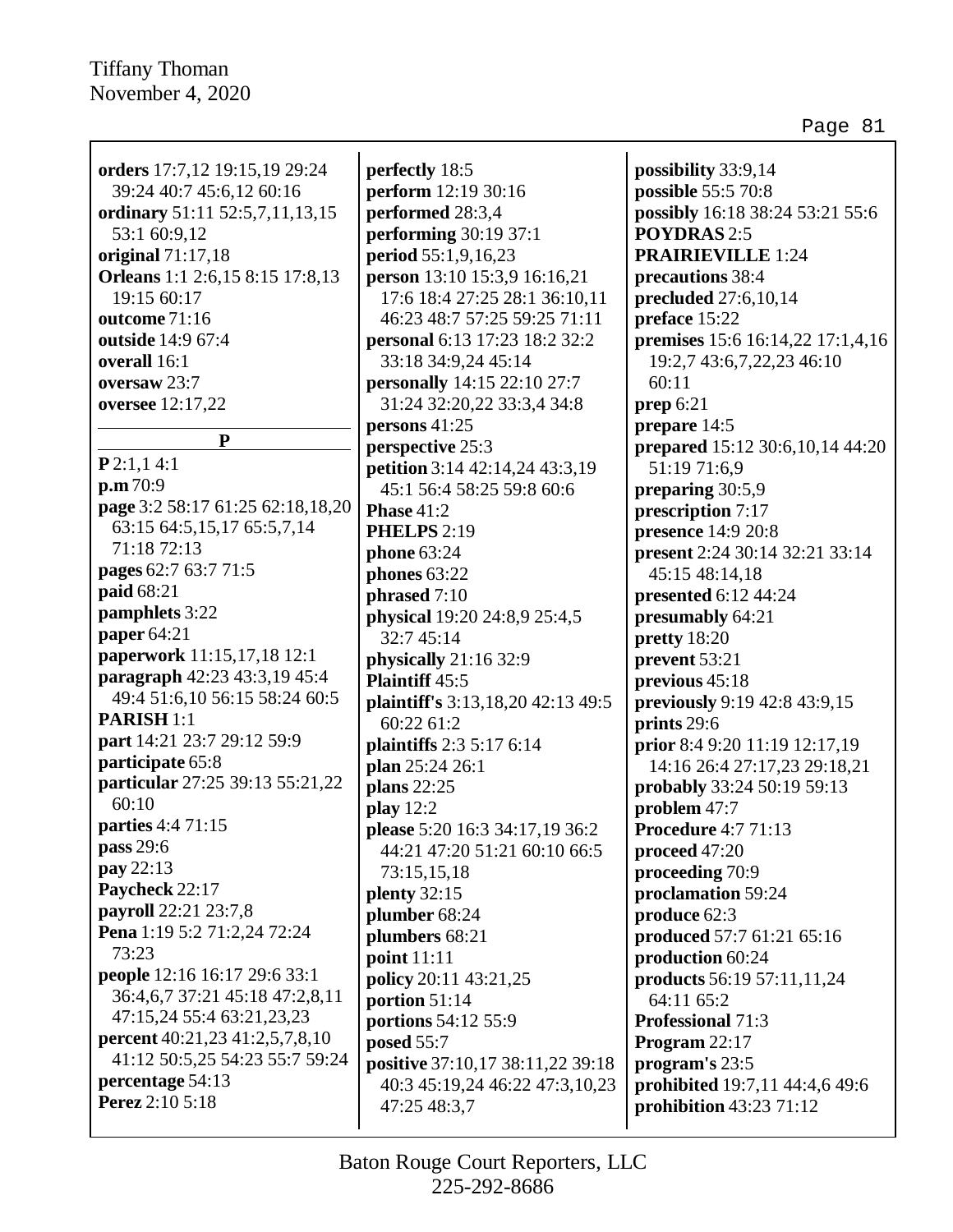Page 82

| promise 47:6                     | $\mathbf R$                                        | remote 5:10                                                               |
|----------------------------------|----------------------------------------------------|---------------------------------------------------------------------------|
| Promoting 11:3                   | $\mathbf{R}$ 2:1                                   | removed 25:16                                                             |
| pronunciation 6:5                | R.S.71:4                                           | render 51:22                                                              |
| properties 43:5 58:23            | radio 11:5                                         | rendered 51:10 60:8,11,15                                                 |
| property 15:6 16:13 17:1,15      | <b>radius</b> 36:8 43:5,22                         | rep 66:1 69:17                                                            |
| 19:21 20:4,8 23:15,22 24:8,24    | Raise 5:20                                         | repair 25:12 66:9,11                                                      |
| 25:4,11 28:14 31:1,13 32:3,7     | <b>raised</b> 71:18                                | repairs 20:4                                                              |
| 43:20 51:11,15,24 52:25 53:25    | random $12:23$                                     | repeat 34:16 49:16 66:5,6                                                 |
| 54:3,6 57:16 58:5 60:8 66:9,19   | Re-Notice 3:11                                     | rephrase 7:12 50:24 66:15 68:5                                            |
| 67:3 68:14,17                    | read 33:4 34:18,20 58:18 72:7,8                    | replace 26:24                                                             |
| Protection 22:17                 | 73:15                                              | replaced 26:11,14,17,21,23                                                |
| protective 47:17                 | reader 29:5 63:22                                  | reported 1:17,22 71:6                                                     |
| prove 35:8                       | readers 63:18                                      | reporter 1:19 5:1,3,8,19 6:24                                             |
| provide 23:12                    | reading 4:8 34:3 44:13                             | 34:20 42:9 70:6 71:2,3 72:24                                              |
| provided 4:11 13:8 45:7 67:13    | reads 43:3,19 45:4 60:7                            | <b>REPORTER'S 71:1</b>                                                    |
| <b>public</b> 13:5 49:6          | really 8:20 10:9 18:10 25:16 54:2                  | <b>Reporters 5:4 73:1</b>                                                 |
| publications 11:6                | 68:23                                              | reporting 71:6                                                            |
| publicly 45:8                    | reason 7:21,25 17:25 29:12                         | represent $5:66:10$                                                       |
| pull 13:7 58:11 60:20 61:18      | 35:20 52:2,14,25                                   | representative 1:12 6:13 33:19                                            |
| 63:22                            | recall 8:20 10:9 23:8,10 37:25                     | 44:25 56:22                                                               |
| pulling 62:8                     | 38:20                                              | requests $60:24,25$                                                       |
| purchase 26:9 62:25 63:5,21      | receipt 73:17                                      | require 28:16                                                             |
| purchasing 64:8 65:1             | receipts 3:22 62:15 64:6,9 67:4                    | required 71:9                                                             |
| purpose 52:13                    | receive 29:4                                       | reserved 4:12                                                             |
| purposes 4:5,6 39:25             | received 22:16 37:5 65:24                          | respect 19:6,11,14,25 20:3,6                                              |
| put 47:13 63:17                  | receiving $9:5$ 31:16                              | respective 45:9                                                           |
| putting 11:15,18 53:8            | <b>Recess 41:19</b>                                | response 17:1,9,12 19:20 37:14                                            |
| $\mathbf 0$                      | recommendations 31:3                               | 59:3,9 60:14,14 61:3 62:4                                                 |
| QR 29:5 63:17 64:2               | recommended 30:22 63:3                             | responses 3:18,20 7:3,5 58:9                                              |
| quarantine 37:18                 | record 5:7 8:7 35:19 41:20 47:14                   | 60:21,22 61:7                                                             |
| Quarter 11:3 36:7 43:6           | 61:14                                              | <b>responsible</b> 10:15,16 23:4 62:8<br>restaurant 19:12 21:4 26:21 28:4 |
| question 8:2,4 15:24 24:11,14,18 | recover 66:8                                       |                                                                           |
| 25:2 33:18,21 34:14,16,20        | <b>reduced</b> 22:13 27:4                          | 28:8 31:10 32:10,13 37:7 39:15<br>39:16,20 40:4,18 49:6 52:11             |
| 35:13,21 42:4 43:1 46:6,11       | <b>reference</b> 61:24 67:8                        | 54:12,24 55:9 64:8                                                        |
| 49:15,16 50:1,9,20 51:17,21      | referenced 60:1                                    | restaurants 41:12                                                         |
| 52:20 54:19 55:11,20 59:19       | references 58:24 60:5                              | restrict 50:12 55:14                                                      |
| 66:5,21                          | referencing $59:2266:22$                           | restricted 27:3 39:6,12,22,23                                             |
| questioning 70:3                 | referring $51:18$                                  | 40:15,16 48:8 52:12 54:9,11,15                                            |
| questions 7:1,2,9,13,14,22 15:1  | <b>Registered 71:2</b>                             | 54:24 55:2,14,20,23                                                       |
| 16:20 18:19,23 43:8,10 44:14     | related 18:9 62:15 65:10 68:18                     | restricting 39:8                                                          |
| 56:1 65:22 67:19,25 70:1,5       | 68:21 71:15                                        | restriction 52:15,22 55:7,16                                              |
| 73:18                            | relationships 71:13<br>remediate 28:14 30:25 66:19 | restrictions 25:6 44:8                                                    |
| quickly 28:20                    | 67:3 68:14                                         | <b>restroom</b> 8:1 41:17                                                 |
| quite 40:21,23                   | <b>remediation</b> 45:25 48:13,17                  | result $23:16$                                                            |
|                                  |                                                    |                                                                           |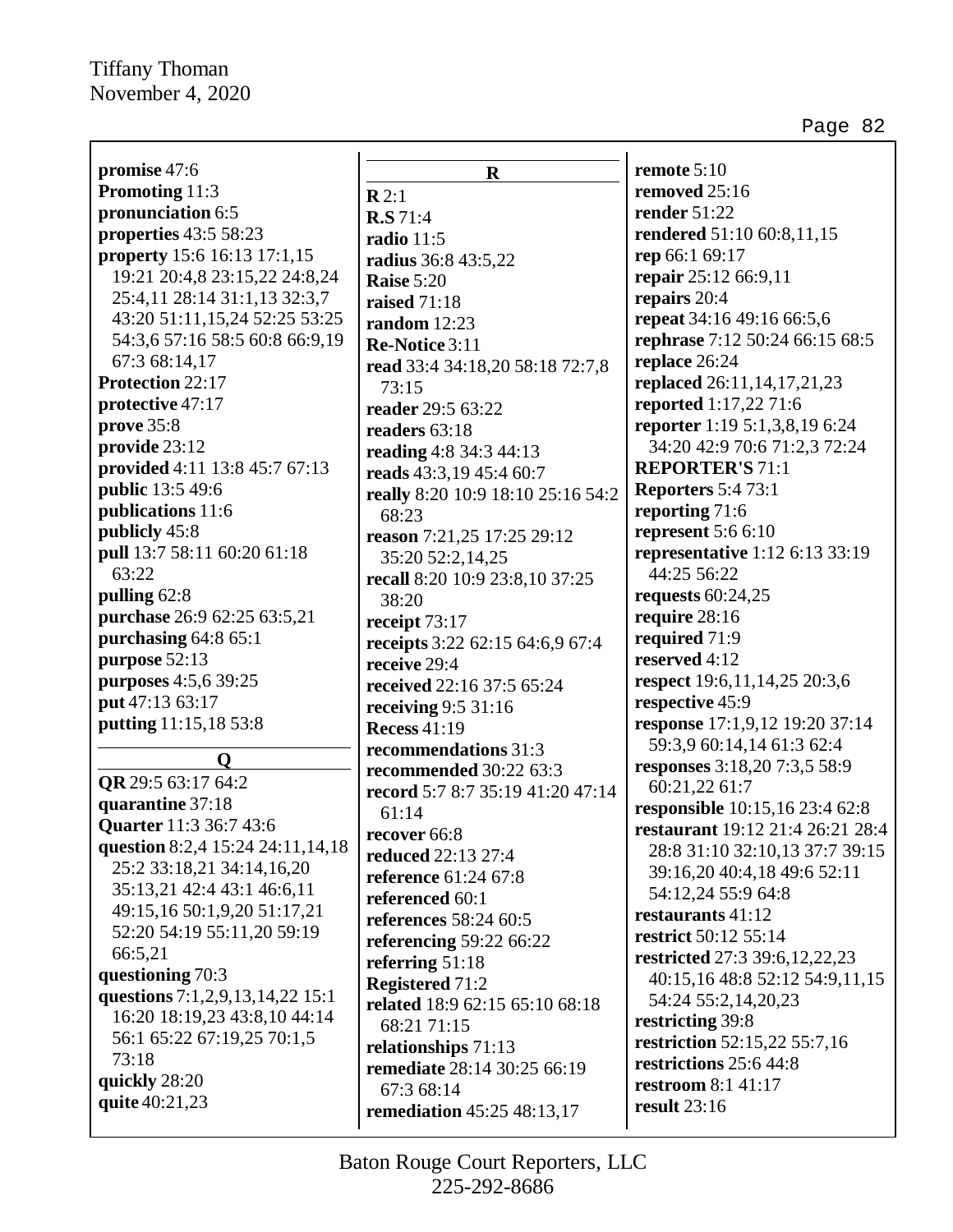Г

| <b>resulting</b> 19:21 29:16 43:22    |                            |
|---------------------------------------|----------------------------|
| retread 59:1                          | S                          |
| return $58:1$                         | Ś                          |
| returned 73:17                        |                            |
| reviewed 14:7                         |                            |
| Rico 2:4 5:16 42:25 72:24             |                            |
|                                       | S                          |
| rico@akdlalaw.com 2:7                 | Ś                          |
| <b>Ridge 5:23 8:9 73:6</b>            |                            |
| right 5:20 6:9,20 9:24 13:15          | S                          |
| 14:21 16:10 22:8,11 25:10,19          | Ś                          |
| 30:1 32:23 39:15 42:21 45:4           | Ś                          |
| 46:18 56:18 57:3,10,11,24,24          | Ś                          |
| 63:11 64:24 68:2 69:2,7               | Ś                          |
| <b>River</b> 5:23 8:9 73:6            | Ś                          |
| <b>ROAD</b> 1:23                      | Ś                          |
| <b>Roderick 2:4 72:24</b>             |                            |
| role 11:8,11,12                       | S                          |
| roles 12:2,14,17                      | Ś                          |
| <b>Rouge</b> 2:21 5:3 71:19 73:1,2    | Ś                          |
| <b>ROUTING 72:24</b>                  | Ś                          |
| RPR 71:24,24 72:24 73:23              | Ś                          |
| rules 6:22 17:20 71:9,13              | Ś                          |
| run $64:8$                            | Ś                          |
|                                       | Ś                          |
| S                                     | Ś                          |
| $S$ 2:14:1                            | Ś                          |
| safe 29:1,14,16 30:20 54:2 67:5       |                            |
| safety 40:13,14 53:9                  | Ś                          |
| sales 11:19                           | Ś                          |
| sanitizer 28:17,19 31:8 53:12         | Ś                          |
| sanitizers 26:8                       | Ś                          |
|                                       |                            |
| <b>Saturday 22:7</b>                  | S                          |
| save 50:20 65:22                      |                            |
| saw 23:14 63:2,10                     | ř                          |
| says 13:21 51:10 56:17 57:23          | S                          |
| 59:2 64:17                            | S                          |
| schedule 21:7,14,21,24 22:7           | S                          |
| science 8:18                          | S                          |
| screaming $42:25$                     | S                          |
| screen 13:7, 13, 19, 21 14: 25 42: 12 |                            |
|                                       |                            |
| scroll 56:14 62:12,20 64:12 65:4      |                            |
| scrolled 63:9                         |                            |
| scrolling $58:16$                     |                            |
| seal 47:18 71:18                      |                            |
| second 3:13 30:18 42:13 60:7          | S<br>S<br>S<br>Ś<br>Ś<br>Ś |

61:15 **seconds** 69:13 **see** 13:12,18,22,23 44:1 45:10 51:12 52:5 54:18 56:10,19 59:5 64:20 **seeking** 66:1,8 **seen** 20:25 42:19 56:12 58:14,15 61:9 65:19 **sends** 31:5 **sent** 37:17 **sentence** 51:14 56:17 **separated** 53:11 **series** 6:25 **servers** 28:4 **service** 10:17 29:21 30:1,3,10 50:12 **services** 49:7,12 71:11 **sessions** 6:21 **set** 60:23 71:5 **sharing** 13:21 **shipments** 37:6 **short** 69:1 **show** 42:5,11 53:13 56:2,5 **shut** 32:18 50:12 **sick** 53:21 **side** 38:18 **signature** 71:17 **signed** 73:16 **signing** 4:9 **signs** 28:24 31:10 53:3,5,7,9,11 53:13,24 54:3 **silverware** 26:18 **similar** 27:18 68:11 69:3 **Sincerely** 73:20 **single** 58:17,17 **sir** 42:9 **sit** 28:22 53:10 54:6 **sit-down** 49:5 **sites** 31:3 **six** 12:13 28:22 31:8 **smoother** 6:23 **soap** 25:23 **social** 28:23 39:25 40:16,22 55:4 **somewhat** 17:10 19:13,17 23:6 **soon** 70:8

**sorry** 49:17 63:16 64:15,16 **Sounds** 41:18 **source** 30:24 **sources** 31:15,16 35:24 36:1,3 46:7 **speak** 14:22 15:3 16:16,21,25 17:11,15 18:6 **specific** 18:19,23 34:10 46:21 54:19 **specifically** 69:8 **spent** 66:19 67:2 **spread** 28:23 31:9 33:7 53:14,19 55:5 57:13,15 **spreading** 33:2 55:6 **Sprint** 9:17,18,23,23,25 10:13,18 10:19 **staircases** 28:9 **start** 5:11 9:18 34:3 42:25 44:13 **started** 9:14,19 10:1 11:12,14 12:3 **state** 1:2,19 8:6 17:8,13 19:16,19 60:10 71:2 **stated** 32:16 **statement** 59:8 **statements** 59:3 **states** 49:4 **statute** 71:9 **stay** 31:8 **Stenotype** 71:6 **Stephen** 5:23 8:8 73:5 **steps** 29:9,10 **stickers** 63:17 64:2 **STIPULATED** 4:3 **STIPULATION** 3:3 **stop** 49:19 53:19 **stopped** 39:13 67:13 69:1 **stopping** 53:14 **Street** 1:16 2:5,10,15,20 21:19 27:6,11 30:7 44:4 45:15 **stuff** 26:25 67:4 **subject** 8:16 **submit** 47:17 57:13 **submitted** 64:9 **submitting** 64:25 **subpart** 59:2,4 60:7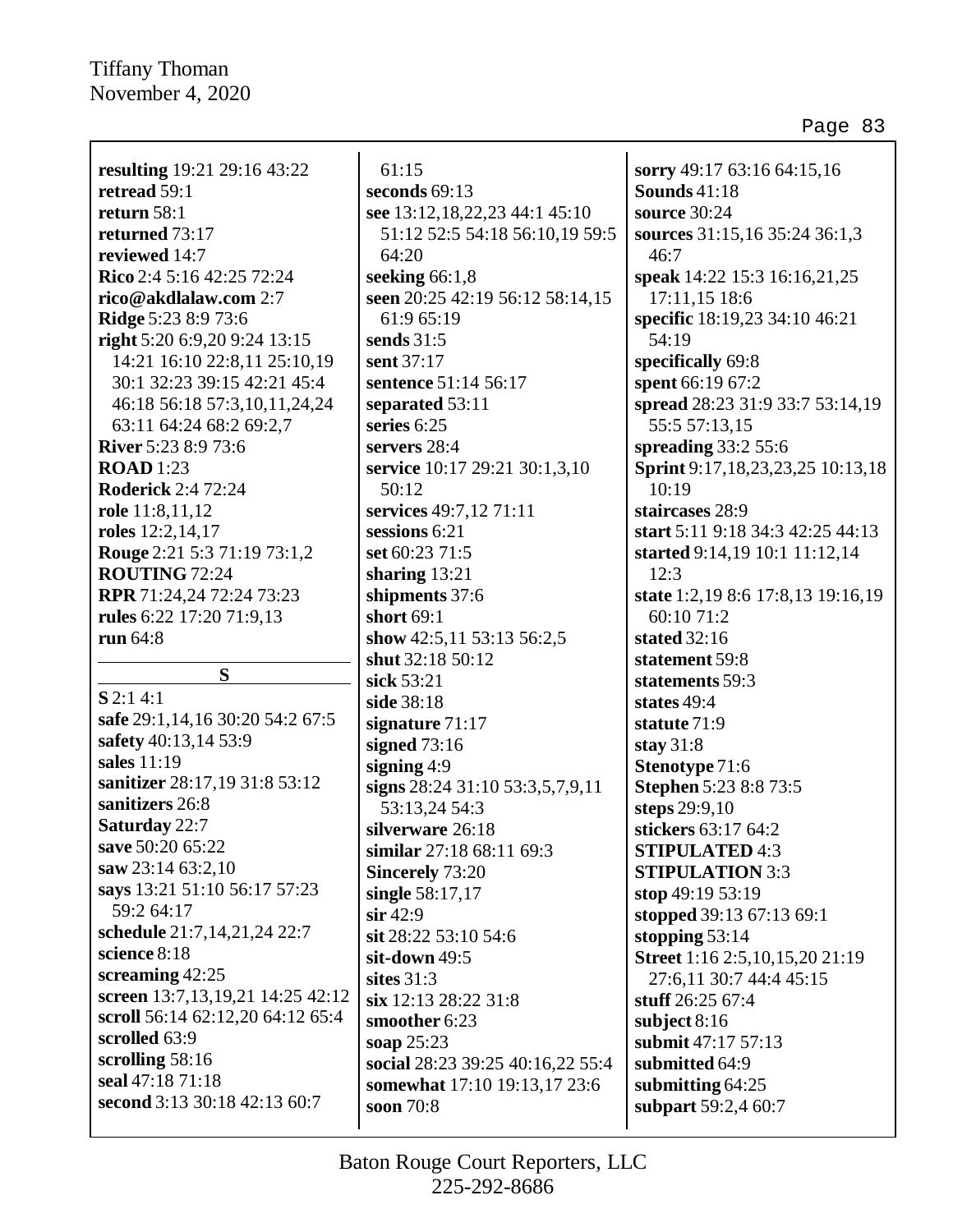Page 84

**suit** 14:8 **SUITE** 2:5,15,20 **super-spreading** 33:6 46:15 **supervision** 71:7 **supplemental** 3:13,20 42:14 60:21 61:3,7 **supplies** 66:14 67:2 **support** 20:10 59:3,8 **sure** 6:8,20 11:20 17:21 20:12 22:20 24:21 28:18 31:9 39:14 50:11 59:24 67:6,16 **surfaces** 28:8,9,12 31:21,25 48:24 49:1 57:20,22 **surrounded** 43:7 **surrounding** 19:12 **suspension** 20:7,24 **swear** 5:19 **sworn** 5:24 71:4 **Sysco** 37:5 64:6,9,10 65:1,12 **systems** 10:17 **T T** 4:1,1 **table** 8:2 58:1,2,5 63:18 **tables** 26:11 28:10,13,23 31:9 40:22 53:9,10 54:5,14 55:4,21

**take** 7:4,24,25 8:1 11:13 41:16

**taken** 1:17 4:5 16:25 17:11 41:19

**takeout** 29:19 30:1,5 37:1 49:7

**talk** 17:6 19:1 21:3 47:25 48:11

**talking** 28:7 34:4 46:19,20,21

**tell** 17:20 18:10,11 20:17 21:7 23:15 24:5 51:24 52:10

55:20

71:3 73:13

49:12,20,22

**talked** 48:1 58:25

66:10,11 **talks** 58:22 **tasks** 15:20 **team** 50:17 **technical** 13:2 **technicians** 10:16

**telling** 46:8

**temporary** 25:5,6

**tested** 36:22,24 37:10,17 38:10 38:22 39:17 41:25 45:19 46:22 47:3,8,10,23,25 48:3,7 **testified** 5:25 14:18 42:18 49:11 **testify** 15:19 16:8 71:4 **testifying** 15:17 **testimony** 62:23 71:3,5 72:8,10 **testing** 31:21,24 40:2,3 41:23 42:1 45:24 48:23 49:1 **thank** 13:25 20:13 47:21 59:17 70:4 **Thanks** 16:10 **thing** 40:6 53:17 **things** 29:3 30:21,21 31:5 36:19 48:21 64:7 67:2 **think** 7:9 10:5 13:25 15:12 16:6 18:21 23:25 24:19 29:8 31:14 35:22 38:2 39:4 41:24 44:22 46:20 49:11 50:10 54:1 57:5 63:10 64:14 67:5,12,20 68:23 69:14 70:2 **third** 21:18 38:13 64:17 **thirty** 73:17 **Thoman** 1:11 3:12 5:19,22 6:3,6 6:7,8 8:8,11 13:18 16:12 34:9 36:22 41:22 46:12 62:2 69:17 71:4 72:7,23 73:5,12 **Thomas** 73:14 **three** 9:19 64:9 **thrown** 24:20 63:25 **Tiffany** 1:11 3:12 5:22 8:8 15:12 24:13 34:15 36:2 51:21 71:4 72:7,23 73:5,12 **time** 5:5 14:19 27:5 36:25 39:20 39:21 41:11,14 44:3 49:12,19 54:14 59:20 63:20 67:8,17 **times** 22:21 30:13 37:15 46:7 54:11 **title** 9:25 10:24 12:10 **today** 7:22 **today's** 14:6 **toilet** 64:20 **top** 23:11 64:17 **topic** 43:10 68:5

**terms** 23:5

**topics** 15:13,15 18:20 **tossed** 63:25 **total** 22:20 23:12 **touch** 15:12 **traditional** 49:5 **transcribed** 71:6 **transcript** 1:10 4:9 71:7,8,9,17 **transcription** 72:10 **transitioned** 11:10 **trial** 4:12 14:19 **tried** 25:13,14 **triggered** 43:24 **true** 71:7 72:9 **truthfully** 7:22 **try** 12:24 17:14 58:7 **trying** 16:4 29:1 66:13 **turn** 58:21 64:14 65:14 **TV** 11:5 **two** 6:12 47:25 48:1 **type** 7:17 31:21 47:16 64:21 68:9 69:4,9 **types** 68:12 **typically** 21:8

#### **U**

**U** 4:1 **uh-huh** 7:4 59:6 **uh-uh** 7:4 **understand** 7:11 14:23 24:13 33:15 46:11 51:20 64:14 66:20 **understanding** 20:17,22 23:17 23:18,20,24 24:8,24 25:3 46:9 71:8 **understood** 7:14 **Underwriters** 1:7 5:14 6:11 20:15 72:3 73:10 **Unfortunately** 33:15 **universal** 68:15 **universe** 66:18 68:12 **University** 8:15 **UNO** 13:1 **unsafe** 51:11,15,22,25 52:23 53:25 57:17 60:9,11,15 **unusable** 51:11 52:5,7,14 53:1 54:4,8 60:9,12,15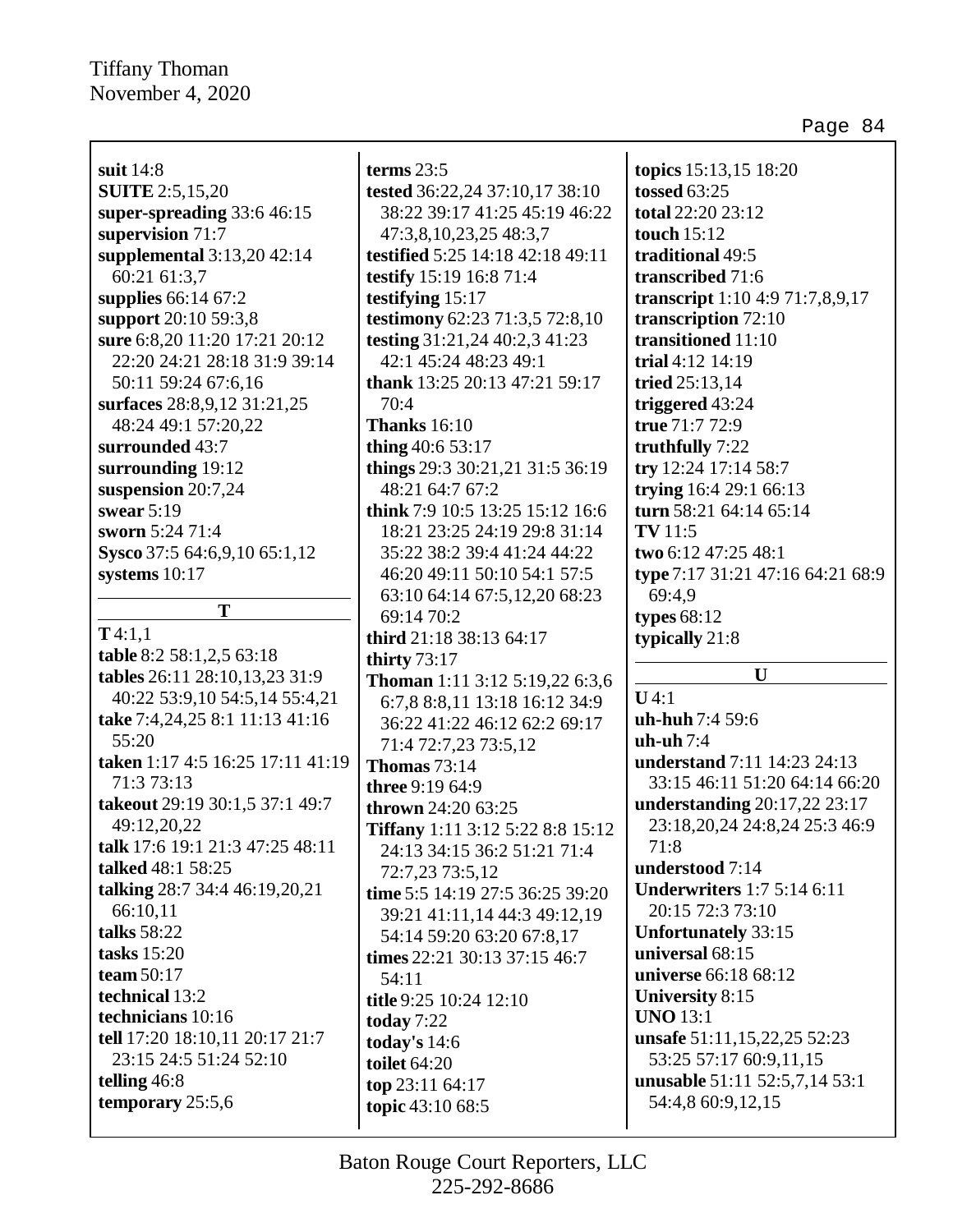| use 4:13 25:5,7 40:17 51:12 52:5<br>52:8,11,15 53:1 54:14 55:8,13<br>55:15 56:18 57:23<br>use.' $60:9,12$<br>utilized 68:13<br>$\mathbf{V}$<br>valid 71:17<br>various 17:7,12 19:15,18 23:25<br>24:3 31:3 36:4<br>vendor 11:16 12:1<br>vendors 26:9 37:2<br>verbal $7:2,6$<br><b>VERSUS</b> 1:6 72:2 73:9<br>videoconference 1:10 5:10<br><b>VIRGINIA 2:20</b><br>virus 23:20,21 28:10 33:6 36:6,8<br>36:11, 12, 15 40:11 46:15, 20<br>52:1,23 53:14,20,22 55:6 56:17<br>57:18,21 58:2,7 59:22 68:24<br>69:10<br>W<br><b>Wait 47:5</b><br>waived 4:10<br><b>Walgreens</b> 36:10,11,12<br>walk 28:25 57:4<br>walks 36:11 58:1<br>walls 28:9,12<br>want 6:8 15:16,22 21:3 30:18<br>33:11 35:12 47:12,13,25 60:12<br>67:22 68:2<br>warning 53:3<br>wash 28:20 53:12<br>Washing 53:18<br>wasn't 54:6<br>water $25:23$ | wear 29:1 54:1,2<br>wearing 31:7,10 53:18<br>wears 28:17<br>web 24:5<br>website 35:11 45:9<br>websites 23:25 24:3,3 45:13<br>week 21:10 38:12,17 48:4,12<br>69:2,3<br>weekend 39:5<br>weekends 21:12<br>welcome 13:10<br>went 9:12 10:6,7,10 18:4 41:1<br>42:8 50:25 65:11 66:17 68:10<br>69:4,22<br>whatnot 66:14<br>windows 37:20<br>wiping $28:8,12$<br>wireless $10:3$<br>witness 3:7 4:9 5:9 6:12 13:20<br>16:7 18:17 24:15 34:16 44:19<br>59:17 66:22 67:5 69:15 72:6<br>73:16<br>witnesses 59:2,7<br>word 7:5<br>words 33:11<br>work 9:12 11:14 21:4,7,8,9 38:14<br>38:16 68:17<br>worked 9:24 10:10 38:10<br>worker 38:21<br>working 9:7,8,14,18 10:25 11:4<br>21:4 38:22<br>works 6:7<br>wouldn't $50:21$<br>written 26:1<br>$\mathbf{X}$<br>$\mathbf{X} 3:1$ | years 9:20 10:5 11:9 12:11<br>Yolanda 1:18 5:2 71:2,24 72:24<br>73:23<br>you-all 26:5 30:19 33:16 50:25<br>54:11,23 63:12,19 64:7 65:17<br>68:13 69:8,8<br>Z<br><b>Zoom 5:15 42:22</b><br>$\boldsymbol{0}$<br>001-1303:22<br>$\mathbf{1}$<br>1 1:4,13 3:11 15:24 16:12 41:2<br>42:6,10 59:9 61:24 62:18<br>10:131:25<br>10129 5:23 8:8 73:5<br>1100 2:20<br>12 19:24<br>12:20 70:9<br>12016 73:1<br>125 65:7<br>126 65:14<br>130 61:25<br>143471:13<br>1442 13:8 14:21 17:21 42:7<br>56:21 65:25 69:17<br>14554:11<br>16 26:10 27:5, 18, 23 29:18, 22, 25<br>30:13 37:2 49:8,8,23 50:4,23<br>1625 2:5<br>16th 21:5 26:5 69:8<br>17 62:18,20<br>1702 2:15<br>18 63:7,7<br>18487 1:23 |
|-------------------------------------------------------------------------------------------------------------------------------------------------------------------------------------------------------------------------------------------------------------------------------------------------------------------------------------------------------------------------------------------------------------------------------------------------------------------------------------------------------------------------------------------------------------------------------------------------------------------------------------------------------------------------------------------------------------------------------------------------------------------------------------------------------------------|------------------------------------------------------------------------------------------------------------------------------------------------------------------------------------------------------------------------------------------------------------------------------------------------------------------------------------------------------------------------------------------------------------------------------------------------------------------------------------------------------------------------------------------------------------------------------------------------------------------------------------------------------------------------------------------------------------------------------------------------------------------------|-------------------------------------------------------------------------------------------------------------------------------------------------------------------------------------------------------------------------------------------------------------------------------------------------------------------------------------------------------------------------------------------------------------------------------------------------------------------------------------------------------------------------------------------------------------------------------------------------------------------------------------------------------------------------------------|
|                                                                                                                                                                                                                                                                                                                                                                                                                                                                                                                                                                                                                                                                                                                                                                                                                   |                                                                                                                                                                                                                                                                                                                                                                                                                                                                                                                                                                                                                                                                                                                                                                        |                                                                                                                                                                                                                                                                                                                                                                                                                                                                                                                                                                                                                                                                                     |
|                                                                                                                                                                                                                                                                                                                                                                                                                                                                                                                                                                                                                                                                                                                                                                                                                   |                                                                                                                                                                                                                                                                                                                                                                                                                                                                                                                                                                                                                                                                                                                                                                        |                                                                                                                                                                                                                                                                                                                                                                                                                                                                                                                                                                                                                                                                                     |
|                                                                                                                                                                                                                                                                                                                                                                                                                                                                                                                                                                                                                                                                                                                                                                                                                   |                                                                                                                                                                                                                                                                                                                                                                                                                                                                                                                                                                                                                                                                                                                                                                        |                                                                                                                                                                                                                                                                                                                                                                                                                                                                                                                                                                                                                                                                                     |
|                                                                                                                                                                                                                                                                                                                                                                                                                                                                                                                                                                                                                                                                                                                                                                                                                   |                                                                                                                                                                                                                                                                                                                                                                                                                                                                                                                                                                                                                                                                                                                                                                        |                                                                                                                                                                                                                                                                                                                                                                                                                                                                                                                                                                                                                                                                                     |
| waters $59:1$                                                                                                                                                                                                                                                                                                                                                                                                                                                                                                                                                                                                                                                                                                                                                                                                     |                                                                                                                                                                                                                                                                                                                                                                                                                                                                                                                                                                                                                                                                                                                                                                        | 19 63:7                                                                                                                                                                                                                                                                                                                                                                                                                                                                                                                                                                                                                                                                             |
| way 26:8 36:13 53:10 64:15                                                                                                                                                                                                                                                                                                                                                                                                                                                                                                                                                                                                                                                                                                                                                                                        | Y                                                                                                                                                                                                                                                                                                                                                                                                                                                                                                                                                                                                                                                                                                                                                                      | $\overline{2}$                                                                                                                                                                                                                                                                                                                                                                                                                                                                                                                                                                                                                                                                      |
| we'll 5:11 6:14 7:3 8:1 18:6                                                                                                                                                                                                                                                                                                                                                                                                                                                                                                                                                                                                                                                                                                                                                                                      | Y2:20                                                                                                                                                                                                                                                                                                                                                                                                                                                                                                                                                                                                                                                                                                                                                                  | 2 3:13 42:13,16 56:4 58:21,22                                                                                                                                                                                                                                                                                                                                                                                                                                                                                                                                                                                                                                                       |
| 42:12 56:2,5 60:21 61:2                                                                                                                                                                                                                                                                                                                                                                                                                                                                                                                                                                                                                                                                                                                                                                                           | y'all 13:22 25:24                                                                                                                                                                                                                                                                                                                                                                                                                                                                                                                                                                                                                                                                                                                                                      | 59:2,4,7,12 60:10                                                                                                                                                                                                                                                                                                                                                                                                                                                                                                                                                                                                                                                                   |
| we're 5:15 28:7,22 29:1 34:3                                                                                                                                                                                                                                                                                                                                                                                                                                                                                                                                                                                                                                                                                                                                                                                      | Yeah 6:7 9:3 10:19 11:23 12:6                                                                                                                                                                                                                                                                                                                                                                                                                                                                                                                                                                                                                                                                                                                                          | 2.522:21                                                                                                                                                                                                                                                                                                                                                                                                                                                                                                                                                                                                                                                                            |
| 40:20,21,25 52:12 53:14 67:23                                                                                                                                                                                                                                                                                                                                                                                                                                                                                                                                                                                                                                                                                                                                                                                     | 18:14 25:13 31:2 41:14 44:22                                                                                                                                                                                                                                                                                                                                                                                                                                                                                                                                                                                                                                                                                                                                           | 20 26:4 63:15,15                                                                                                                                                                                                                                                                                                                                                                                                                                                                                                                                                                                                                                                                    |
| we've 25:13,13,14,22 28:15 29:3                                                                                                                                                                                                                                                                                                                                                                                                                                                                                                                                                                                                                                                                                                                                                                                   | 54:5 59:17,19 66:6 67:5                                                                                                                                                                                                                                                                                                                                                                                                                                                                                                                                                                                                                                                                                                                                                | 2000-8:20 9:1                                                                                                                                                                                                                                                                                                                                                                                                                                                                                                                                                                                                                                                                       |
| 41:15 58:25                                                                                                                                                                                                                                                                                                                                                                                                                                                                                                                                                                                                                                                                                                                                                                                                       | year 10:7 22:8,14                                                                                                                                                                                                                                                                                                                                                                                                                                                                                                                                                                                                                                                                                                                                                      |                                                                                                                                                                                                                                                                                                                                                                                                                                                                                                                                                                                                                                                                                     |
|                                                                                                                                                                                                                                                                                                                                                                                                                                                                                                                                                                                                                                                                                                                                                                                                                   |                                                                                                                                                                                                                                                                                                                                                                                                                                                                                                                                                                                                                                                                                                                                                                        | 2002 9:24                                                                                                                                                                                                                                                                                                                                                                                                                                                                                                                                                                                                                                                                           |